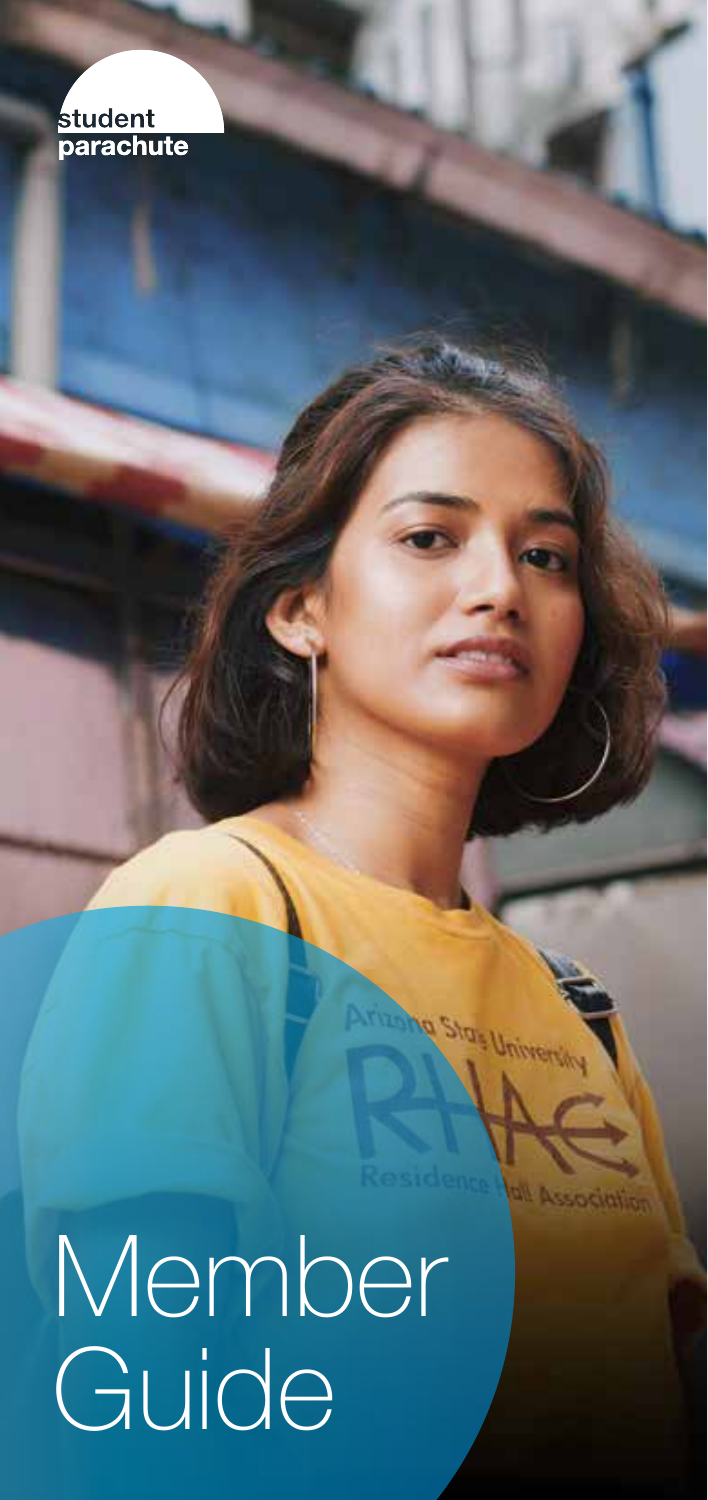# Safety in the Unexpected

#### **LIVE, LEARN AND TRAVEL RESPONSIBLY WITH STUDENT PARACHUTE**

Designed for students, Membership provides access to CAP Advantage™, a market leading 24/7 global tracking and incident response platform that provides real-time monitoring, incident management and emergency response assistance for Members worldwide.

As a Member, You also have on-demand access to a Member only portal and a dedicated 24/7 Crisis Response Centre; where You can receive pre-and post-departure travel health, security and safety advice. Members and their families also enjoy the peace of mind that comes with knowing travel assistance, evacuation and coordinated in-country response services can be called upon when it matters most.

Everything You need to know about Student Parachute is included within this document. If You are not sure of some of the definitions used, You can find them on pages 34 to 40.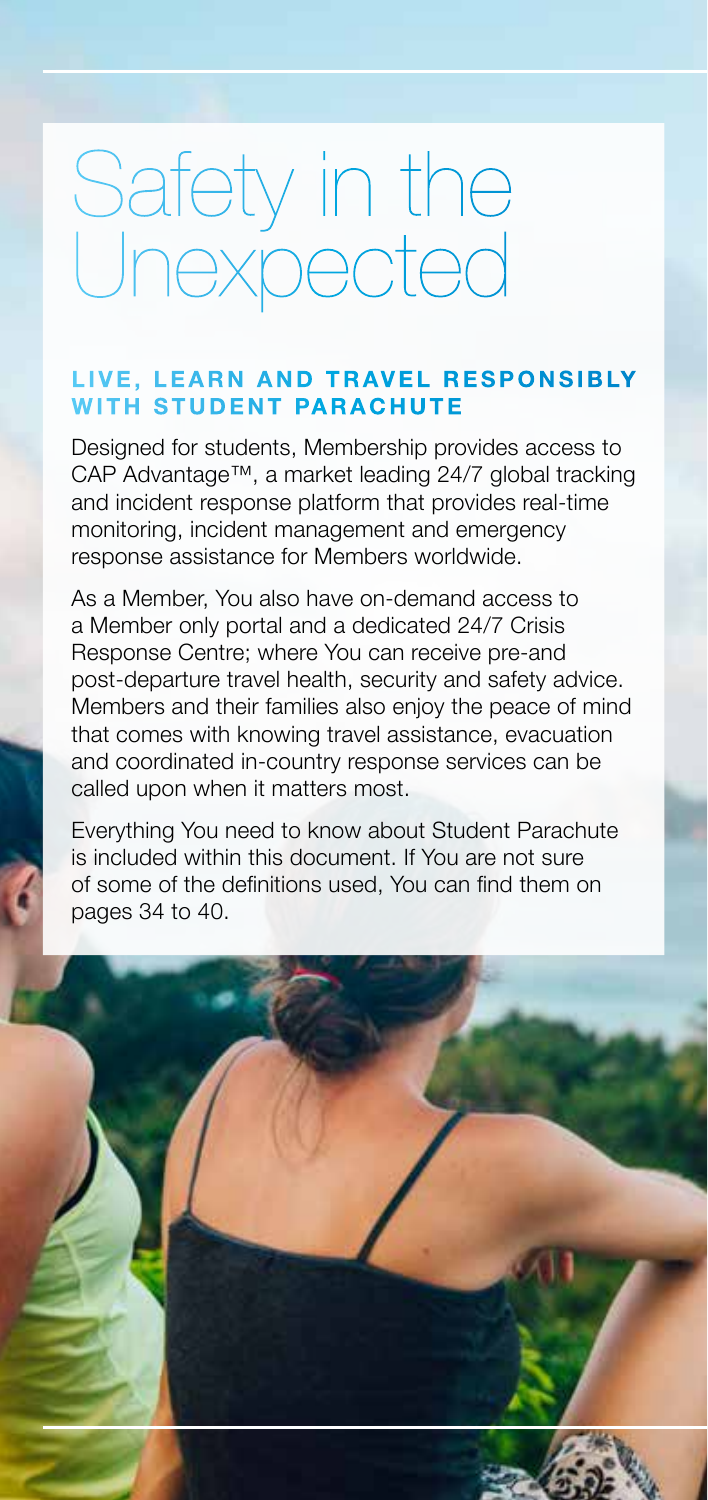#### **MEMBERSHIP**

The terms and conditions contained in this Member Guide, together with the Application and the Member Confirmation, govern Our provision of geolocation tracking, student protection and assistance services under the Membership. Please read through this document carefully and ensure You understand the terms of Membership, the services offered and how to access them.

Student Parachute is a geolocating tracking, student protection and assistance membership service and not an insurance policy or financial product. The extent or nature of any response, assistance and evacuation services provided to Members will be at Our sole and absolute discretion.

Student Parachute is not Overseas Student Health Cover. We recommend that all Members take out a policy of comprehensive travel insurance and/or Overseas Student Health Cover for their Journey. We will not reimburse or indemnify Members for any loss, costs or expenses.

#### **ABOUT US**

Student Parachute is powered by FocusPoint International Inc (**FocusPoint, We, Our, Us**) and promoted and distributed by Crisis Cover Pty Ltd (ACN 632 630 187).

FocusPoint is a global risk consultancy that specialises in the full provision of travel risk management, business resiliency for multinational organisations and crisis response solutions for business and leisure travellers. Headquartered in the United States, FocusPoint maintains offices and personnel in emerging markets and key business centres throughout the world.FocusPoint is routinely engaged in 600 plus locations and 130 countries, with access to over 5,000 proprietary and vetted on-the-ground, multi-lingual, specialist crisis response teams. These specialist consultants and on-the-ground response personnel come from diverse backgrounds in law enforcement, elite military units, intelligence agencies, emergency medical and health care professions.

FocusPoint is an ISO 9001:2015 certified organisation and a member of the UN Global Compact.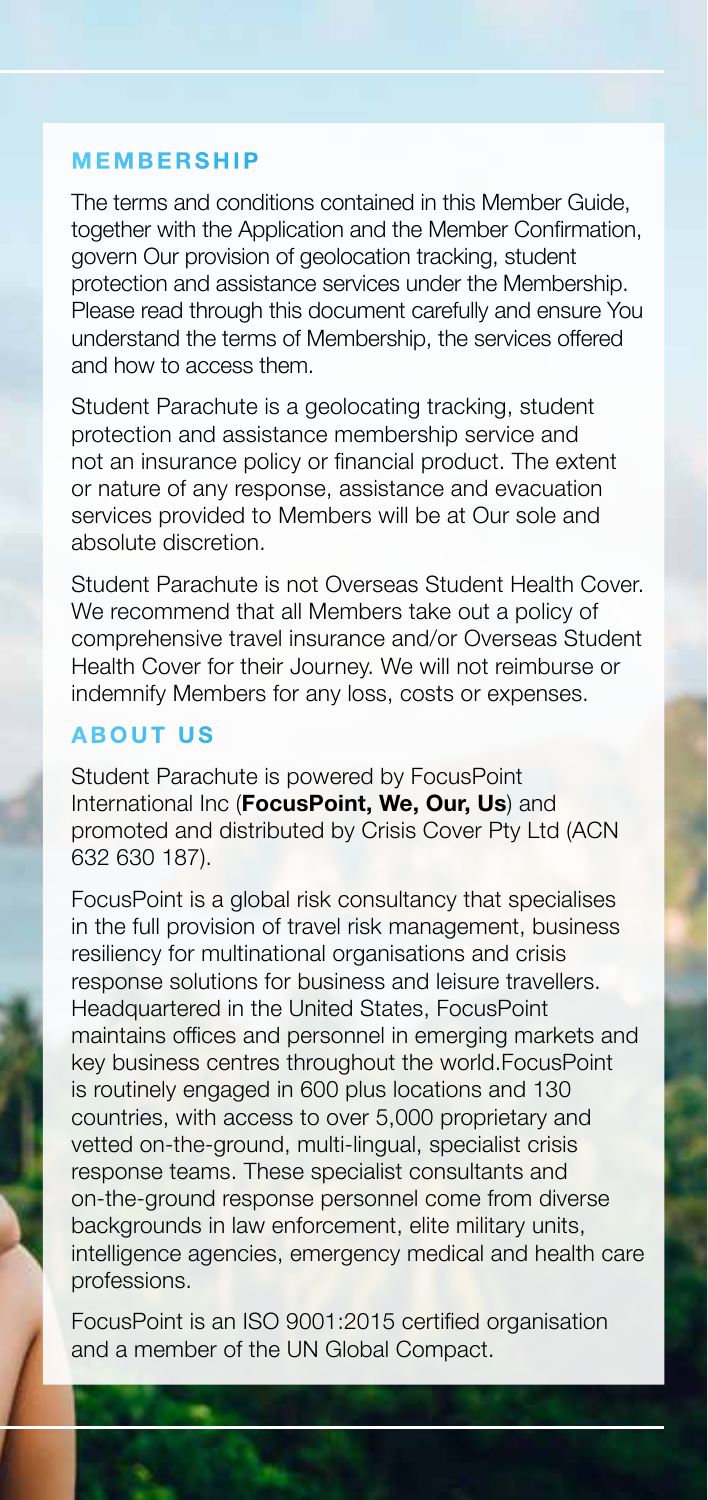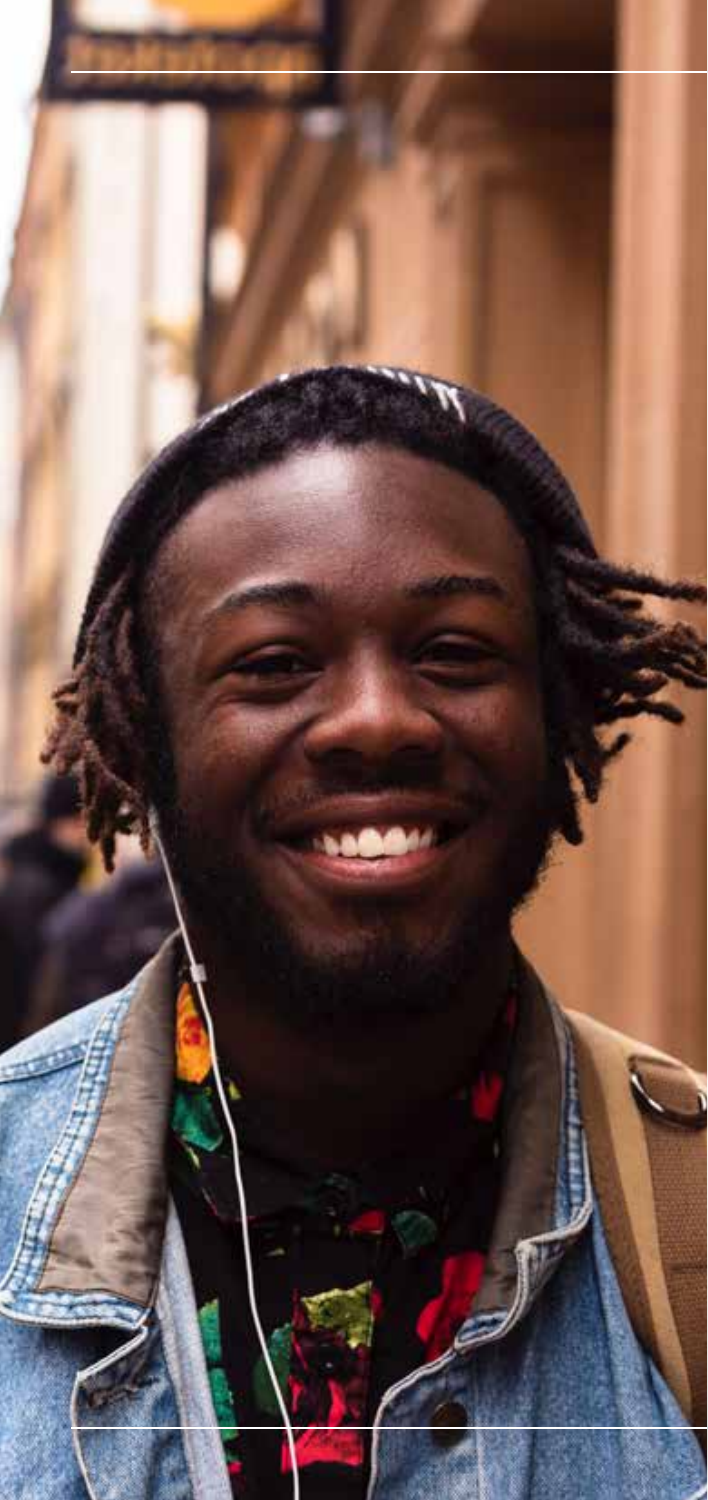# **Contents**

| <b>REQUESTING ASSISTANCE</b>                                     | 01             |
|------------------------------------------------------------------|----------------|
| In an emergency                                                  | 01             |
| General enquiries                                                | 01             |
| 02 <sub>2</sub><br><b>CHOICE OF</b><br><b>MEMBERSHIP OPTIONS</b> | 02             |
| <b>TERMS &amp; CONDITIONS</b><br>03                              | 04             |
| When does Membership begin and end?                              | 0 <sub>5</sub> |
| What is a Journey?                                               | 05             |
| What is Your Home?                                               | 0 <sub>5</sub> |
| Membership Cancellation & Refunds                                | 06             |
| <b>WHAT ARE THE BENEFITS?</b>                                    | 07             |
| MyTrac                                                           | 07             |
| Member Portal                                                    | 08             |
| <b>Study Travel Advisory Services</b>                            | 09             |
| Overwatch & Response Services                                    | 10             |
| Medical Assistance Services                                      | 15             |
| <b>SERVICE LIMITATIONS</b>                                       | 21             |
| Not an insurance policy                                          | 24             |
| Maximum Benefit Limits                                           | 25             |
| MyTrac and the Member Portal                                     | 26             |
|                                                                  |                |

# **06 OTHER IMPORTANT INFORMATION 29**

### **07 DEFINITIONS 3 4**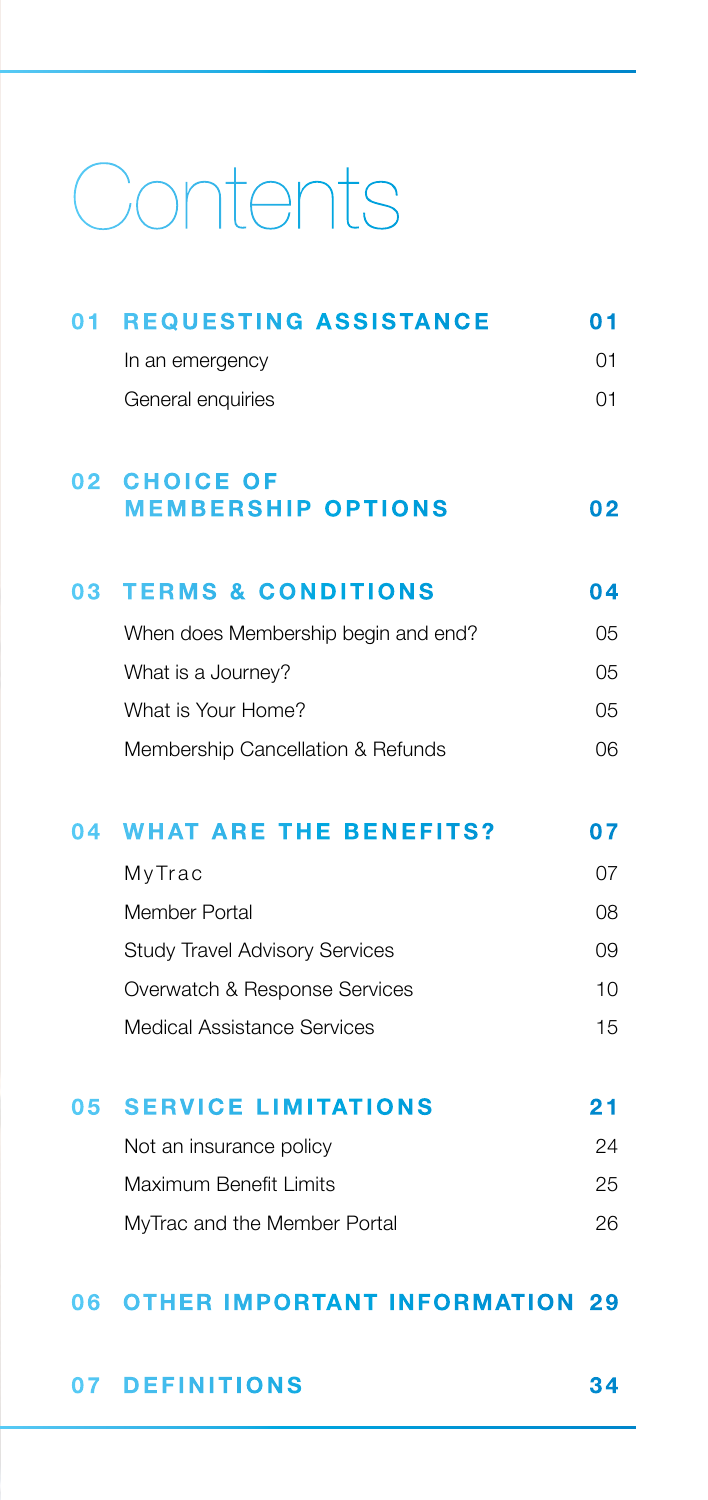# Requesting Assistance

# **IN AN EMERGENCY**

If You require emergency assistance, You should immediately press the **Assist** button in CAP Advantage. This will give Us Your location and we will then attempt to contact You by call, SMS or email. CAP Advantage functionality requires data access through a cellular network or Wi-Fi connection, and location settings must be activated on your device.

You may also request assistance by:

- (a) Calling the Crisis Response Centre on **+1 786 646 9481**;
- (b) Emailing a Crisis Consultant at **assist@studentparachute.com**;
- (c) SMS to **+61 488 840 893**; or
- (d) Sending a secure message via the Member Portal at **www.studentparachute.com/member-portal**.

You can contact Us 24 hours a day, 7 days a week.

Having the following details ready will help Us to provide You with assistance over the phone as soon as possible:

- Your Membership number (located on the Membership Confirmation emailed to You);
- Your location (country, city, street) if the Assist button in CAP Advantage has not been activated. If You are in a public area, find the nearest street corner or a landmark that We can use to determine where You are; and
- A contact telephone number or email address where We can reach You.

# General enquiries

For general enquiries or Membership changes not related to a request for assistance please email **information@studentparachute.com**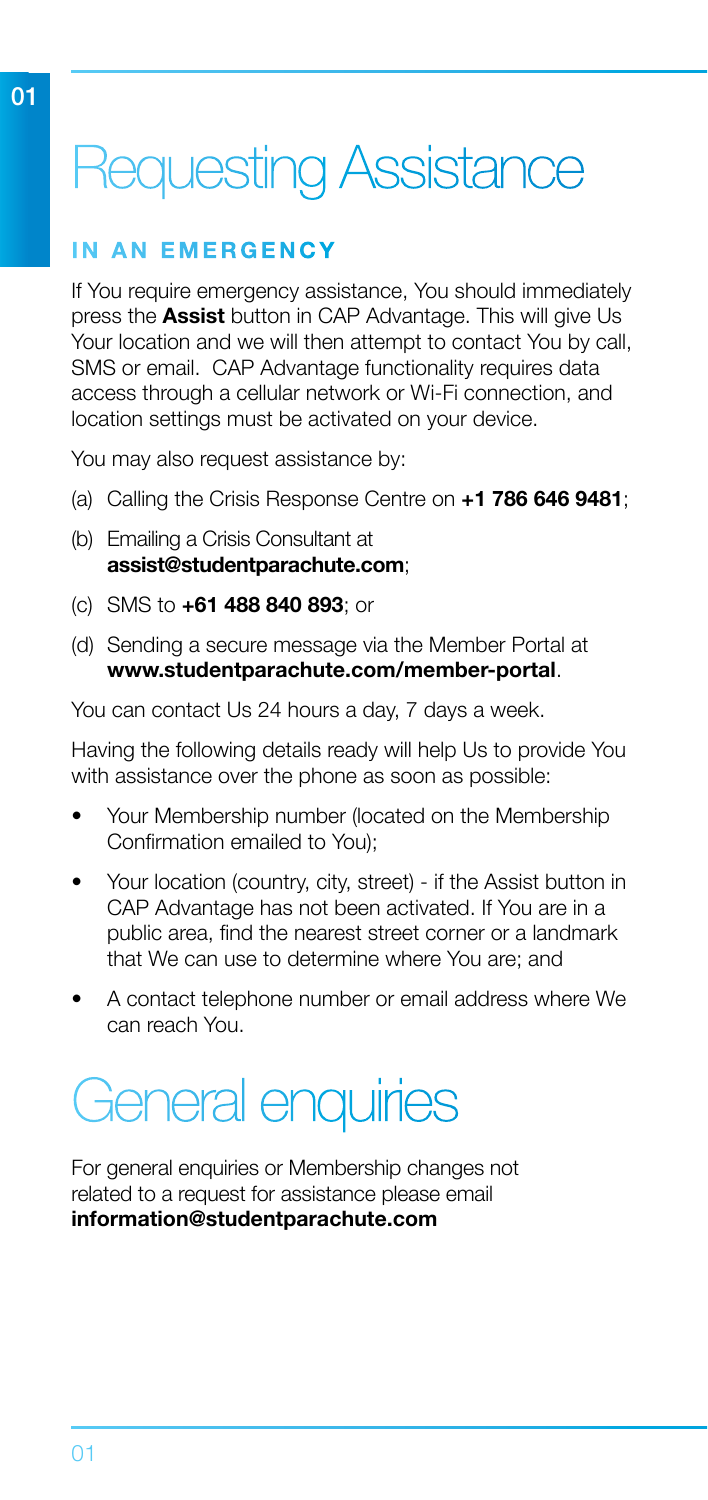# Choice of Membership Options

The following table is a summary only of the benefits and limits applicable to the Membership Options. Please refer to the Membership Confirmation for details of Your chosen Option. Read this Member Guide in full for detailed explanations of the terms and conditions of the Benefits listed below.

| <b>Benefits</b>                                  | <b>Student</b><br><b>Secure</b> | <b>Student</b><br><b>Defend</b> |
|--------------------------------------------------|---------------------------------|---------------------------------|
| <b>CAP Advantage</b>                             | V                               |                                 |
| Geolocation tracking services                    | ✔                               | ✓                               |
| Real-time Health, Safety and Security<br>Alerts  | ✔                               |                                 |
| App-integrated Assist button                     | V                               |                                 |
| Proactive and manual welfare check-in            | ✔                               | ✔                               |
| Multiple devices                                 | 3                               | 3                               |
| Device tracking in event of theft                | V                               | V                               |
| <b>Study Travel Advisory Services</b>            | $\mathbf v$                     | $\checkmark$                    |
| Member Portal                                    | V                               | V                               |
| Health, Safety and Security Advice               | V                               | V                               |
| <b>Crisis Consultation Services</b>              | V                               | V                               |
| Lost Document Advice and Assistance              | V                               | V                               |
| Translation and Interpretation Services          | V                               | V                               |
| Lost Baggage Assistance                          | ✔                               | V                               |
| <b>Emergency Message Transmission</b>            | V                               | V                               |
| Legal Referrals                                  | V                               | V                               |
| Medical and Dental Referrals                     | V                               | V                               |
| <b>Overwatch &amp; Response Services</b>         | $\mathbf v$                     | $\overline{\mathscr{C}}$        |
| Single Trip<br>$-Deployment*$                    | 1                               | $\mathbf{1}$                    |
| $-$ Evacuation*                                  | $\overline{1}$                  | $\overline{1}$                  |
| <b>Multi Trip</b><br>$-$ Deployment <sup>#</sup> | $\overline{c}$                  | $\overline{2}$                  |
| $-$ Evacuation <sup>#</sup>                      | $\overline{2}$                  | $\overline{2}$                  |
| Response to Natural Disasters                    | V                               | ✔                               |
| Response to Political Threat                     | V                               | V                               |
| Response to Terrorism                            | V                               | V                               |
| Response to Violent Crime                        | V                               |                                 |
| Response to Hijack                               |                                 |                                 |
| Response to Kidnap for Ransom                    | V                               | ✔                               |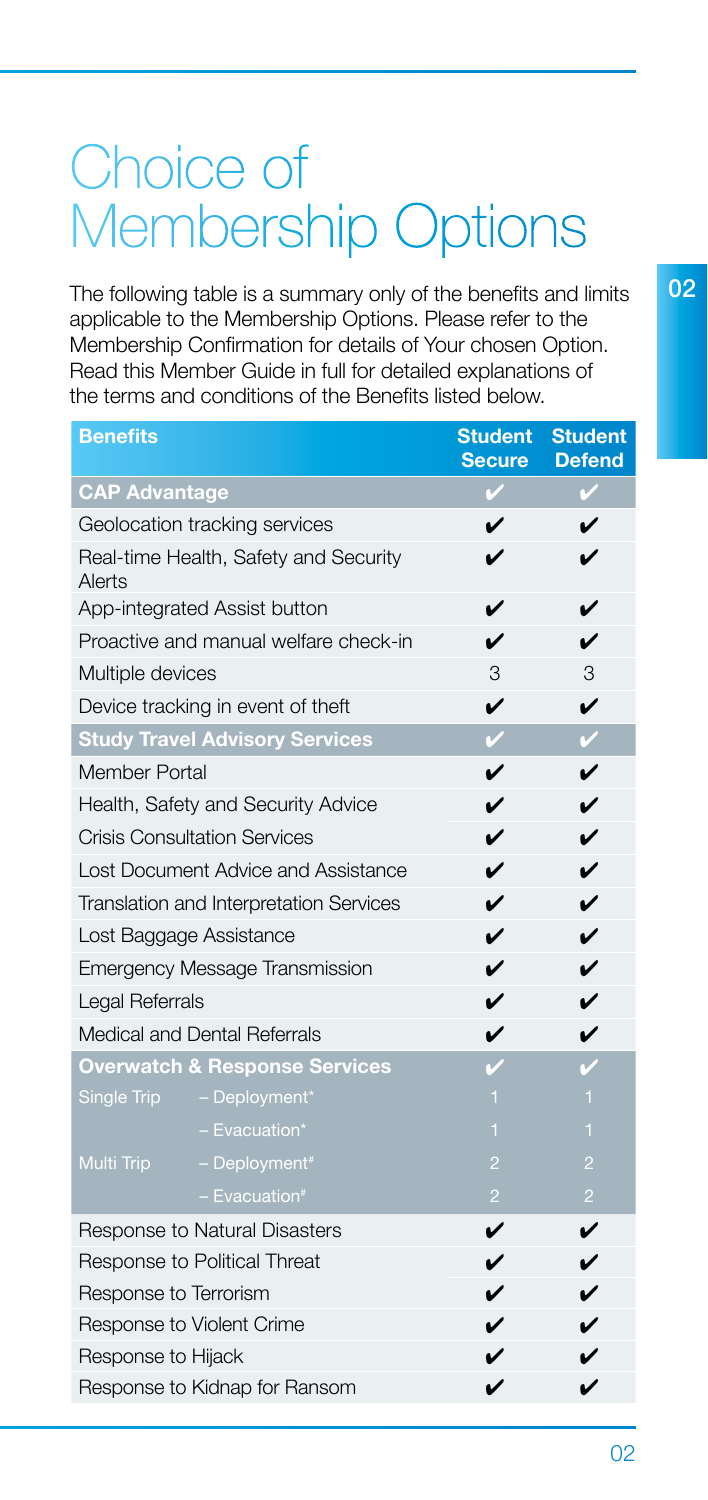| <b>Benefits</b>                                            | <b>Secure</b> | <b>Defend</b> |
|------------------------------------------------------------|---------------|---------------|
| Response to Blackmail or Extortion                         | V             | ✓             |
| Response to Disappearance of Persons                       | ✔             | ✔             |
| Response to Wrongful Detention                             | ✓             | ✔             |
| Response to Pandemics                                      | ✔             | ✓             |
| Response to Active Shooter                                 | V             | ✓             |
| <b>Emergency Evacuation</b>                                | ✔             | ✓             |
| <b>Medical Assistance Services</b>                         |               | $\mathbf{v}$  |
| <b>Medical Monitoring</b>                                  |               | V             |
| Medical Emergency Transportation                           |               | ✓             |
| Medical Repatriation <sup>®</sup>                          |               | V             |
| Covid-19 Medically Necessary Repatriation                  |               | V             |
| Covid-19 Government<br><b>Mandated Quarantine</b>          |               | V             |
| Evacuation of Children                                     |               | ✓             |
| <b>Transport Escort</b>                                    |               | V             |
| Advance of Emergency Medical Expenses <sup>®</sup>         |               | ✔             |
| Visit by a Family Member or Friend                         |               | ✓             |
| Visit Accommodation                                        |               | ✓             |
| Assistance with Medical Payments                           |               | V             |
| Advance of Medical Transportation<br>Expenses <sup>8</sup> |               | ✓             |
| Repatriation of Mortal Remains                             |               | ✓             |
| <b>Prescription Assistance</b>                             |               | ✓             |
| Communication of Medical Records                           |               | ✔             |
| Return of rental or hire car                               |               | V             |

\* Per Member per Travel Period

# Per Member per Membership Period

Subject to receipt of a Satisfactory Gurantee of Payment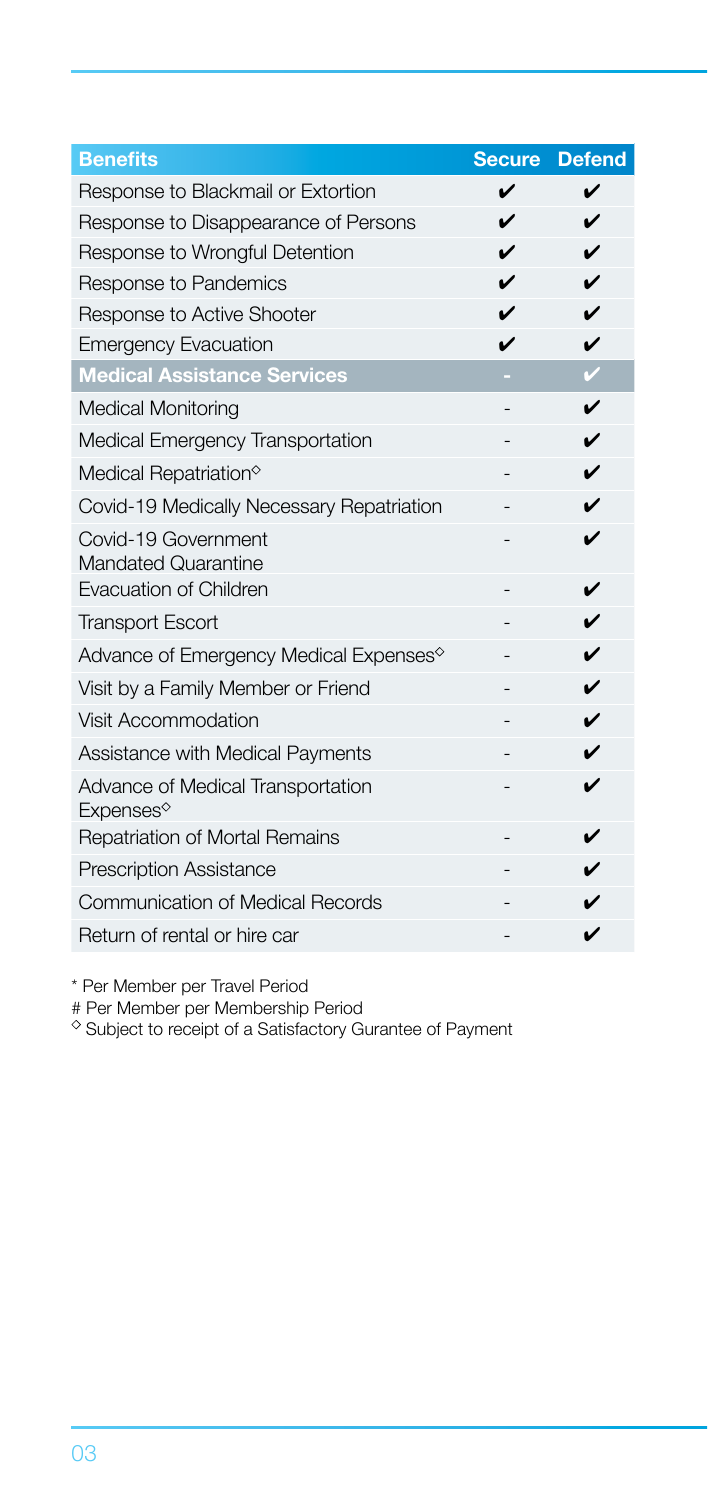# Terms & Conditions

Student Parachute is available in two tiers of service delivery: Student Secure and Student Defend.

By purchasing Student Parachute, You agree to be bound by all of the terms and conditions set out in this Member Guide. These are also available at www.studentparachute.com/ member-guide. We will use reasonable endeavours to notify You of any changes to the terms and conditions by placing a notice on www.studentparachute.com.

When You apply for Membership, We will confirm with You details such as the Membership Period, who is a Member, the Membership Fee and which Option You selected. These details are recorded in the Membership Confirmation which will be emailed to You.

This Member Guide together with the Application and Member Confirmation, incorporated herein by reference, constitute the entire agreement between You and Us. You agree to be bound by the terms and conditions of Membership set out herein and as amended by Us from time to time.

Only students and travellers named on the Membership Confirmation will have access to Benefits.

We reserve the right to decline any Application or renewal at any time.

It is Your responsibility to inform Us promptly of any change in details, including Your Home address, Dependents, Emergency Contact and any other relevant information. The provision of false or inaccurate information are grounds for revocation, cancellation, or rescission of the Membership.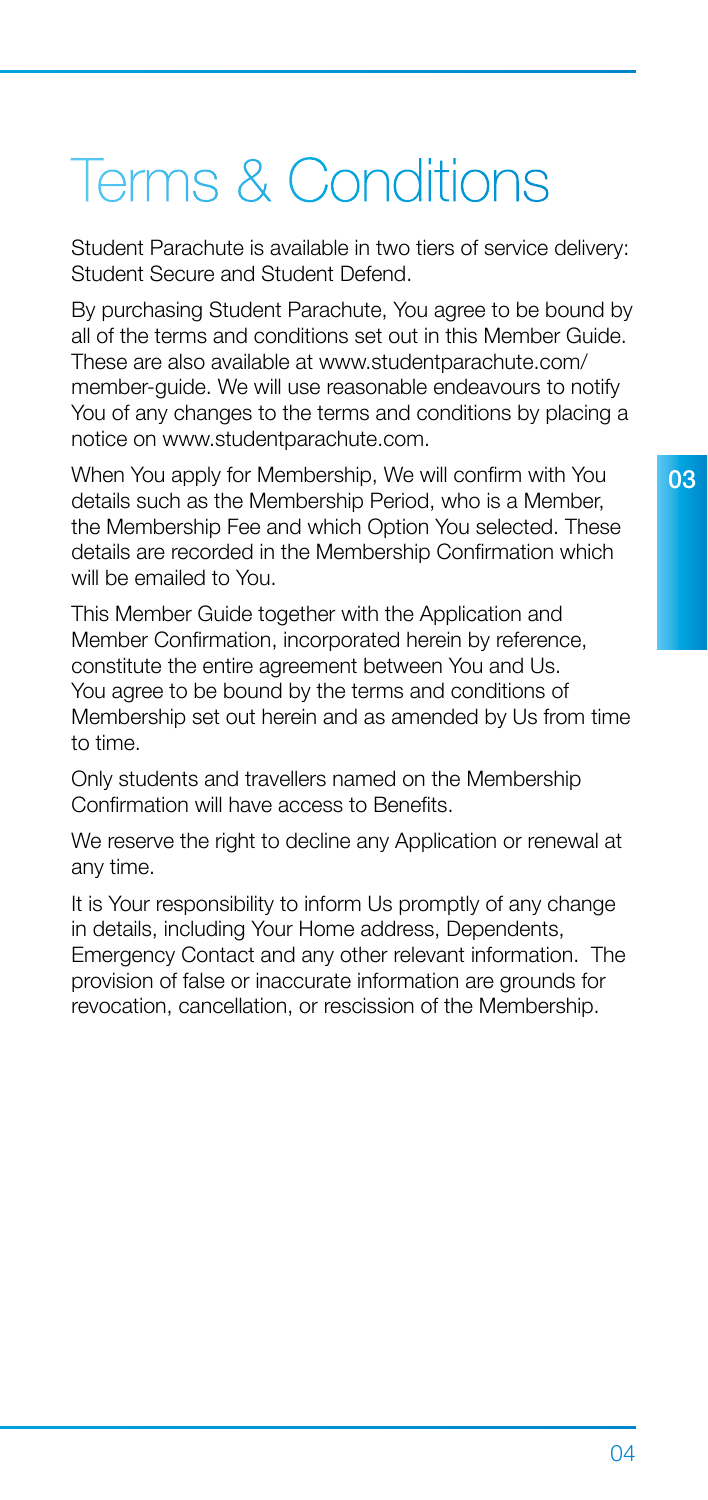### **WHEN DOES MEMBERSHIP BEGIN AND END?**

Membership must be purchased prior to commencement of a Journey. A Membership can be renewed or extended postdeparture, subject to our sole discretion. Any Membership renewal or extension that You are eligible for must be applied for and purchased before Your Membership Period ends.

Membership commences when the Membership Fee is received, and We issue a Membership Confirmation (**Effective Date**).

A Member's access to CAP Advantage and Study Travel Advisory Services commences from the Effective Date.

Overwatch & Response Services and Medical Assistance Services<sup>^</sup> may only be requested whilst on a Journey (see section titled 'What is a Journey' below) that occurs within the nominated Travel Period.

Membership continues only for the period for which the Membership Fee has been paid. Membership ends at 11:59pm on the end date You nominate on the Application, and as specified on Your Membership Confirmation (**End Date**).

# **WHAT IS A JOURNEY?**

Whilst You will have access to CAP Advantage, the Member Portal and the Study Travel Advisory Services from the Effective Date, access to Medical Assistance Services^ and Overwatch & Response Services is only available when You are on a **Journey**, which is defined as travel:

- (a) Internationally;
- (b) to a Host Country; and,
- (c) within the Travel Period as shown on Your Membership Confirmation.

### **WHAT IS YOUR HOME?**

Members are required to inform Us of their principal and usual place of residence in their Home Country (**Home**). Home for a Member shall be their last residential address in their Home Country and not an address in the Host Country where the student lives and studies. Typically 'Home' will be an address of a parent or guardian in the student's Home Country.

It is Your responsibility to inform Us promptly of any change to Your Home address during the Membership Period. These details may affect a Member's access to Benefits.

^ Available with Student Defend only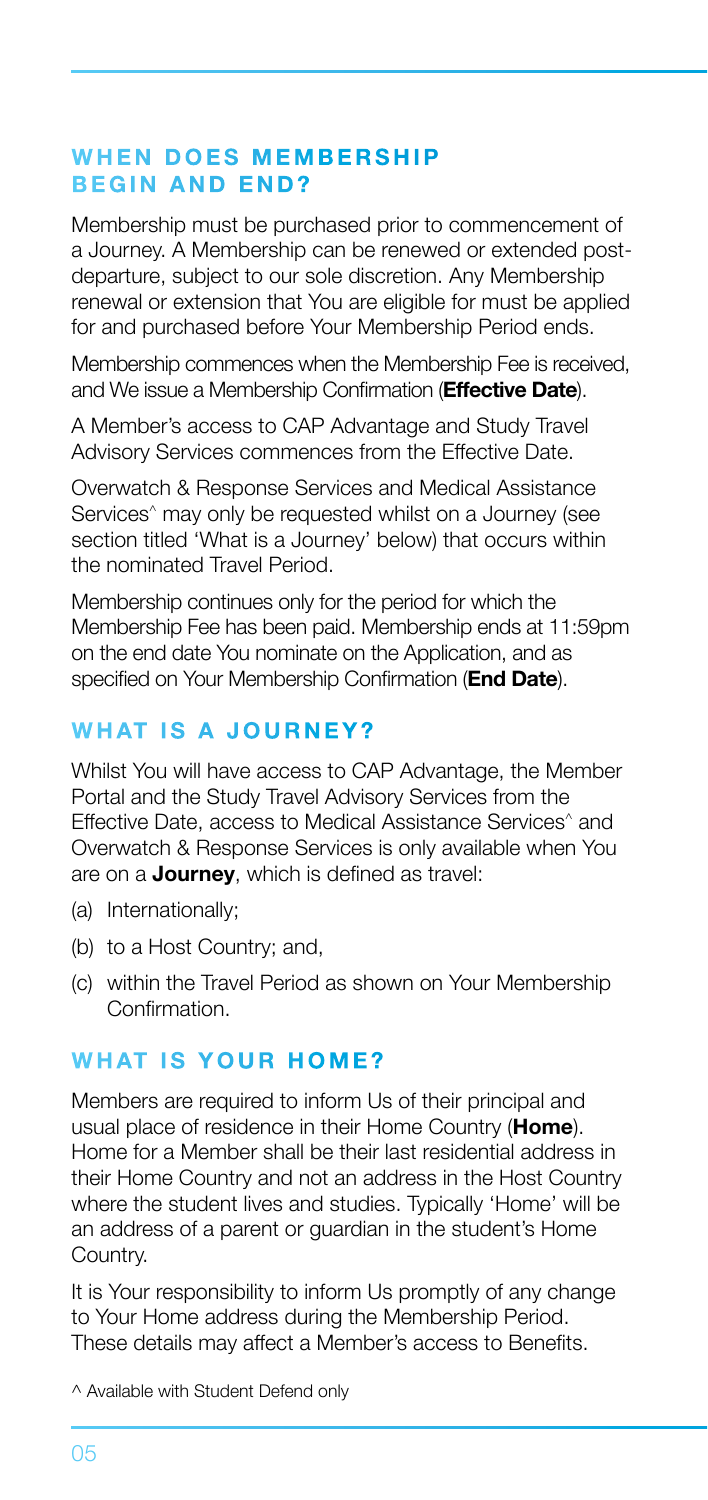### **MEMBERSHIP CANCELLATION AND REFUNDS**

Memberships are non-transferable and non-refundable.

We may consider a request to close or refund part of your Membership where:

- You paid for a Membership but did not depart on Your Journey;
- You have paid a Membership for an extended stay, but your student visa was not extended by the Host Country, and You have not been Evacuated; or
- You have to cease Your studies and leave the Host Country before your visa end date, for reasons beyond Your control, and You have not been Evacuated or assisted by Us.

If a request is accepted, We will refund the unused portion of your Membership Fee.

You must apply for a refund in writing by email to help@ studentparachute.com and provide us with documentary proof of the reasons for the refund. Your refund will be calculated on a pro-rata basis from the Effective Date. We may charge an administration fee and deduct it from your refund.

Where you purchased Student Parachute through an Agent and that Agent requests a refund on Your behalf, we may pay the refund to your Agent (who is then responsible for passing any payment on to you).

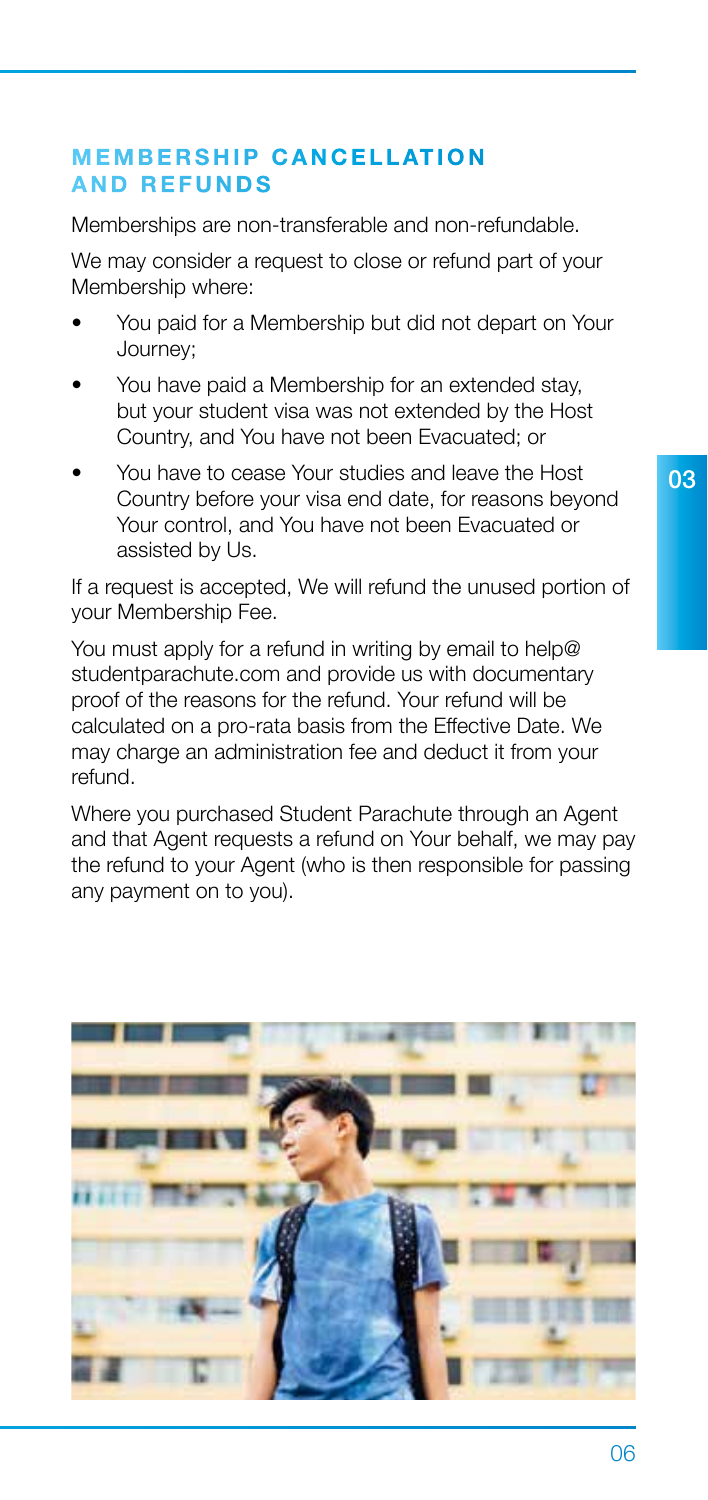# What are the Benefits?

# **CAP ADVANTAGE**

CAP Advantage™ is 24/7 global tracking and incident response platform that provides real-time monitoring, incident management and emergency response assistance for Member's worldwide.

CAP Advantage was originally designed to support the strategic objectives of multi-national organisations as a toplevel component of a duty of care program for their global workforce. It is now available to students and their families seeking the additional comfort that comes with knowing that CAP Advantage makes it possible for a student to be exactly located in a crisis, pandemic, natural disaster or terrorist event.

A significant benefit of CAP Advantage is the ability for Members to receive alerts and updates if crisis situations arise or develop in proximity to them. For example, if a terrorist incident occurs an alert will be sent from CAP Advantage to all Members within the proximity of the terrorist incident and/or who have been set up to receive alerts for the affected country. This provides Members with the most realtime information available; increasing their chances of staying out of harm's way. We may also contact those Members that are within the immediate proximity of a crisis situation to ensure they are safe and to provide advice or assistance.

In the event of a crisis situation, CAP Advantage software can be activated to enable our specialist crisis response teams to find the exact geographic location of a Member's GPS enabled data connected device. This information can then be used to track and locate a Member, contact them, and initiate the necessary response services.

The CAP Advantage system requires no additional hardware and is installed as an app on a Member's smartphone or tablet.

In a Crisis Event, Members should immediately check they have a data or Wi-Fi connection to their device, that their tracking/privacy features are enabled, and then press the Assist button in CAP Advantage. This will provide Us with an updated location for the Member and an indication that they need assistance. We will then urgently contact the Member by call, SMS or email.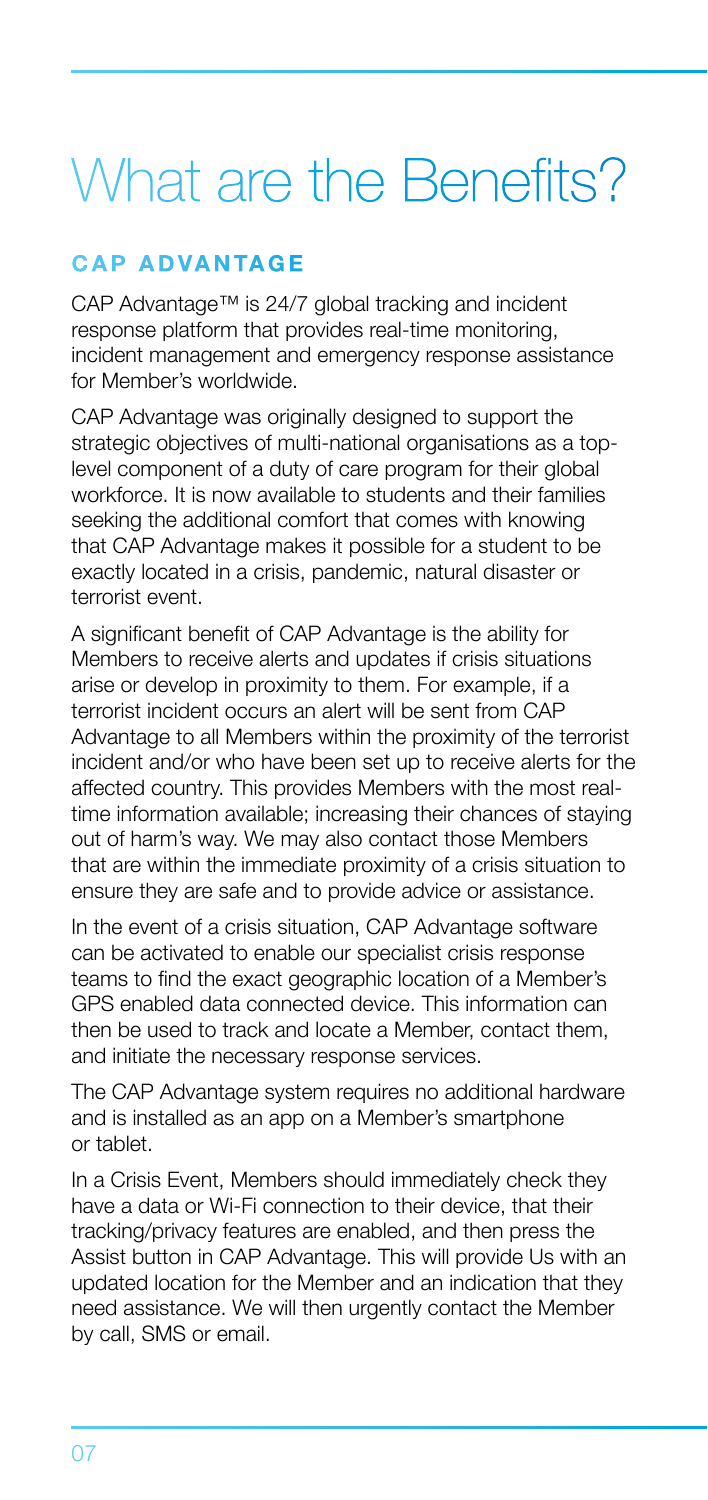CAP Advantage has the following features and functionality:

- **Assist** button to call for response services:
- geo-locate and live track a Member's location and movements during a Terrorism threat, Pandemic, Active Shooter, Political Threat, Natural Disaster or other crisis situation or when the Assist button is triggered;
- alerts and updates as incidents arise and develop in proximity to a Member;
- proactive and manual welfare check-in where a Member is identified by Us as being within proximity of a crisis situation; and,
- device tracking in the event of theft or loss.

CAP Advantage requires a data connection through a mobile network or Wi-Fi in order to function and track the mobile device. Geolocation, tracking and alert services require activation of location settings on the device.

CAP Advantage is available on both iOS and Android devices. Member's receive an activation code allowing the CAP Advantage app to be installed on up to three (3) smartphones or tablets

### **MEMBER PORTAL**

All Members have unlimited access to an online member portal which provides a range of helpful resources to assist them to prepare for and manage the unexpected.

Resources available on the portal include:

- pre-trip destination-based health, safety and travel risk intelligence;
- travel quides, city information and holiday schedules;
- worldwide country dialling codes and tourism resources;
- country risk ratings and late breaking alerts; and,
- local medical and legal contact details.

The Member Portal is located at www.studentparachute.com/member-portal.

Members receive a unique portal login with their Membership Confirmation.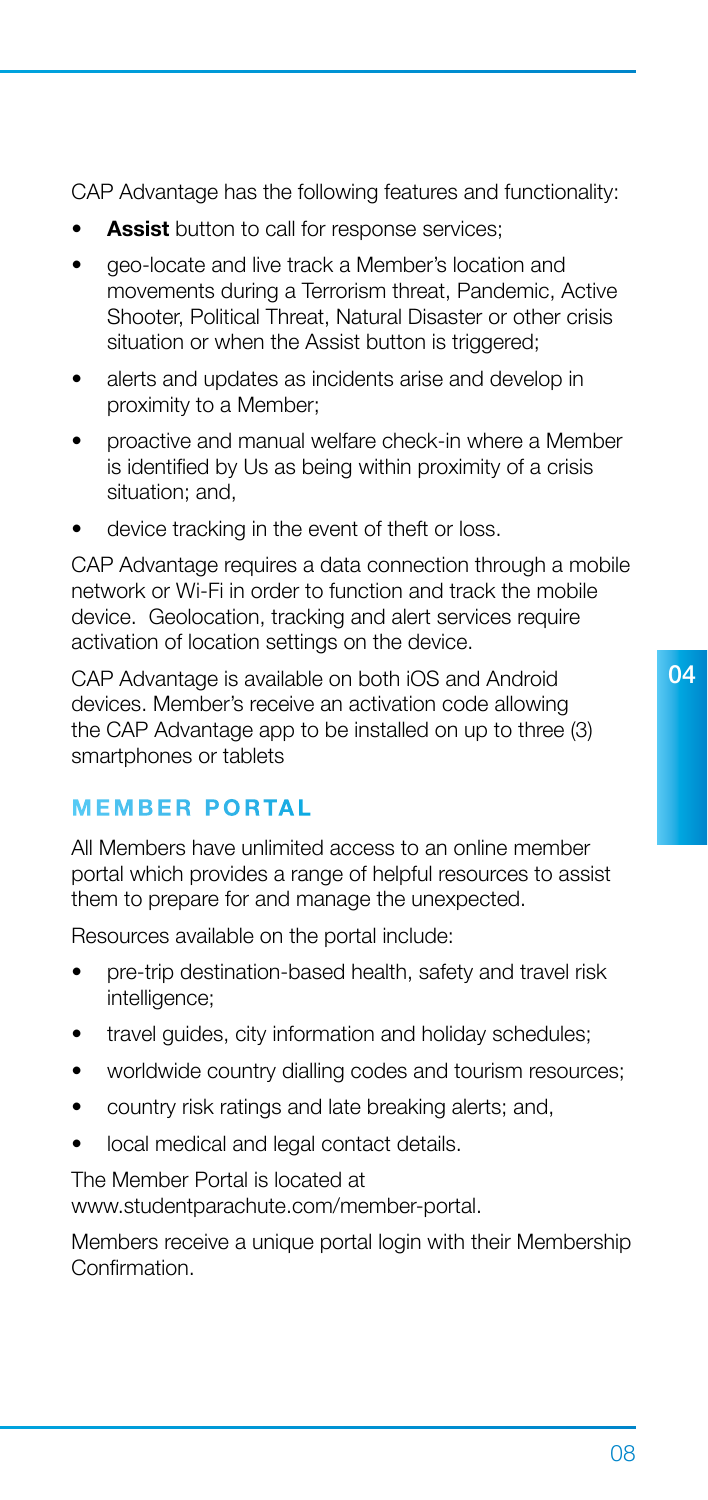# **STUDY TRAVEL ADVISORY SERVICES**

During the Membership Period, You will have on-demand access to Our 24/7 Crisis Response Centre for travel and security advice.

| <b>Benefits</b>                                                          | <b>What is covered?</b>                                                                                                                                                                                                                                                                                                                                                                                                                                                                                            |
|--------------------------------------------------------------------------|--------------------------------------------------------------------------------------------------------------------------------------------------------------------------------------------------------------------------------------------------------------------------------------------------------------------------------------------------------------------------------------------------------------------------------------------------------------------------------------------------------------------|
| Health, Safety<br>and Security<br>Advice                                 | Available 24/7 through the Member Portal.<br>Access to Our 24/7 Crisis Response Centre for<br>over the phone security and travel safety advice and<br>assistance both pre-departure and during a Journey.                                                                                                                                                                                                                                                                                                          |
| Crisis<br>Consultation<br>Services                                       | In a Crisis Event or a Medical Emergency, You<br>will have on-demand access to Our 24/7 Crisis<br>Response Centre for advice.                                                                                                                                                                                                                                                                                                                                                                                      |
| Lost Document<br>Advice and<br>Assistance                                | If You lose a passport, travel documents or credit<br>cards We will assist You to contact the issuer of the<br>document and arrange a replacement. You will be<br>responsible for the issuer's costs.                                                                                                                                                                                                                                                                                                              |
| Telephone<br><b>Translation and</b><br>Interpretation<br><b>Services</b> | In a Crisis Event or Medical Emergency, We will, on<br>request, provide translation and interpreter services<br>in all major languages via the telephone.                                                                                                                                                                                                                                                                                                                                                          |
| Local<br><b>Translation and</b><br>Interpretation<br><b>Services</b>     | If telephone translation and interpretation services<br>are inadequate, We may provide access to a local<br>interpreter to assist You in dealing with local authorities,<br>medical professionals or other third parties.                                                                                                                                                                                                                                                                                          |
| Emergency<br>Message<br>Transmission                                     | In a Crisis Event or Medical Emergency, We will, on<br>request, transmit urgent messages from You to Your<br>family, friends and/or Educational Institution.                                                                                                                                                                                                                                                                                                                                                       |
| Lost Baggage<br>Assistance                                               | If You lose your baggage or luggage whilst in transit<br>to the Host Country, We will assist You in dealing<br>with the transport provider to track and locate your<br>baggage. Once located we will arrange for Your lost<br>item to be delivered to you at Your residence, school<br>or accommodation.                                                                                                                                                                                                           |
| Legal referrals                                                          | We will provide names, addresses and telephone<br>numbers of qualified legal practitioners in the area in<br>which You located. Upon request, We will confirm<br>the availability of the legal practitioner, ascertain<br>costs that You will be required to pay for legal advice,<br>and make appointments for You.                                                                                                                                                                                               |
| <b>Medical and</b><br><b>Dental Referrals</b>                            | We will provide names, addresses and telephone<br>numbers of doctors, dentists, hospitals and clinics<br>in the area in which You are located. Upon request,<br>We will confirm the availability of the medical<br>provider, ascertain costs that You will be required<br>to pay for medical or dental care, and make<br>appointments for You.<br>In a serious medical emergency, it is advisable<br>to seek immediate local emergency help (such<br>as an ambulance, doctor or hospital) before<br>contacting Us. |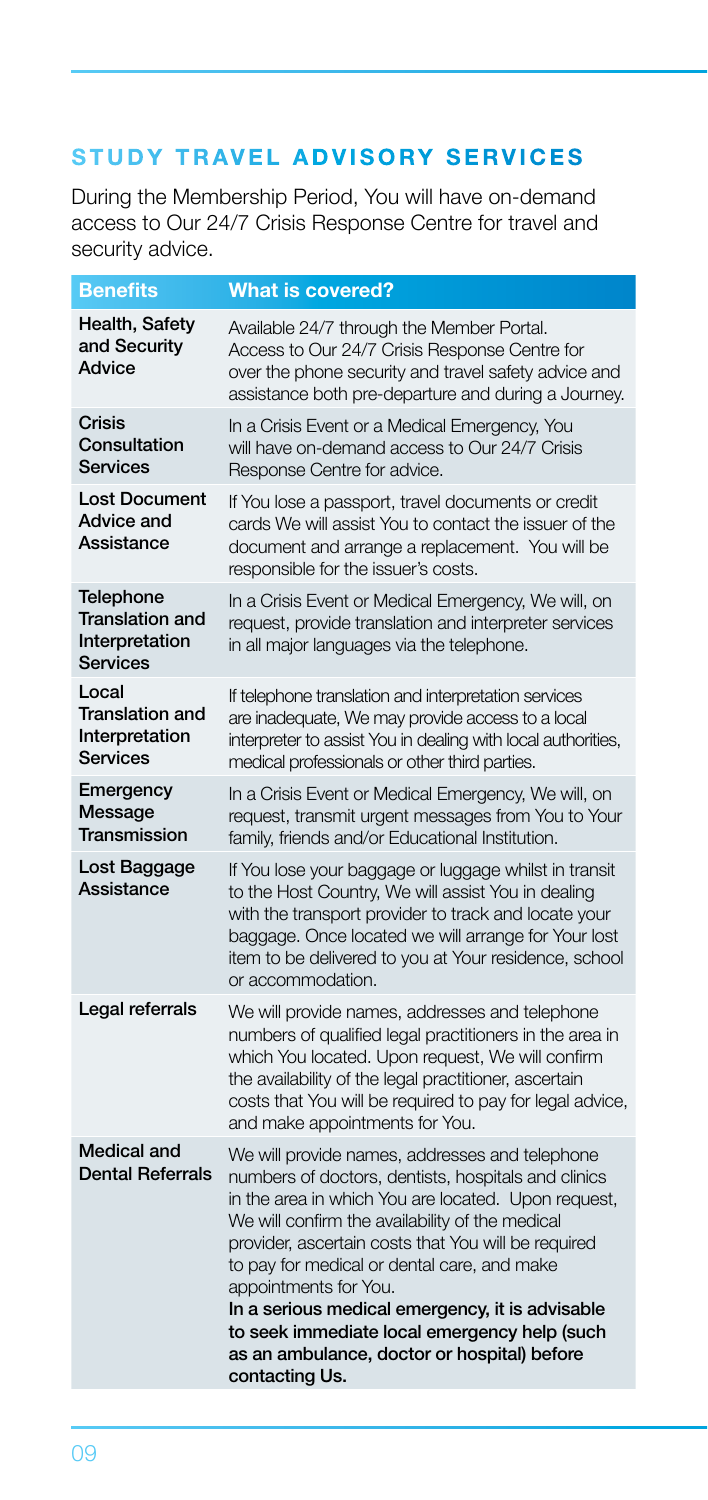### **OVERWATCH & RESPONSE SERVICES**

In a Crisis Event, You will have on-demand access to Our 24/7 Crisis Response Centre for advice, requests for assistance and coordinated in-country response services.

Our primary goal when responding to a Crisis Event is to get You to safety. The provision, extent or nature of any response, assistance and evacuation services provided will be at Our sole and absolute discretion, and dependent on the nature and severity of the Crisis Event.

| <b>Benefits</b>                            | <b>What is covered?</b>                                                                                                                                                                                                                                                                                                                                                                                                                                                                                                                                                                  |
|--------------------------------------------|------------------------------------------------------------------------------------------------------------------------------------------------------------------------------------------------------------------------------------------------------------------------------------------------------------------------------------------------------------------------------------------------------------------------------------------------------------------------------------------------------------------------------------------------------------------------------------------|
| Response<br>to Natural<br><b>Disasters</b> | We will provide advice and assistance in seeking<br>safety and, if we deem necessary, We may<br>arrange Evacuation from the area affected<br>by the Natural Disaster. If necessary, We may<br>coordinate with search and rescue authorities<br>in any efforts to bring You and any Dependents<br>to safety. We may deploy an on-the-ground<br>Crisis Consultant(s), Security Personnel, and/or<br>Transportation Asset to assist You to Evacuate by<br>land, sea or air.<br>See section titled "Evacuation due to a Crisis<br>Event" below for additional information and<br>conditions. |
| Response to<br><b>Political Threat</b>     | We will provide advice and assistance in seeking<br>safety and, if We determine necessary, may<br>arrange Evacuation from the affected area. We<br>will transmit urgent messages from You to a<br>Consulate, Your family, friends and/or Educational<br>Institution (as necessary). We may deploy an<br>on-the-ground Crisis Consultant(s) and/or Security<br>Personnel to assist You to shelter in place and/or<br>evacuate away from the impacted area.                                                                                                                                |
|                                            | See section titled "Evacuation due to a Crisis<br>Event" below for additional information and<br>conditions.                                                                                                                                                                                                                                                                                                                                                                                                                                                                             |
| Response to<br>Terrorism                   | We will provide advice and assistance in relation<br>to Your safety considerations, medical attention<br>(if needed), and notifications to authorities. We<br>will transmit urgent messages from You to a<br>Consulate, law enforcement authorities such as<br>police, Your family, friends and/or Educational<br>Institution (as appropriate). We may also<br>coordinate with law enforcement in any efforts<br>to bring You to safety. We may deploy an on-<br>the-ground Crisis Consultant(s) and/or Security<br>Personnel to assist You.                                             |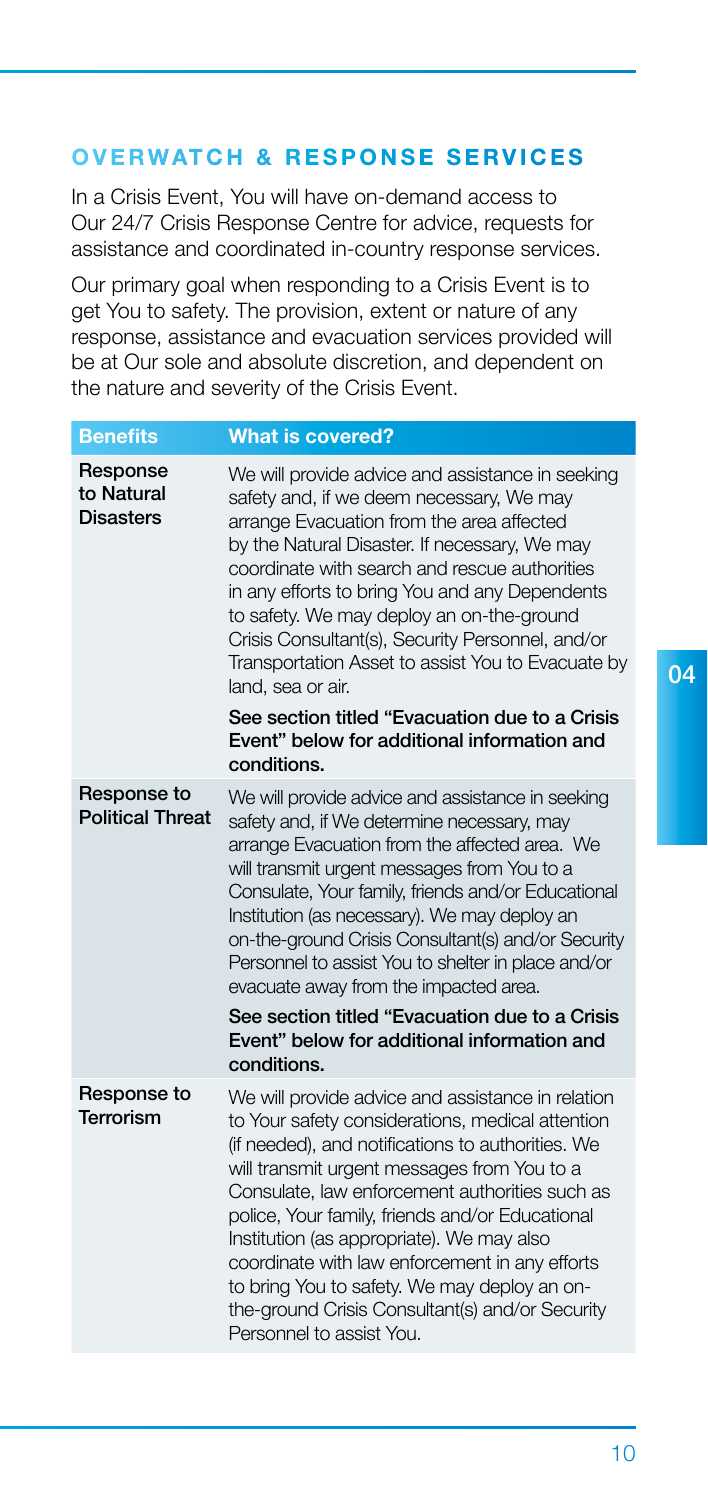| <b>Benefits</b>                                 | <b>What is covered?</b>                                                                                                                                                                                                                                                                                                                                                                                                                                                                                                                                        |
|-------------------------------------------------|----------------------------------------------------------------------------------------------------------------------------------------------------------------------------------------------------------------------------------------------------------------------------------------------------------------------------------------------------------------------------------------------------------------------------------------------------------------------------------------------------------------------------------------------------------------|
| Response to<br>Violent Crime                    | If You are the victim of a Violent Crime, We<br>will provide advice in relation to Your safety<br>considerations, medical attention (if needed)<br>and dealing with authorities (such as police).<br>We will transmit urgent messages from You<br>to Your Consulate, Your family, friends and/or<br>Educational Institution (as necessary). We may<br>also coordinate with law enforcement in their<br>investigation of the crime committed against<br>You. We may deploy an on-the-ground Crisis<br>Consultant(s) and/or Security Personnel to<br>assist You. |
| Response to<br>Hijack                           | We will provide advice to Members and their<br>Close Relatives in relation to affecting the safe<br>release of a Member and bringing resolution to<br>a Hijack event. If necessary, We may coordinate<br>with law enforcement and/or government officials<br>in any efforts to bring a Member to safety. We<br>may deploy an on-the-ground Crisis Consultant(s)<br>and/or Security Personnel to coordinate with and<br>advise Members and their Close Relatives.                                                                                               |
| Response to<br>Kidnap for<br>Ransom             | We will provide advice to You and Your Close<br>Relatives in relation to affecting the safe release<br>of a Member and bringing resolution to a Kidnap<br>event. If necessary, We may coordinate with law<br>enforcement and/or government officials in any<br>efforts to bring You to safety. We may deploy<br>an on-the-ground Crisis Consultant(s) and/or<br>Security Personnel to coordinate with and advise<br>You and Your Close Relatives.                                                                                                              |
|                                                 | The reimbursement or advance payment of a<br>Ransom / extortion payment is not available.                                                                                                                                                                                                                                                                                                                                                                                                                                                                      |
| Response to<br><b>Blackmail or</b><br>Extortion | We will provide advice to You to investigate and<br>bring resolution to a Blackmail or Extortion threat<br>directly impacting a Member. If necessary, We<br>may coordinate with law enforcement and/or<br>government officials in any efforts to investigate<br>the Blackmail or Extortion attempt. We may<br>deploy an on-the-ground Crisis Consultant(s)<br>and/or Security Personnel to coordinate with and<br>advise You.                                                                                                                                  |
| Response to<br>Disappearance<br>of Persons      | We will provide advice to You and Your Close<br>Relatives in relation to an investigation into and<br>resolution of the disappearance of a Member.<br>If necessary, We may coordinate with law<br>enforcement and/or government officials in any<br>efforts to locate the missing person(s). We may<br>deploy an on-the-ground Crisis Consultant(s)<br>and/or Security Personnel to coordinate with and<br>advise You and Your Close Relatives.                                                                                                                |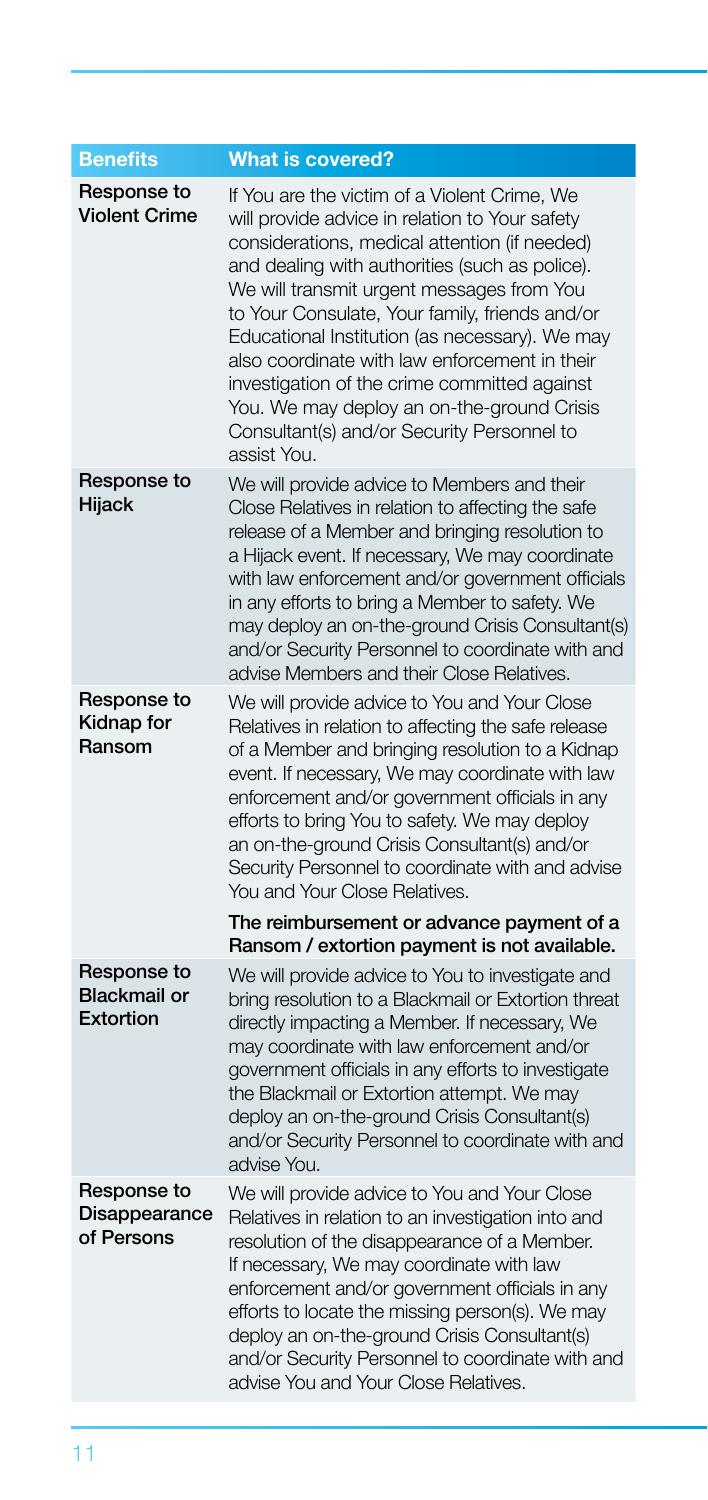| <b>Benefits</b>                                   | <b>What is covered?</b>                                                                                                                                                                                                                                                                                                                                                                                                                                                                                                                                                                                                                                                                                                                                                      |
|---------------------------------------------------|------------------------------------------------------------------------------------------------------------------------------------------------------------------------------------------------------------------------------------------------------------------------------------------------------------------------------------------------------------------------------------------------------------------------------------------------------------------------------------------------------------------------------------------------------------------------------------------------------------------------------------------------------------------------------------------------------------------------------------------------------------------------------|
| Response<br>to Wrongful<br>Detention              | We will provide advice to You and Your Close<br>Relatives in the event You or a Dependent is<br>wrongfully detained by authorities. We may deploy<br>an on-the-ground Crisis Consultant(s) to advise<br>You, and to liaise with local legal representatives,<br>law enforcement and/or government officials.<br>We will transmit urgent messages from You to a<br>Consulate, Your family, friends and/or Educational<br>Institution (as necessary). We will also provide<br>referrals to local lawyers, attorneys, and interpreters<br>(if needed). If required in a Wrongful Detention<br>situation, We may advance legal costs and<br>expenses to You or Your legal representatives<br>as soon as practicable following receipt of a<br>Satisfactory Guarantee of Payment. |
| Response to<br>Pandemics<br>including<br>COVID-19 | We will provide advice and assistance in relation<br>to medical and safety precautions and, if we<br>deem necessary and appropriate, We may<br>arrange Evacuation from the area affected by<br>the Pandemic or transportation to appropriate<br>medical facilities. If necessary, We may coordinate<br>with authorities in any efforts to bring You safely<br>out of an area affected by a Pandemic. We may<br>deploy an on-the-ground Crisis Consultant(s) and/<br>or Transportation Asset to assist You. We will also<br>provide advice and assistance during any period of<br>mandatory quarantine or lockdown.<br>See sections titled "Evacuation due to<br>a Crisis Event" and "Evacuation in a                                                                         |
|                                                   | Pandemic" below for additional information<br>and conditions.                                                                                                                                                                                                                                                                                                                                                                                                                                                                                                                                                                                                                                                                                                                |
| Response to<br><b>Active Shooter</b>              | If You are involved in an Active Shooter situation,<br>We will provide advice in relation to Your safety<br>considerations, medical attention (if needed)<br>and dealing with authorities (such as police). We<br>will transmit urgent messages from You to Your<br>Consulate, Your family, friends and/or Educational<br>Institution (as necessary). We may deploy an<br>on-the-ground Crisis Consultant(s) and/or Security<br>Personnel to coordinate with and advise You and<br>Your Close Relatives.                                                                                                                                                                                                                                                                     |

#### Deployment of on-the-ground specialists

In accordance with this Member Guide, We provide a range of services designed to keep You safe in the event You are in danger due to a range of emergency and security incidents, including terrorism, pandemic, active shooter events, natural disasters and events of political instability. The provision, nature or extent of the services we provide will be at Our sole and absolute discretion, and dependent on the nature and severity of the Crisis Event.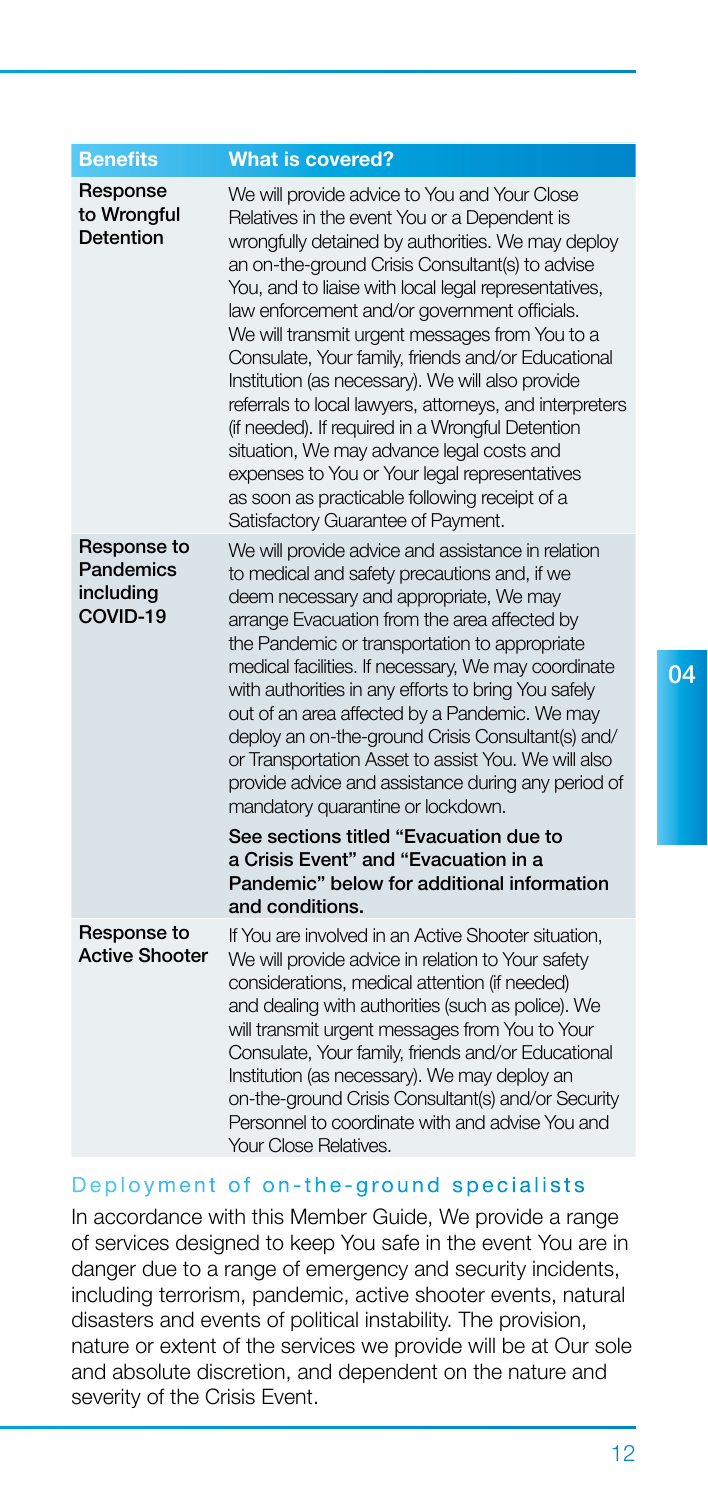If You are in danger due to a Crisis Event, We will act rapidly to assist You. Upon being alerted to Your situation We will work to determine the best course of action to ensure Your safety. This will be coordinated by Our experienced in-house crisis management and emergency response experts, Our security analysts as well as Our network of vetted in-country crisis response teams. Our response may include arranging the deployment of on-the-ground specialists such as Crisis Consultant(s), medical personnel, Security Personnel, and/or Transportation Assets.

A non-exhaustive list of factors We may consider in exercising Our discretion whether to deploy on-the-ground emergency response specialists include: (i) whether events have created a situation in which You are in danger of imminent grievous bodily harm; (ii) Your ability to obtain commercial transport to evacuate to a safe location to avert imminent grievous bodily harm; (iii) Your ability to seek or rely upon assistance from local authorities such as the police; (iv) Your mental or psychological state and that of Your travelling companions; (v) the health and safety risks to Our Personnel, including the risk of physical harm to or detention of them; (vi) warnings or travel restrictions issued by the United States Department of State or other similar foreign government agencies; (vii) the extent to which a Host Country may be at or affected by war; (viii) Your access to travel insurance and/ or OSHC benefits and services; and (ix) applicable law.

In the event You are in an area in which political and military events, nuclear accident, natural disaster, pandemic, or interference by authorities inhibits Our ability to deploy onthe-ground resources, We will nonetheless use all reasonable efforts to provide services to You, but without placing Our Personnel in circumstances that may result in serious bodily harm, arrest or detention or cause Us to breach any law or regulation. In such circumstances, We may be limited to providing assistance, advice and guidance to You, and making local arrangements for You, via telephone or electronic means only.

#### Evacuation due to a Crisis Event

In the event of Political Threat, Natural Disaster or Pandemic, or following the perpetration against a Member of an act of Terrorism, Active Shooter, Violent Crime, Hijack, Kidnap, Blackmail or Extortion, or a Wrongful Detention, We may, at Our sole and absolute discretion, arrange and pay to Evacuate You to the nearest safe location or to Your Home Country. A non-exhaustive list of factors We may consider in exercising our discretion include whether: (i) security, military, law enforcement, political/civil activity, environmental or biological events have created a situation in which You are in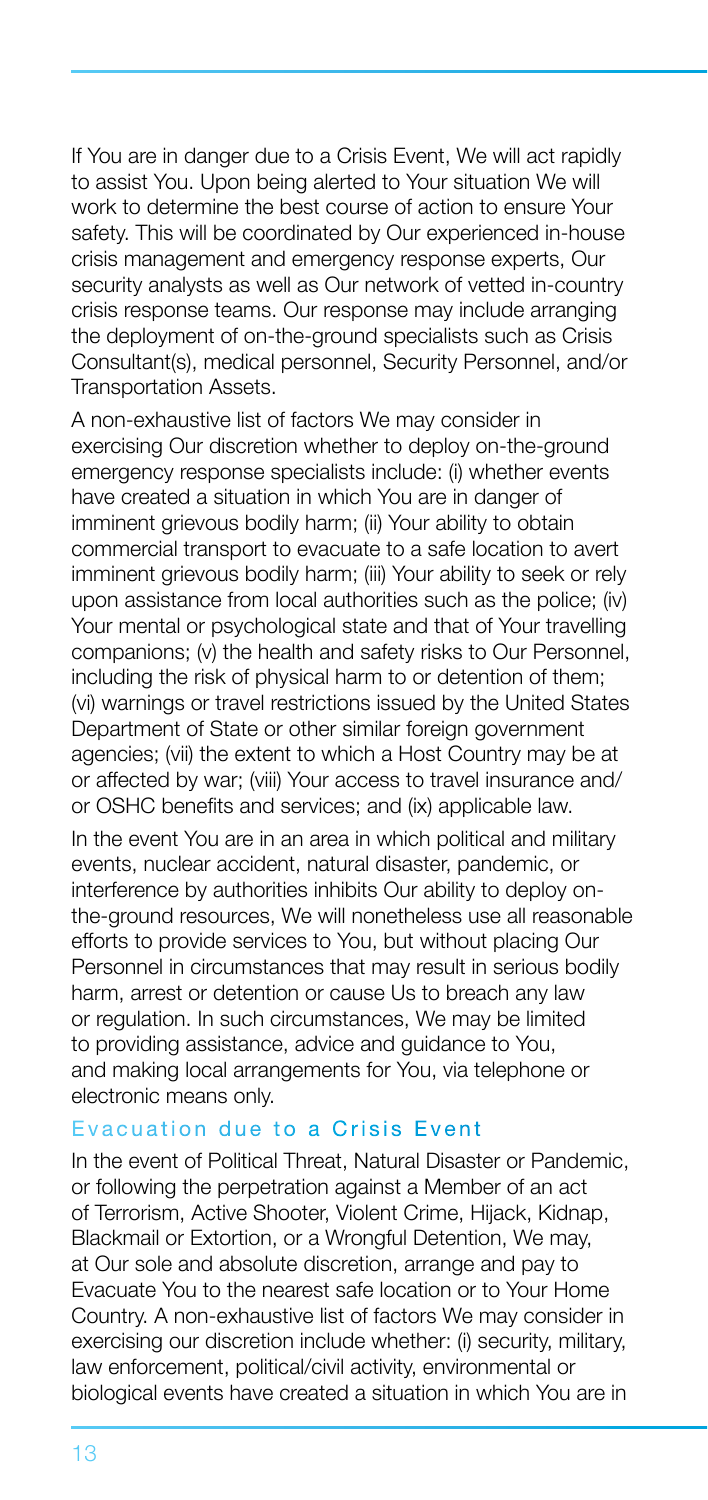danger of imminent grievous bodily harm to the extent that We consider You must be Evacuated for Your safety; (ii) there is commercial transport available to transport You to the nearest safe location within time to avert imminent grievous bodily harm, or to comply with the time allowed by the relevant government to leave the Host Country; (iii) officials of the Host Country or Your Home Country, for reasons other than medical, have issued a recommendation that travellers should evacuate such Host Country; (iv) You have been expelled or declared persona non grata in writing by the authority of the government of such Host Country; and (v) applicable law.

Evacuation may be by land, sea or air subject to availability of transport, the prevailing local conditions and situation, and Our discretion. In the event an Evacuation is impossible due to hostile conditions, We will maintain contact with You and Your Close Relatives and provide advice and guidance until Evacuation becomes possible or the emergency is concluded.

If at the time of Evacuation You remain responsible for a rental or hire car, We will assist in the return of the vehicle to the rental agency or its representatives in the Host Country.

You must have the proper documentation to evacuate the country You are in. We will assist You and Your Close Relatives to make the necessary arrangements.

If We determine that air transportation is the best course of action to Evacuate You, the timeframe is dependent on aircraft and infrastructure availability, required permits and visas for the respective country/ies and other factors that may be beyond Our control. Due to limited space available on evacuation aircraft, You may be limited to one small carry-on bag. In most cases, pets will not be allowed on evacuation aircraft. You will need to make Your own arrangements for pets.

In the event of an Evacuation, We will pay Service Providers directly for the reasonable and customary charges of the Evacuation. These charges will be at Our sole and absolute discretion and only paid if You or Your family have no other benefit in place (such as travel insurance or OSHC) that would otherwise cover the expense. We may seek confirmation of this in the event a request for Evacuation is made or we believe it is required. In the event such benefits are in place, We shall be entitled to seek payment for or reimbursement of the cost of Our services from the benefit provider or insurer. Members shall do all things reasonably necessary to assist Us to secure such right. We may request You to provide a Satisfactory Guarantee of Payment for Service Provider costs.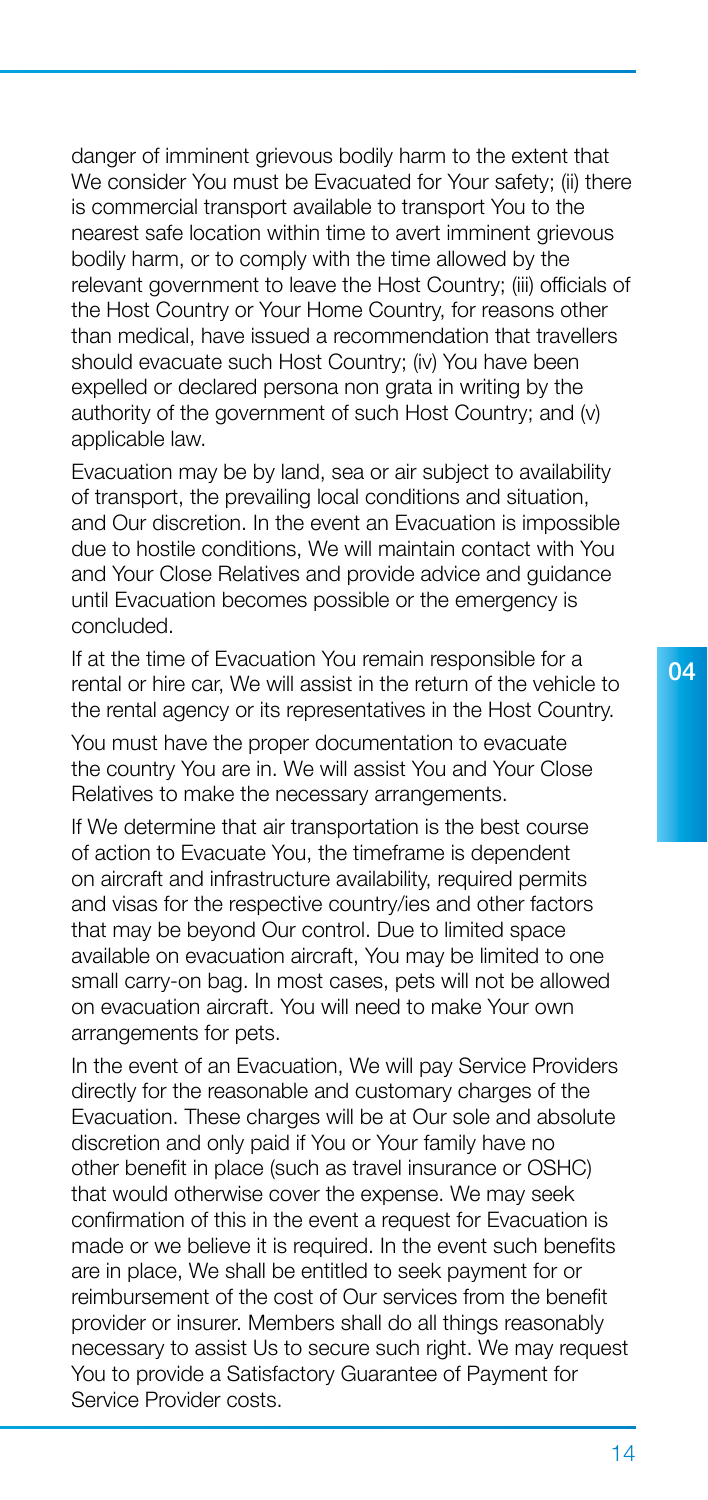#### Medical Repatriation following a Crisis Event

In the event You are Injured and hospitalised as a result of a Political Threat, Natural Disaster, an act of Terrorism, Active Shooter, Violent Crime, Hijack, Kidnap, Blackmail or Extortion, or due to Your Wrongful Detention, We may at Our sole and absolute discretion and if medically necessary and authorised by an Attending Physician, arrange transportation for You from the medical facility where You are receiving medical treatment to a Home Hospital. We will make all necessary arrangements for ground and air transportation to and from the hospitals, as well as pre- admission arrangements, where possible, at the receiving hospital. We may also arrange for a medical escort(s) to accompany You if medically necessary.

See the section titled "Medical Repatriation" below for additional information.

#### Evacuation in a Pandemic – including COVID-19

Evacuation in the event of a Pandemic may be restricted by government authorities limiting the movement of persons in order to control the outbreak.

Your ability to be Evacuated to Your Home Country may be impacted by local and international quarantine requirements. If Your Home Country has designated an area or location for the quarantine of citizens, We may be limited to Evacuating You to that location only. If Your Home Country has quarantine, vaccine or testing requirements for entry, We may be unable to Evacuate You until such requirements are met by You.

If You have been exposed to an infectious or contagious disease or otherwise been impacted by quarantine requirements, and without limiting Our discretion, We may decline to assist You to evacuate from, or to move within, the area until You have been cleared by the proper authorities in the Host Country and Your Home Country.

We may be unable to Evacuate You if You are under quarantine or lockdown ordered by a government authority, if Host Country, Home Country or transit county borders are closed, or if you do not satisfy relevant quarantine, entry, transit, vaccine or testing requirements. An Evacuation may also be delayed, limited or not possible due to other factors outside of Our control including, but not limited to, the availability of private and commercial aircraft.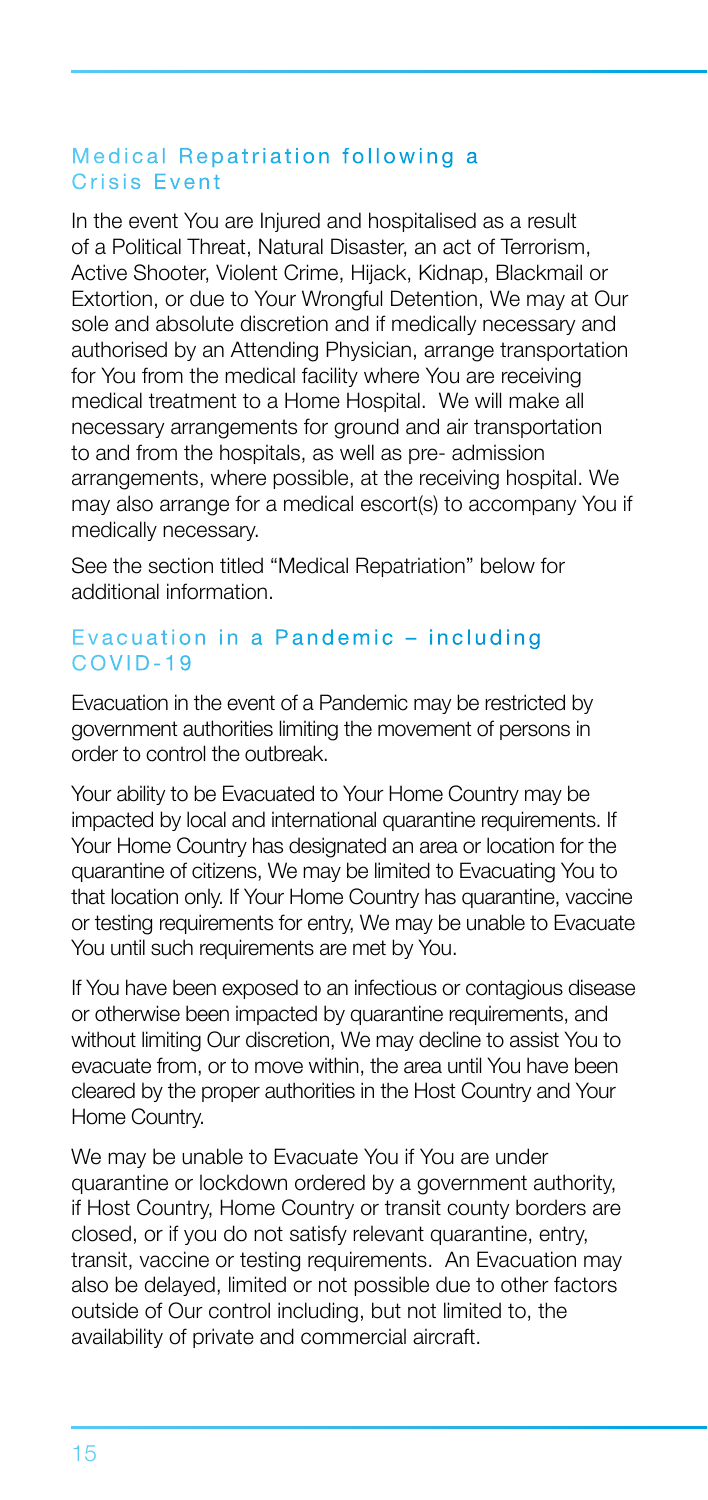## **MEDICAL ASSISTANCE SERVICES**

In the event of a Medical Emergency during a qualified Journey, Student Defend Members will have on-demand access to Our 24/7 Crisis Response Centre for advice, assistance and requests for Medical Repatriation services.

The provision, extent or nature of any response, assistance, evacuation or repatriation services provided will be at Our sole and absolute discretion, and dependent on the nature and severity of the Medical Emergency.

| <b>Benefits</b>                        | <b>What is covered?</b>                                                                                                                                                                                                                                                                                                                                                                                                                                                                                                                                                                                                                                                                                    |
|----------------------------------------|------------------------------------------------------------------------------------------------------------------------------------------------------------------------------------------------------------------------------------------------------------------------------------------------------------------------------------------------------------------------------------------------------------------------------------------------------------------------------------------------------------------------------------------------------------------------------------------------------------------------------------------------------------------------------------------------------------|
| Medical<br>Monitoring                  | When notified of Your Medical Emergency, Our<br>multilingual staff will attempt to contact You<br>and Your attending medical personnel. We will<br>seek to obtain a detailed understanding of Your<br>medical condition so that We can assist You<br>and Your Close Relatives to be informed and<br>make decisions. We will monitor Your condition<br>and communicate with Your Close Relatives<br>until Your Medical Emergency is resolved or You<br>return to Your Home Country.                                                                                                                                                                                                                         |
| Medical<br>Emergency<br>Transportation | We may arrange for Your medical transportation<br>in the event of a Medical Emergency<br>Transportation will be performed under medical<br>supervision and shall be to the nearest medical<br>facility capable of providing adequate care. We<br>will make all necessary arrangements for ground<br>or air transportation to and from the medical<br>facility, as well as pre-admission arrangements,<br>where possible, at the medical facility. We<br>may also arrange for a medical escort(s) to<br>accompany You if medically necessary.                                                                                                                                                               |
| Medical<br>Repatriation                | Following a Medical Emergency and upon<br>receipt of a Satisfactory Guarantee of Payment,<br>We may arrange, if medically necessary<br>and authorised by an Attending Physician,<br>transportation for You from the medical facility<br>where You are receiving medical treatment to<br>a Home Hospital. We will make all necessary<br>arrangements for ground and air transportation<br>to and from the hospital, as well as pre-<br>admission arrangements, where possible, at the<br>receiving hospital. We may also arrange for a<br>medical escort(s) to accompany You if medically<br>necessary.<br>See section titled "Medical Repatriation"<br>below for additional information and<br>conditions. |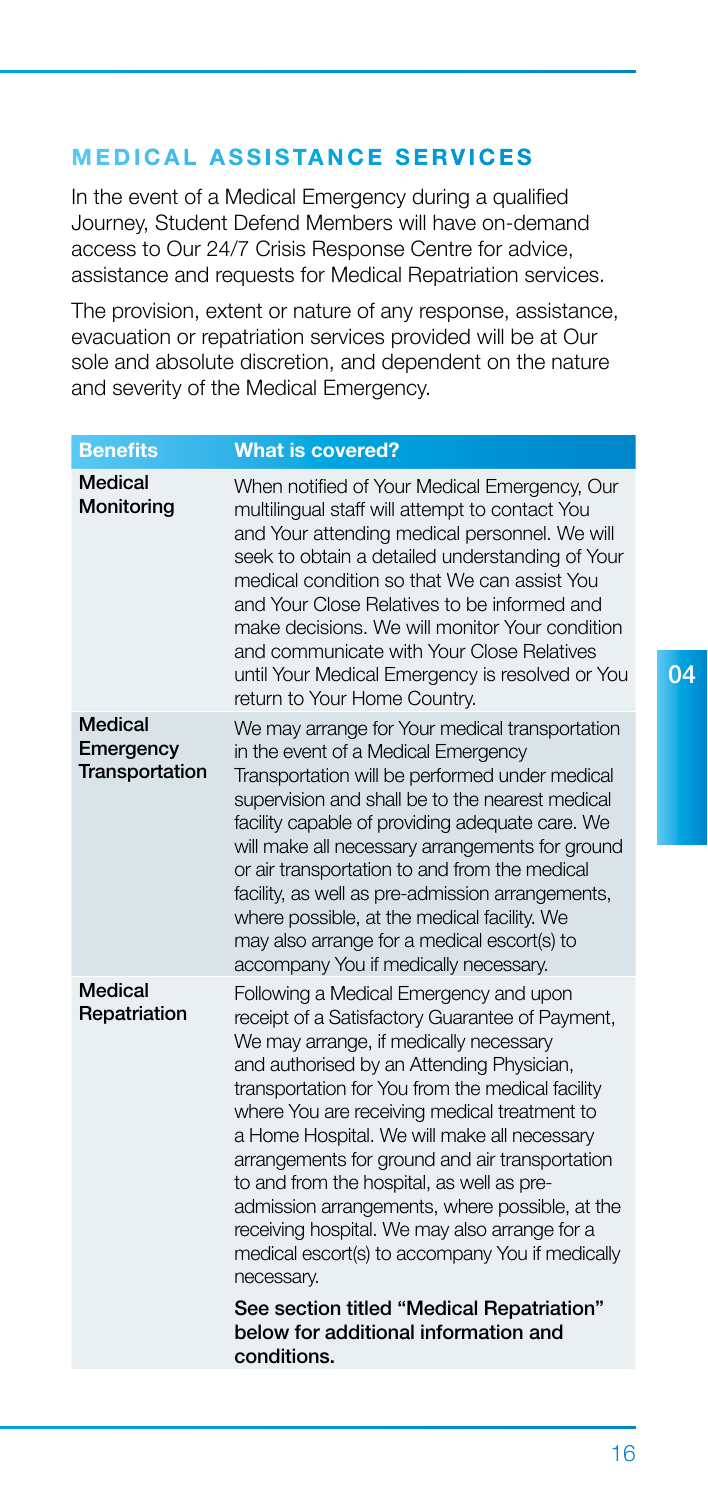| COVID-19<br>- Medical<br>Repatriation            | If You are hospitalised as a result of contracting<br>COVID-19 (or any variant thereof), then We<br>may at Our sole and absolute discretion and<br>if medically necessary and authorised by an<br>Attending Physician, arrange transportation<br>for You from the medical facility where You are<br>receiving medical treatment to a Home Hospital.<br>We will make all necessary arrangements<br>for ground and air transportation to and<br>from the hospitals, as well as pre- admission<br>arrangements, where possible, at the receiving<br>hospital. We may also arrange for a medical<br>escort(s) to accompany You if medically<br>necessary. We may request You to provide a<br>Satisfactory Guarantee of Payment for Service<br>Provider costs. |
|--------------------------------------------------|-----------------------------------------------------------------------------------------------------------------------------------------------------------------------------------------------------------------------------------------------------------------------------------------------------------------------------------------------------------------------------------------------------------------------------------------------------------------------------------------------------------------------------------------------------------------------------------------------------------------------------------------------------------------------------------------------------------------------------------------------------------|
| COVID-19<br>Government<br>Mandated<br>Quarantine | If You are diagnosed with COVID-19 (or any<br>variant or mutation thereof) as evidenced in a<br>written documentation from a duly licensed<br>medical professional or diagnostic facility, and<br>are required by a Government authority to isolate<br>or quarantine outside of a hospital, We may<br>arrange and pay for reasonable quarantine hotel<br>accommodation for You for a maximum period<br>of fourteen (14) nights (not including expenses<br>such as meals, telephone charges, Wi-Fi and<br>personal services).                                                                                                                                                                                                                              |
| <b>Evacuation of</b><br>Children                 | If You are travelling with a Dependent(s), and<br>they would be left unattended because of Your<br>hospitalisation or death, We may arrange the<br>return of such Dependent(s) to Your Home. If<br>necessary, We may also arrange for a qualified<br>attendant to accompany the Dependent(s). Air<br>transportation shall be by one-way economy<br>class ticket on a commercial airline. Once<br>the return process has been initiated, we will<br>also arrange and pay for reasonable hotel<br>accommodation for the Dependent(s) during<br>their journey Home for a period of up to seven<br>(7) nights (including meals and reasonable<br>expenses such as telephone charges, Wi-Fi<br>and laundry but excluding other personal<br>services).          |
| Transport<br>Escort                              | We may arrange for one family member,<br>companion or travel escort to accompany You<br>during a Medical Repatriation, if possible and<br>subject to that person being in the area where<br>You are hospitalised at the time of the Medical<br>Repatriation. Transport Escort services may be<br>unavailable in the event You have an infectious<br>disease or virus including but not limited to<br>COVID-19 (and its variants).                                                                                                                                                                                                                                                                                                                         |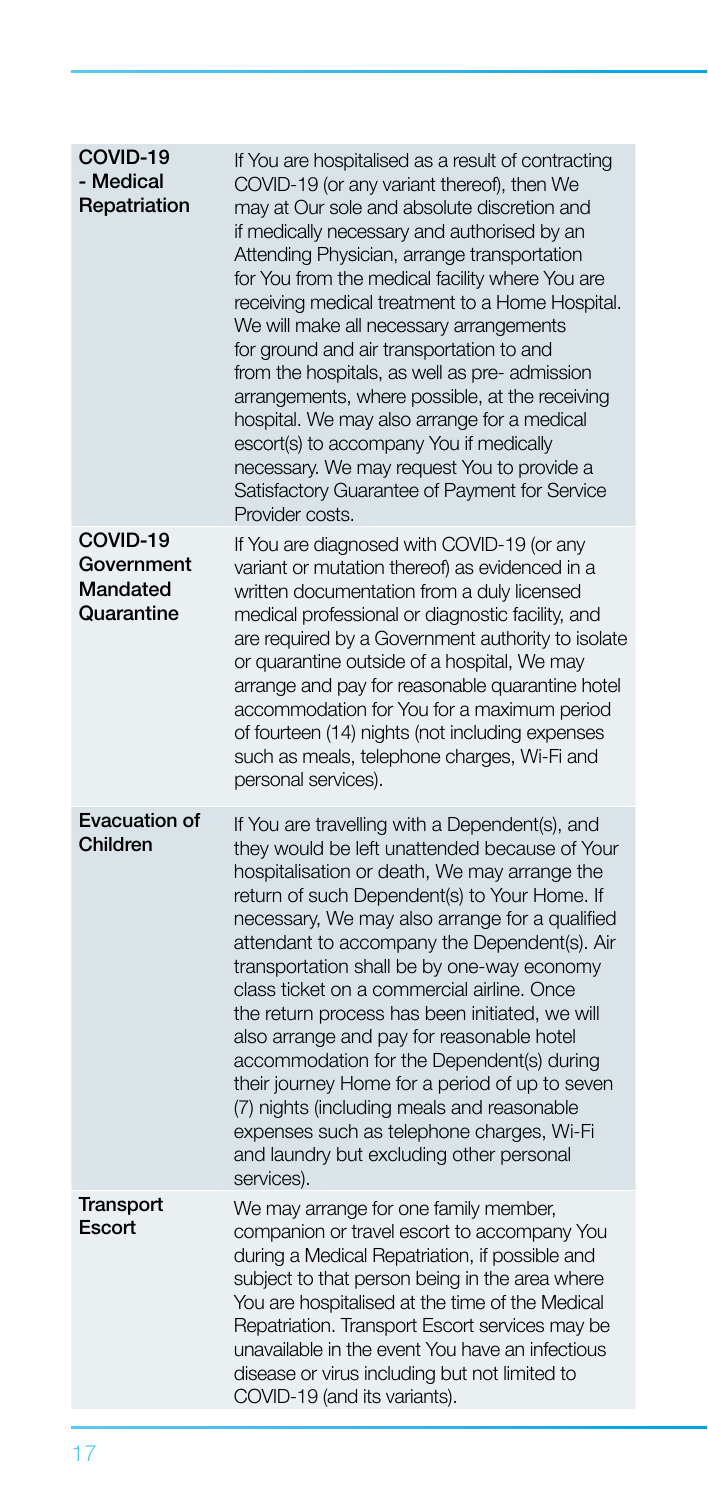| Advance of<br>Emergency<br>Medical<br><b>Expenses</b>      | In a Medical Emergency, We may advance<br>medical expenses to You or Your treating<br>medical facility as soon as practicable following<br>receipt of a Satisfactory Guarantee of Payment.                                                                                                                                                                                                                                                   |
|------------------------------------------------------------|----------------------------------------------------------------------------------------------------------------------------------------------------------------------------------------------------------------------------------------------------------------------------------------------------------------------------------------------------------------------------------------------------------------------------------------------|
| Visit by a<br><b>Family Member</b><br>or Friend            | If You are hospitalised whilst on a Journey for a<br>period in excess of three (3) days, or You are in a<br>critical condition as determined by an Attending<br>Physician, We may arrange the transportation of<br>one family member or friend designated by You<br>from the person's home to the medical facility<br>where You are hospitalised. Air transportation<br>shall be by one-way economy class ticket on a<br>commercial airline. |
| <b>Visit</b><br>Accommodation                              | If We arrange a Visit by a Family Member<br>or Friend, We may also arrange and pay for<br>reasonable hotel accommodation for the<br>person(s) for a period of seven (7) nights (not<br>including expenses such as meals, telephone<br>charges, Wi-Fi and personal services).                                                                                                                                                                 |
| Assistance<br>with Medical<br>Payments                     | Following a Medical Emergency, We will assist<br>You by coordinating notifications to Your travel<br>insurer, OSHC provider, medical insurer or other<br>managed care organisations. Services include<br>verifying policy enrolment, confirming medical<br>benefits coverage, assisting in the coordination<br>of multiple insurance benefits, and handling<br>claims paperwork flow for You.                                                |
| Advance<br>of Medical<br>Transportation<br><b>Expenses</b> | If required in a Medical Emergency, We may<br>advance medical transportation expenses to You<br>or the transport provider as soon as practicable<br>following receipt of a Satisfactory Guarantee of<br>Payment.                                                                                                                                                                                                                             |
| Repatriation of<br><b>Mortal Remains</b>                   | If a Member dies whilst on a qualified Journey,<br>We may arrange for the return of their<br>mortal remains to the Home Country. We<br>may coordinate and arrange all necessary<br>government authorisations, documentation,<br>embalming, coffin, and means of transportation.<br>See section titled "Repatriation of Mortal                                                                                                                |
|                                                            | Remains" below for additional information<br>and conditions.                                                                                                                                                                                                                                                                                                                                                                                 |
| Prescription<br>Assistance                                 | If a Member forgets, misplaces and/or loses<br>their prescribed medication during a qualified<br>Journey, We will contact the Member(s) home<br>physician to attempt to coordinate the issuance<br>of required medications, and/or contact a<br>local pharmacy to assist in the replacement of<br>medications where possible.                                                                                                                |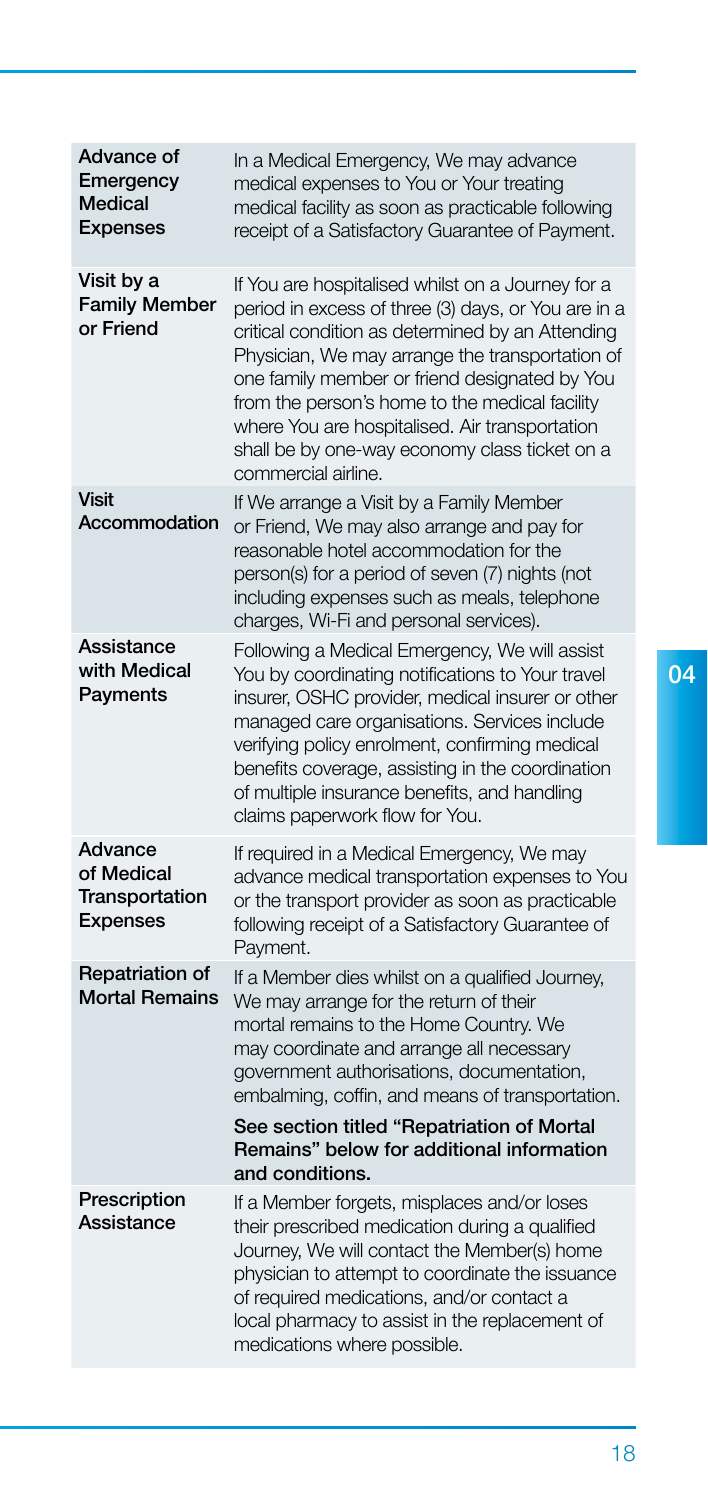| <b>Benefits</b>                        | What is covered?                                                                                                                                                                                                    |
|----------------------------------------|---------------------------------------------------------------------------------------------------------------------------------------------------------------------------------------------------------------------|
| Communication<br>of Medical<br>Records | In a Medical Repatriation, We may arrange and<br>pay the cost of transporting or transmitting Your<br>medical records from the treating hospital to<br>Your Home or another agreed location in the<br>Home Country. |
| <b>Return of rental</b><br>or hire car | If at the time of Medical Repatriation You are<br>responsible for a rental or hire car, We will assist<br>in the return of the vehicle to the rental agency or<br>its representatives in the Host Country.          |

## Medical Repatriation

Medical Repatriation services require a Satisfactory Guarantee of Payment covering the Service Provider and other third-party costs of the Medical Repatriation.

In the event We arrange a Medical Repatriation, We will pay Service Providers directly for the reasonable and customary charges of the Medical Repatriation and recharge those costs in accordance with the Satisfactory Guarantee of Payment.

To satisfy the requirements for Medical Repatriation by air (if we determine necessary), both the originating and receiving hospitals must be accessible by ground ambulance to transport You to and from an airfield capable of accommodating a Dedicated Medical Aircraft or a Commercial Medical Aircraft.

The timeframe for medical transport will, among other things, be dependent on aircraft availability, required permits and visas for the respective countries and any other factors that may be beyond Our control. You must have the proper documentation to evacuate the country You are in and return to the Home Country. We will assist You and Your family to make the necessary arrangements.

#### Commercial Medical Aircraft

If available and medically appropriate, We may arrange for medical transport via a commercial airline (operating on a regular route) in business class seating, in the care of an authorised commercial medical escort.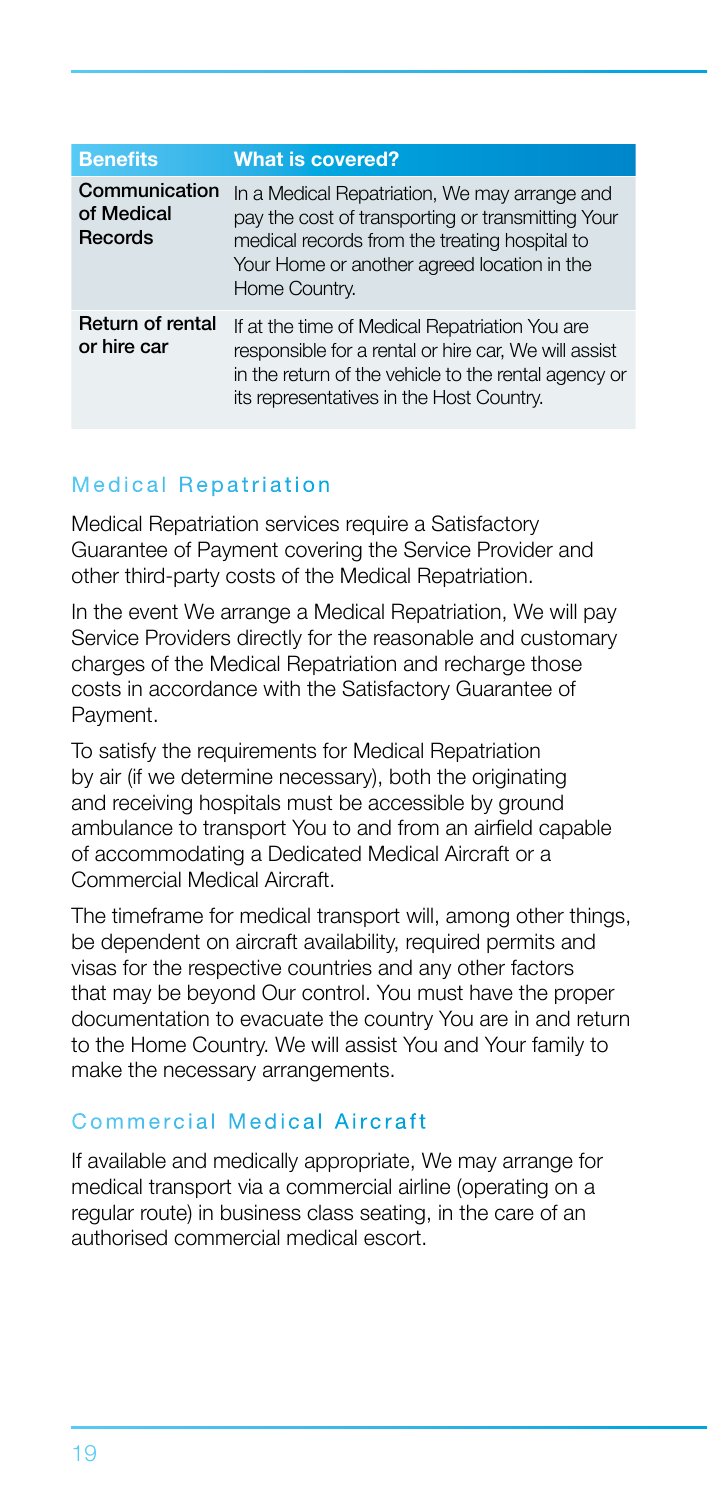#### Dedicated Medical Aircraft

If You are unable to be transported by a Commercial Medical Aircraft, then (subject to availability) We may arrange a private dedicated medical aircraft, such as an air ambulance, to transport You.

One (1) healthy travelling companion may accompany You on the Dedicated Medical Aircraft service provided space is available and Your care will not be compromised as a result. Due to limited space available on medical aircraft, You and any accompanying travelling companion will be limited to one small carry-on bag each.

#### Transport Criteria

The decision to transport or medically repatriate You, and selection of the suitable mode of transportation, and all arrangements shall be at Our sole and absolute discretion, subject to the opinions of any Attending Physician and also dependent on the nature and severity of the Medical Emergency.

We will require a medical assessment to be completed in order to determine Your suitability and stability for transport. The medical assessment will require a consultation between an Attending Physician, who will provide a final or interim diagnosis, and one of Our medical practitioners, who will review and evaluate that diagnosis.

You must be medically stable for medical transport. Assuming all other medical transport criteria are met, If You are initially considered medically unstable for transport to the Home Hospital, We may elect to transport You to an alternate medical facility for initial stabilisation. After this initial stabilisation period, and provided all other medical transport criteria are met, We may arrange continued transport to the Home Hospital.

We may request that You meet the cost of any transport by asking You to provide a Satisfactory Guarantee of Payment.

#### Cruise Ships

Due to the limited medical facilities and testing available on cruise ships, a ship must be docked and/or a Member must first be admitted to a medical facility onshore before We can arrange any medical transportation.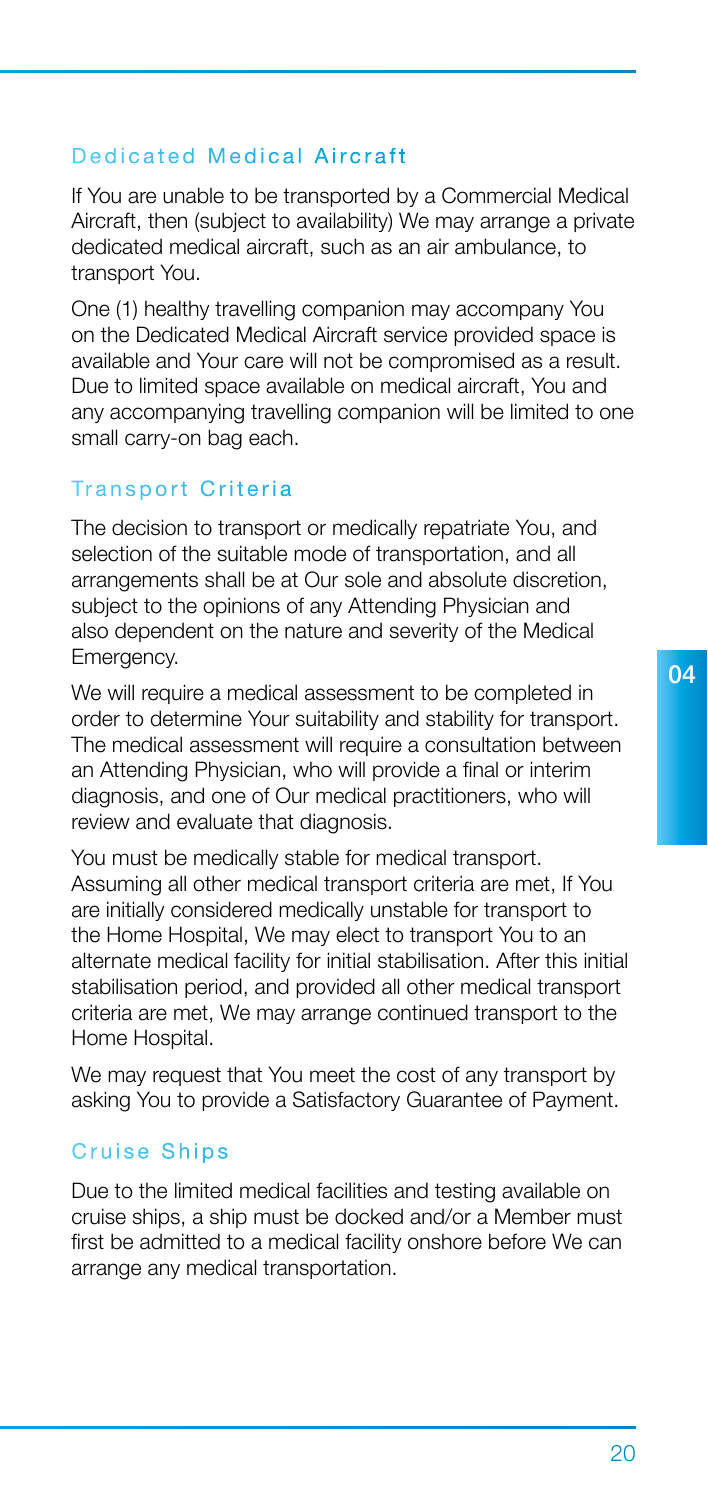#### Medical Repatriation in a Pandemic

Medical Repatriation in the event of a Pandemic may be restricted by government authorities limiting the movement of persons in order to control the outbreak.

Your ability to be repatriated may be impacted by local and international quarantine requirements. If Your Home Country has designated an area or location for the quarantine of citizens, We may be limited to repatriating You to that location only.

If You have been hospitalised due to an infectious or contagious disease or otherwise been impacted by quarantine requirements, and without limiting Our discretion, We may decline to repatriate You until You have been cleared by the proper authorities in the Host Country and Home Country.

We may be unable to repatriate You if You are under quarantine or lockdown ordered by a hospital or government authority, if a Home Hospital will not accept You as a patient, if Host Country, Home Country or transit country borders are closed, or if you do not satisfy Home Country or Home Hospital quarantine, entry, vaccine or testing requirements. A repatriation may also be delayed, limited or not possible due to other factors outside of Our control including, but not limited to, the availability of aeromedical services, commercial aircraft and ambulances that can transport patients with the relevant infectious or contagious disease.

#### Repatriation of Mortal Remains

In the event a Member dies during a Journey, We may arrange and pay the reasonable and customary charges for the return of their mortal remains to the Home Country (**Repatriation of Mortal Remains**). The repatriation and associated charges will be at Our sole and absolute discretion and only paid if You or Your family have no other benefit in place at the time of death (such as travel insurance or OSHC) that would otherwise cover this expense. We may seek confirmation of this in the event a request for Repatriation of Mortal Remains is made or is required. In the event such benefits are in place, We shall be entitled to seek payment for or reimbursement of the cost of Our services from the benefit provider or insurer.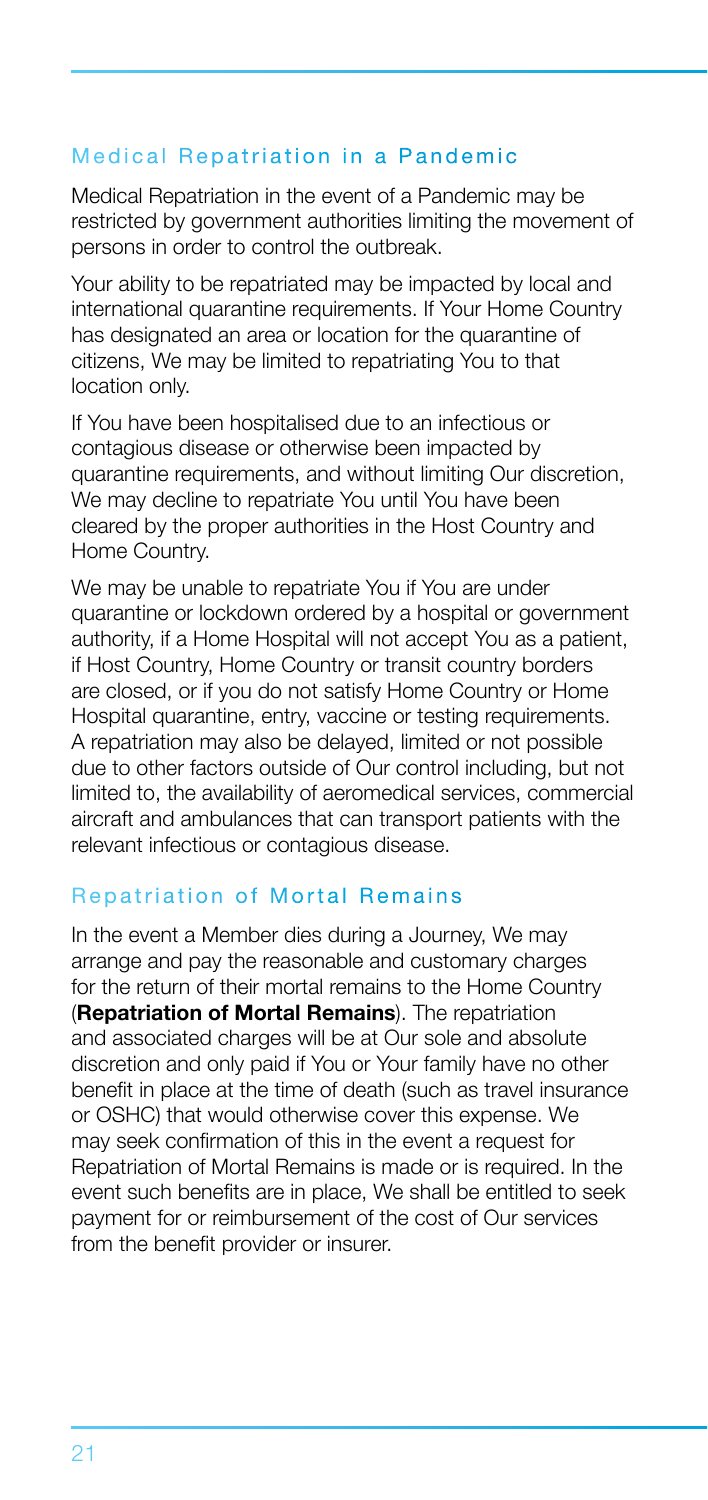If Repatriation of Mortal Remains services are provided by Us, the benefit includes payment of costs for:

- domestic and international paperwork and fees;
- preparation of remains for transport;
- transport container (ie. coffin);
- around and airline transport of remains from the referring funeral home to a funeral home in the Home Country; and,
- one death certificate.

Should a Home Country or insurer intervene and provide for the return of a Member's mortal remains, this action will (unless otherwise expressly agreed by Us), supersede any paid benefits offered by Us.

Repatriation of Mortal Remains in the event of or during a Pandemic may be restricted by government authorities limiting the movement of persons or mortal remains in order to control the outbreak. Without limiting Our discretion, We may decline to repatriate a Member's mortal remains until cleared by the proper authorities.

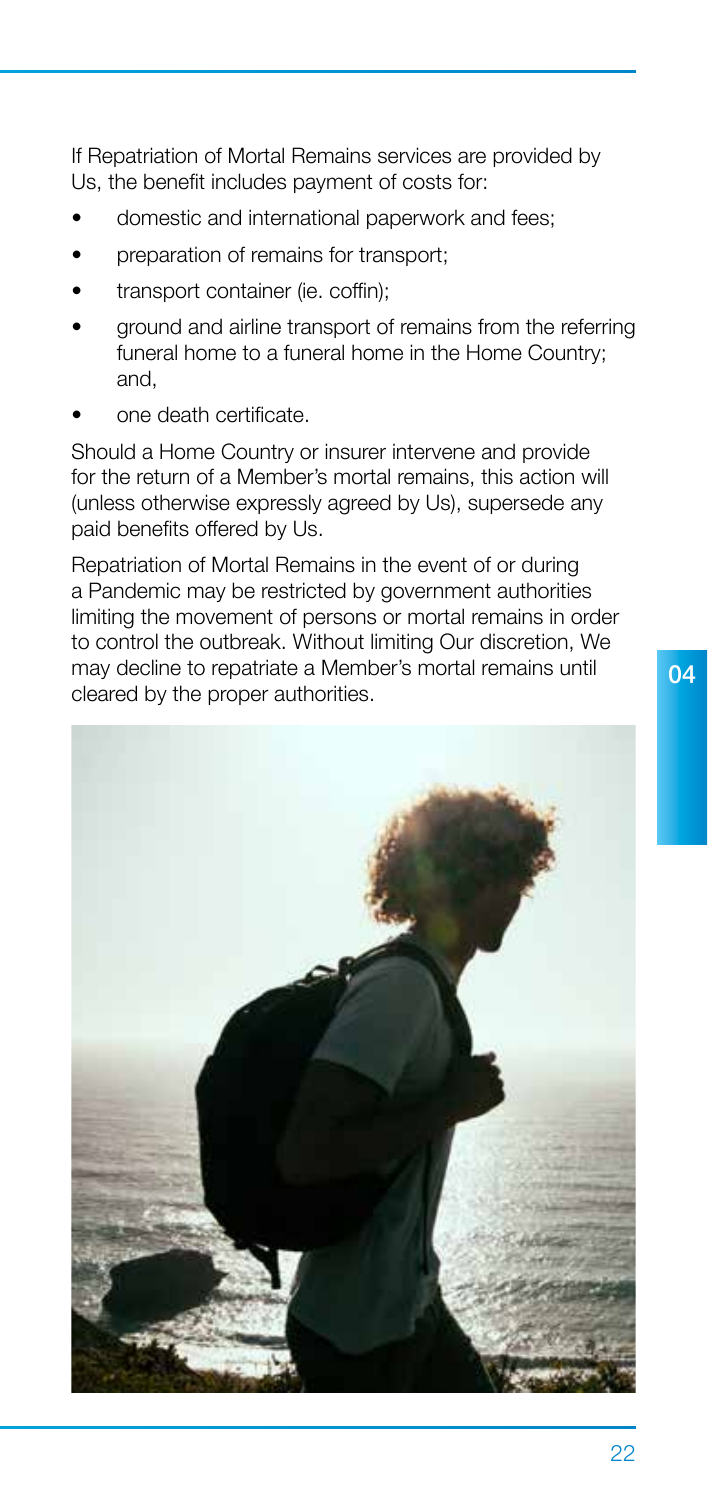# Service Limitations

Our geolocation tracking and information services enable Members to prepare for the unexpected and avoid crisis situations that can arise during travel for the purposes of international study. If the unexpected should happen, our objective is to get You to safety and limit the impact or potential impact of the event on You and the disruption it causes to Your Journey. However, the extent or nature of any response, assistance and evacuation services provided will be at Our sole and absolute discretion. We reserve the right to refuse to provide or to limit Our services at any time.

Without limiting Our discretion in relation to the provision of services, set out below are some specific limitations and exclusions.

#### Service exclusions

Due to the high risk of sending Our Personnel into countries where the United States Department of State or other similar foreign government agencies have issued travel restrictions. a physical response by Crisis Consultants, Security Personnel or Transportation Assets may at times be delayed, limited or prohibited.

In the event We are unable to fully deploy personnel due to health and safety risks, government restrictions or other reasons, We will nonetheless use all reasonable efforts to provide services to You, without placing Our Personnel in circumstances that may result in serious bodily harm, arrest or detention or cause Us to breach any law or regulation, including those indicated under sanctions of the United States Office of Foreign Assets Control. In such circumstances, We may be limited to providing assistance, advice and guidance to You, and making arrangements for You, via telephone or electronic means only.

You recognise that obstacles and circumstances beyond Our control may affect the level of service We can provide. We shall not be held responsible for failure to provide services or for delays caused by strikes or other conditions beyond Our control including, but not limited to, weather and flight conditions, where rendering of service is prohibited by local laws, governments or regulatory agencies, or any inability to obtain or delay in obtaining passports, visas or exit documentation.

Our ability to provide services to Members on cruise ships will be subiect to communication limitations, on-board medical facility limitations and evacuation and transportation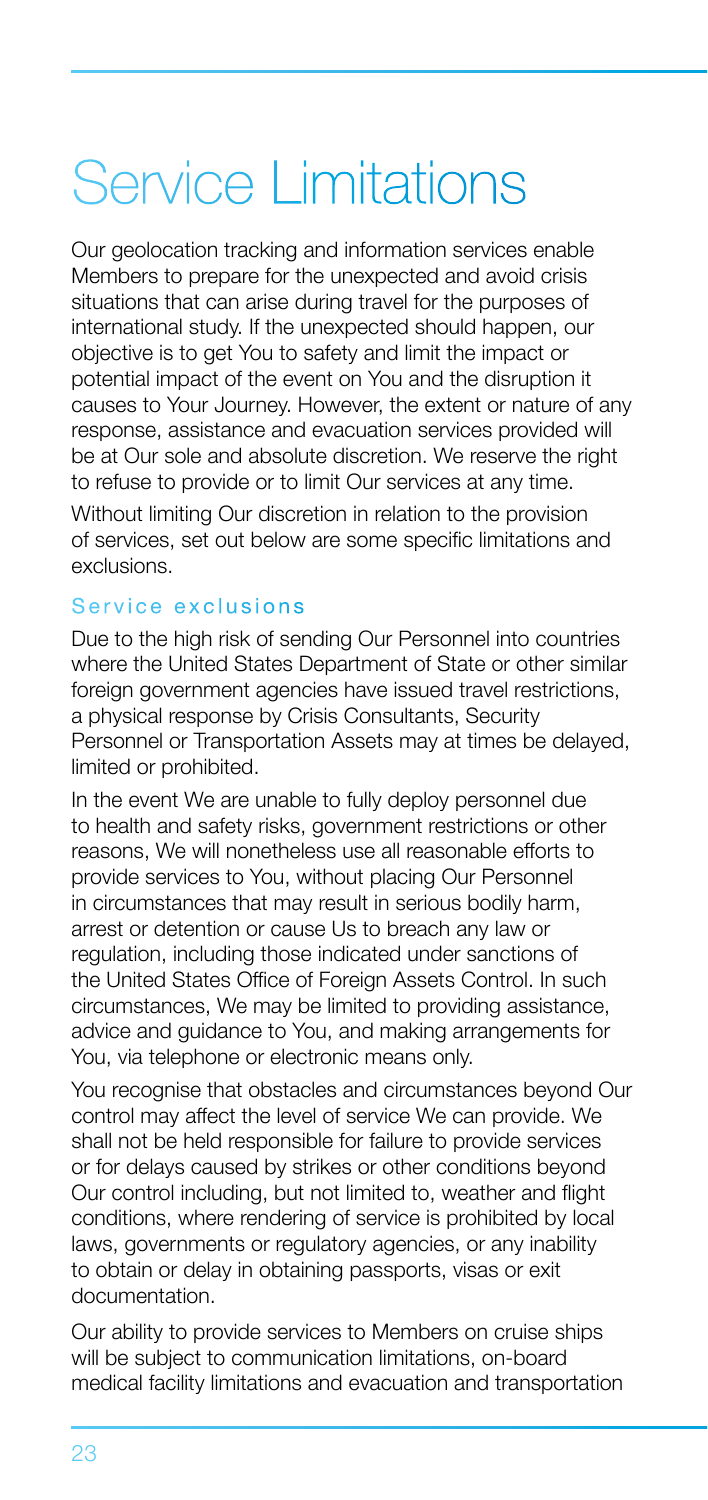impediments. We may be unable to evacuate Members from, or deploy Our Personnel to, a vessel that is at sea, underway or under quarantine. Our ability to respond to any air or maritime incident may be limited if You are not within a reasonable proximity to a port or shoreline, or if an insurance funded or coordinated official public/governmental authority response is already underway.

Without limiting our discretion in relation to the nature or extent of services that may be provided, we may specifically decline to provide services to You if and/or when:

- a Crisis Event or Medical Emergency occurs or arises outside of a qualified Travel Period;
- You fail to accept and abide by Our indication, instruction, advice or directive to: shelter in place, safe harbor, or evacuate or You travel against medical advice;
- the request for services relates to a Crisis Event or Medical Emergency that occurs or arises in Your Home Country;
- a Crisis Event or Medical Emergency occurs or arises whilst You are outside of a Host Country;
- You have engaged in any actual or alleged violation of the laws of the Host Country or failed to maintain and possess duly authorised and issued documents and visa, unless We determine that such allegations were intentionally false, fraudulent, or malicious and made solely to achieve a political or propaganda purpose or to have a coercive effect upon or at Your expense;
- In respect of Kidnap, Blackmail or Extortion:
	- You are Kidnapped by a member of Your family, or as a result of a domestic dispute;
	- You have had Kidnap insurance cancelled or declined in the past;
	- You have ever been Kidnapped, Blackmailed or Extorted in the past; or
	- the Kidnapping, Blackmail or Extortion occurs in a Home Country;
- You commit or attempt to commit a criminal act or engage in an illegal activity as defined by Your Home Country;
- In relation to evacuation or transportation services or the deployment of Our Personnel to an area, if You have a diagnosis of, or are suspected of having:
	- a Biosafety Class Level 3 (and above) pathogen (excluding COVID-19) as classified by either the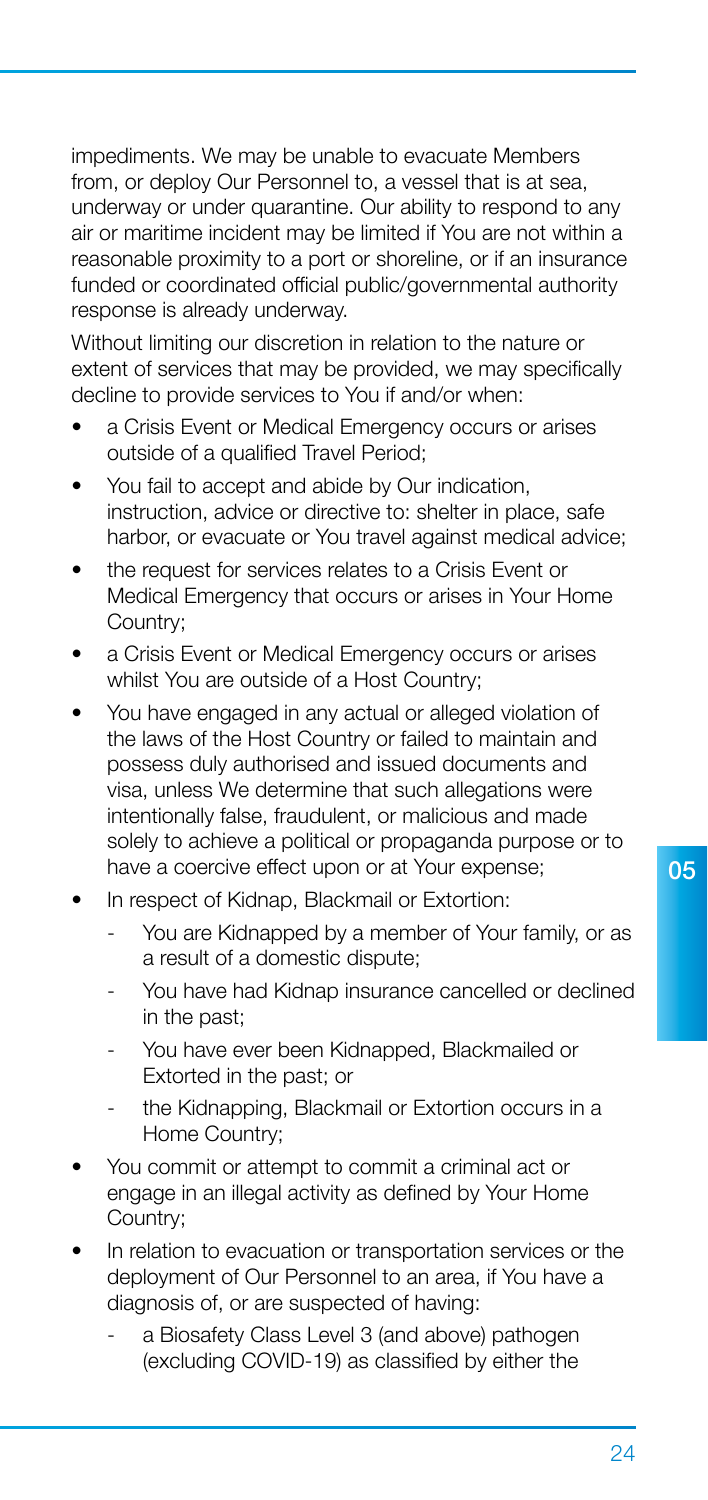Centres for Disease Control and Prevention (CDC) or the National Institutes of Health (NIH); or

- tuberculosis or other chronic airborne pathogens;
- If You travel to Afghanistan, Iran, Libya, North Korea, Somalia, Sudan, Syria, Venezuela or Yemen or any other location which any of the following have advised against all travel or 'do not travel': The United States Department of State, the Foreign Office of Canada, Australian Department of Foreign Affairs and Trade, the foreign affairs department of a Member's Home Country, or Us;
- There is a war, whether declared or not, between any of the following countries: China, the United Kingdom, the Russian Federation and the United States of America; OR war in Europe; OR war between any members of European Union, whether declared or not, other than a civil war;
- If You travel to an area where there is an active enforcement action by or on behalf of the United Nations, in which any of China, the United Kingdom, the Russian Federation or the United States of America or any of their armed forces are engaged;
- In respect of evacuation services, You are being expelled from a Host Country or declared persona non grata due to: (i) the commercial failure, debt, insolvency, or the repossession of any property of, or any other financial default by, a Member; (ii) a Member's failure to honour any contractual obligation or any condition of a license; (iii) a Member's failure to properly procure or maintain Student, work, immigration, residence or similar visas, permits or other documentation; (iv) any alleged violation by a Member of the laws or regulations of the Host Country, unless We determine that such allegations were intentionally false, fraudulent and malicious and made solely and directly to achieve a political or propaganda purpose or to have a coercive effect upon or at Your expense.
- You become Injured or sick following the voluntary use of drugs or alcohol or any type of medication that is not prescribed by a treating physician.
- You become Injured or sick as a result of deliberate exposure to extraordinary danger (except in an attempt to save human life).

We will decline to provide services to You if participate in or support, or You are suspected of participating in or supporting, a terrorist organisation, as proscribed by the United Nations, the United Kingdom, Australia or the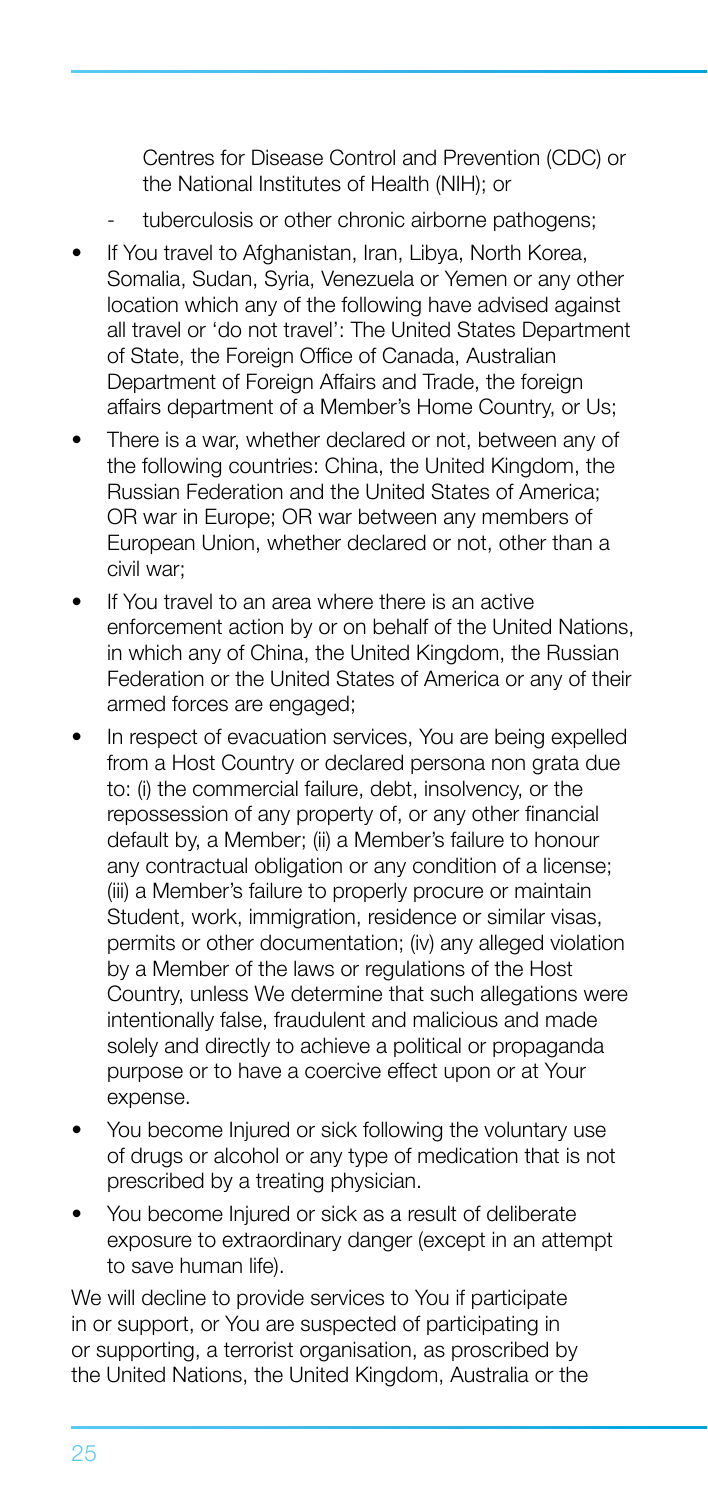United States of America, and whether or not in a military or humanitarian capacity.

### **NOT AN INSURANCE POLICY**

Student Parachute is a geolocation tracking, student protection and assistance membership service and not an insurance policy or financial product. The extent or nature of any response, assistance and evacuation services provided to Members will be at Our sole and absolute discretion.

Student Parachute is not Overseas Student Health Cover.

Student Parachute does not provide any indemnity for loss or reimbursement of costs incurred by You or any other person acting on Your behalf. Where payment for services is required in the delivery of Benefits, We will pay directly to the Service Provider the reasonable and customary costs and charges We negotiate with them.

Student Parachute provides Members with the ability to access the Benefits and services applicable to their selected Membership Option. Student Parachute neither reimburses nor indemnifies Members for any loss, costs or expenses they may incur, whatsoever. Without limiting the foregoing in any way, Student Parachute does not provide any cover or protection for:

- Service Provider and other third-party costs associated with a Medical Repatriation;
- direct or indirect financial loss:
- loss or destruction of or damage to any property whatsoever or any loss or expense whatsoever resulting or arising therefrom or any consequential loss;
- any loss or expense incurred or suffered by a Member resulting or arising from bodily injury or damage or any consequential loss arising therefrom;
- Ransom or extortion payments (or provide for any advance thereof);
- medical costs or expenses:
- lost luggage or personal effects:
- any loss or expense incurred or suffered by a Member arising from curtailment or delayed return from a Journey; or
- reimbursement of any other costs and expenses incurred by a Member on a Journey, or as a result of or arising from a Crisis Event.

We recommend that all Members take out a policy of comprehensive travel insurance and / or OSHC for their Journey to provide protection against financial loss.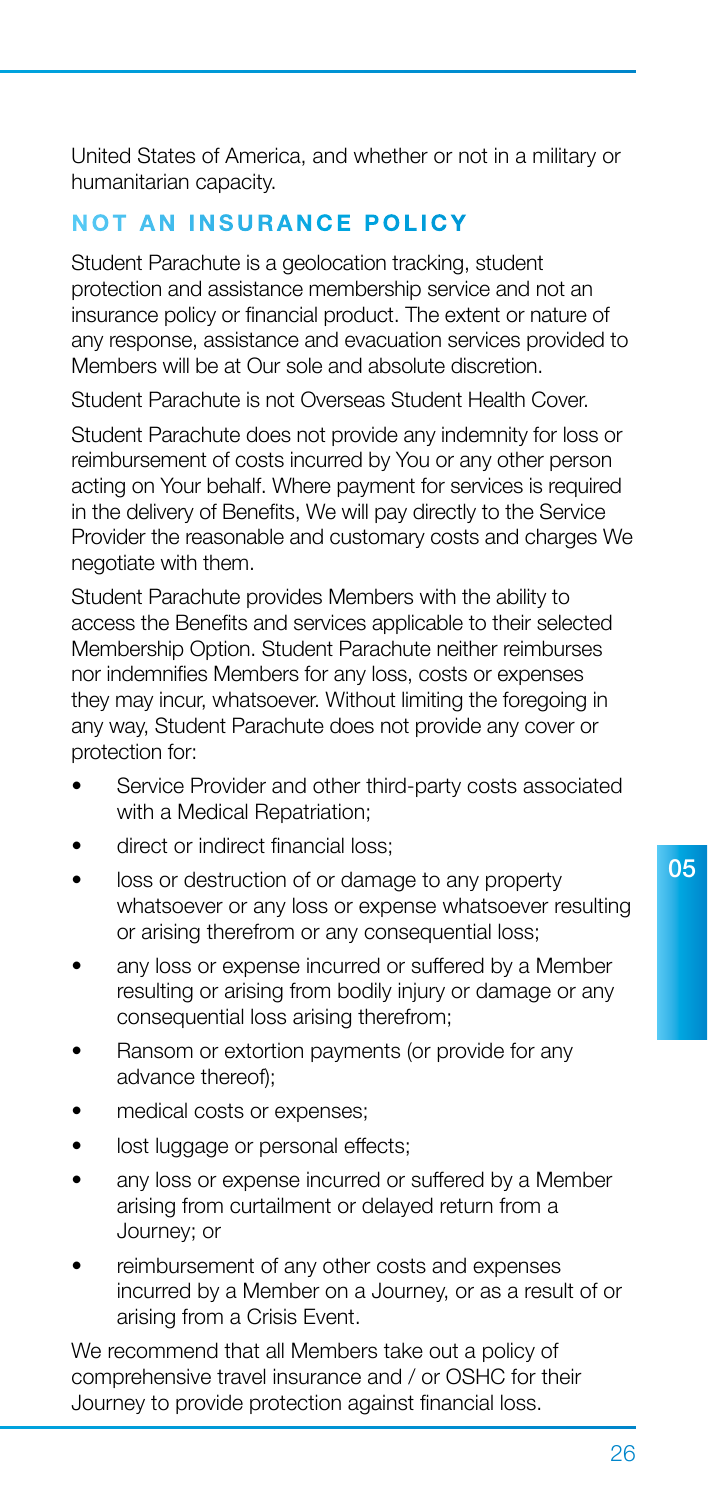### **MAXIMUM BENEFIT LIMITS**

The extent or nature of any Deployment, Evacuation and Repatriation services provided to Members will be at Our sole and absolute discretion. Without limiting this, the maximum Benefits applicable to Deployment and Evacuation services are set out below.

If a limit is exceeded, a Member must pay the cost for Us to provide services to them in excess of the limit.

#### Deployments

On-the-ground response benefits for non-medical related events are limited to:

| <b>Option</b>     | <b>Single-Trip</b>                                         | <b>Multi-Trip</b>                                        |
|-------------------|------------------------------------------------------------|----------------------------------------------------------|
| Student<br>Defend | One Deployment,<br>per Member, per<br><b>Travel Period</b> | Two Deployments,<br>per Member, per<br>Membership Period |
| Student<br>Secure | One Deployment, per<br>Member, per Travel<br>Period        | Two Deployments,<br>per Member, per<br>Membership Period |

Each Deployment is also limited to a maximum duration of forty-five (45) calendar days of assistance and response services.

Deployment Benefits are not cumulative across a travelling group. A single or coordinated deployment response to a Crisis Event, made to Members travelling together, shall be a Deployment to each Member.

#### Evacuation benefits

Evacuation benefits for non-medical related events are limited to:

| <b>Option</b>            | <b>Single-Trip</b>                                         | <b>Multi-Trip</b>                                        |
|--------------------------|------------------------------------------------------------|----------------------------------------------------------|
| <b>Student</b><br>Defend | One Evacuation,<br>per Member, per<br><b>Travel Period</b> | Two Evacuations,<br>per Member, per<br>Membership Period |
| <b>Student</b><br>Secure | One Evacuation, per<br>Member, per Travel<br>Period        | Two Evacuations,<br>per Member, per<br>Membership Period |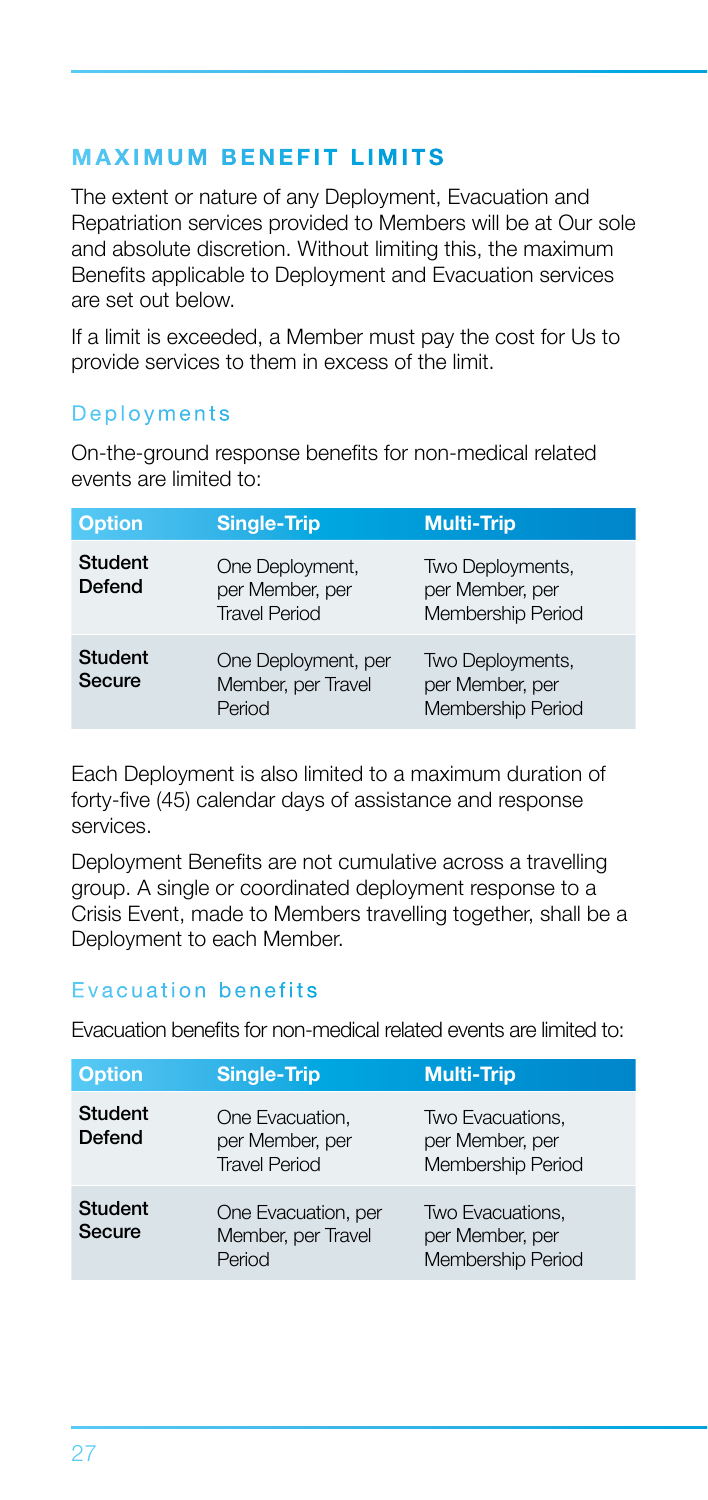## **CAP ADVANTAGE AND THE MEMBER PORTAL**

### CAP Advantage Limitations

CAP Advantage's functionality requires access to Wi-Fi and cellular communication networks; therefore, the service is inherently subject to local transmission and reception limitations. CAP Advantage may become limited or temporarily unavailable without notice from time to time due to any number of reasons associated with satellite, Wi-Fi and cellular communications networks and systems that are outside of Our control. Access to cellular communication networks may be limited or unavailable in developing countries, in remote or wilderness areas, underground, at sea, or while inside buildings or other structures.

CAP Advantage's functionality may also include GPS functions in devices that are attempting to collect location specific services directly from a GPS satellite. Such devices may need a clear view of the sky to obtain a GPS signal and provide the most accurate location information. They may not be reliable indoors, underground, or in very dense woods, or other areas where the view of the GPS satellite network is not available. For cellular based devices that rely on assisted GPS software, Wi-Fi should be enabled to better provide an accurate position, however, while inside buildings or other structures, or in dense urban areas, Your position accuracy can be affected.

#### False, accidental or frivolous Assist alerts

Members should take care to avoid sending false, accidental or frivolous Assist alerts. You will be solely responsible for any charges that may be assessed by authorities, emergency or search and rescue responders activated by Us in response to false or accidental Assist alert signals issued from Your device.

#### Password security

As part of using CAP Advantage and the Member Portal, Members may be asked to set-up or may be allocated a username and password. You are responsible for maintaining the confidentiality of Your username and password and are responsible for all activities that are carried out under them. Unless necessary in a Crisis Event, a Member shall not permit any other person to access or use CAP Advantage and the Member Portal using their username and password.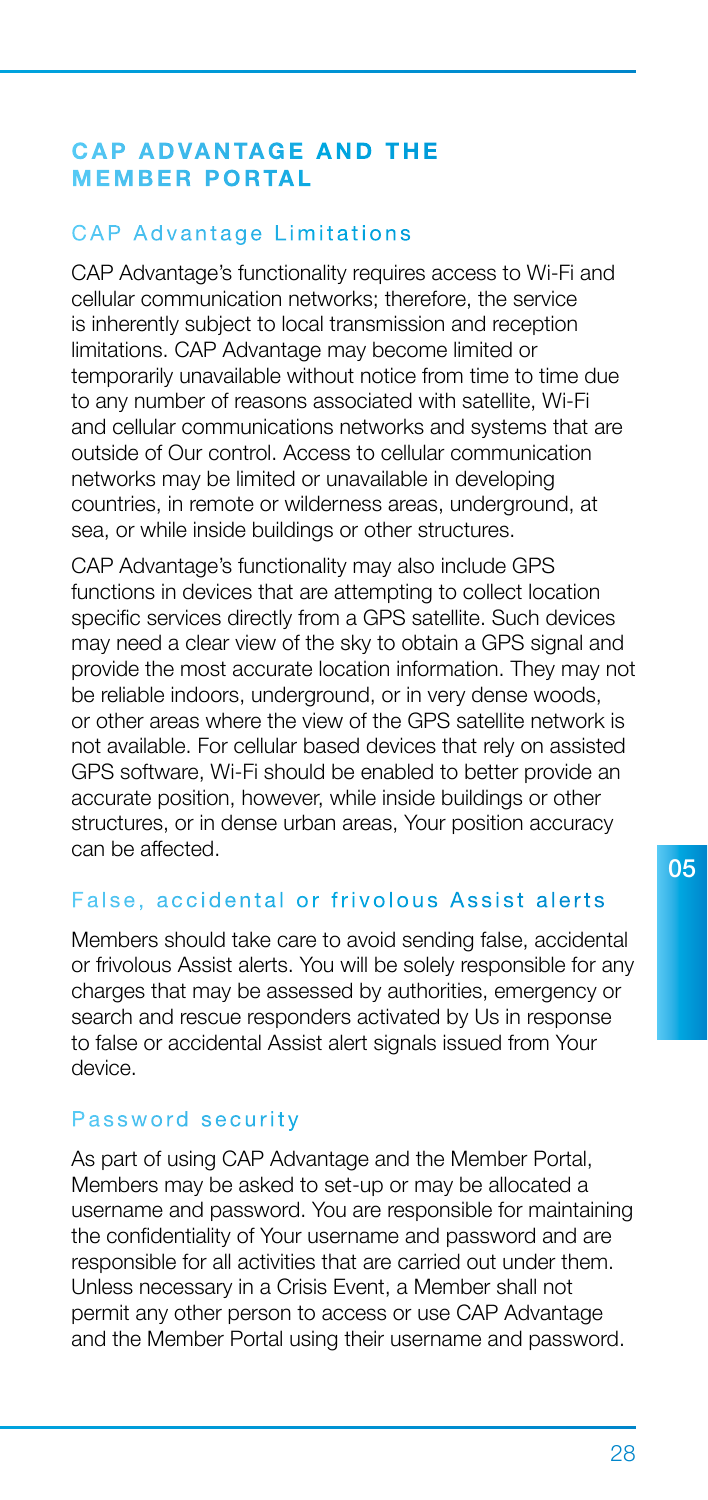We will not be responsible for losses suffered by You where Your username or password is used by someone else. You agree to notify Us immediately if you become aware of or suspect any unauthorised use of Your username and password.

You agree that in using CAP Advantage and the Member Portal You will not:

- use them for any unlawful purpose or in a way which infringes the rights of anyone else or restricts or inhibits anyone else's use and enjoyment of them;
- use them in any way that interrupts, damages, impairs or renders CAP Advantage or the Member Portal less efficient;
- impersonate any other person (living or dead). misrepresent Your connection with a person or entity, or provide false or otherwise misleading information;
- transfer files that contain viruses, trojans or other harmful programs;
- authorise, encourage or assist any other person to copy, modify, reverse-engineer, decompile, disassemble, alter or otherwise tamper with any software (including source code), databases and other technology that forms part of CAP Advantage or the Member Portal;
- remove or obscure any proprietary rights notices. copyright notices or trademarks associated with CAP Advantage or the Member Portal;
- penetrate or attempt to penetrate CAP Advantage or the Member Portal's security measures; or
- email, publish or otherwise disseminate any content which is defamatory, obscene, or may have the effect of being harassing, threatening or abusive to an individual or group of individuals on the basis of religion, gender, sexual orientation, race, ethnicity, age or disability or that is otherwise inappropriate.

Any suspected illegal, fraudulent or abusive activity may be grounds, but are not exclusive grounds, for terminating Your use of CAP Advantage or the Member Portal. This shall not limit Our right to take any other action against a Member that We consider appropriate to defend Our rights or those of any other person.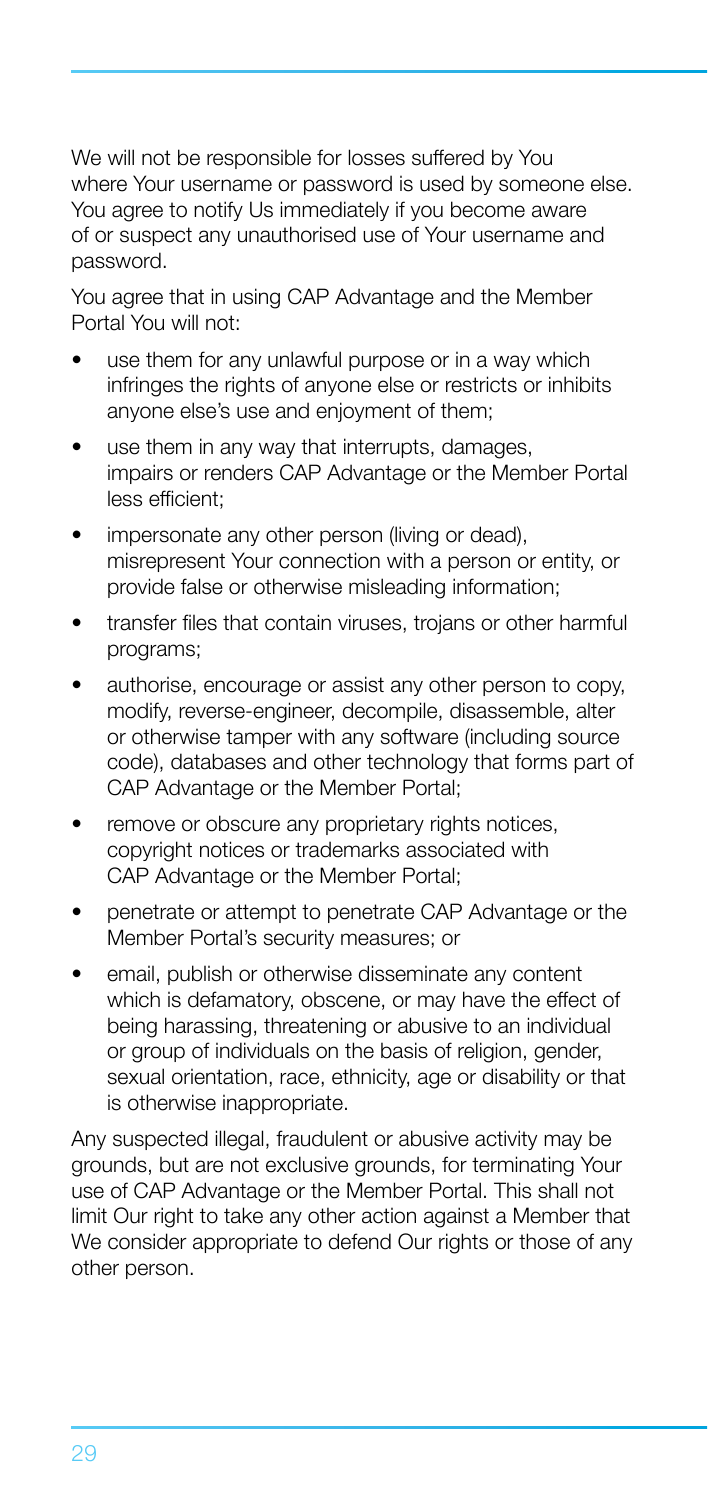#### User licence

Starting from the Effective Date and ending on the End Date, We will grant You a non-exclusive, non-transferable, revocable, worldwide licence to access and use MyTrac and the Member Portal subject to terms and conditions of this Member Guide.

## Intellectual Property Rights

You are permitted to download and print content from the Member Portal solely for your personal use. Content must not be copied or reproduced, modified, redistributed, used or otherwise dealt with for any other reason without Our express written permission. You are specifically not entitled to use the content of CAP Advantage and the Member Portal for commercial exploitation in any circumstances.

CAP Advantage and the Member Portal utilise proprietary software, communications solutions, intellectual property, images, logos, policies and procedures owned by Us and other third parties. By utilising CAP Advantage or the Member Portal, You agree there is no transfer of ownership of or grant of license to any of these, including any intellectual property owned by Us or another third party.

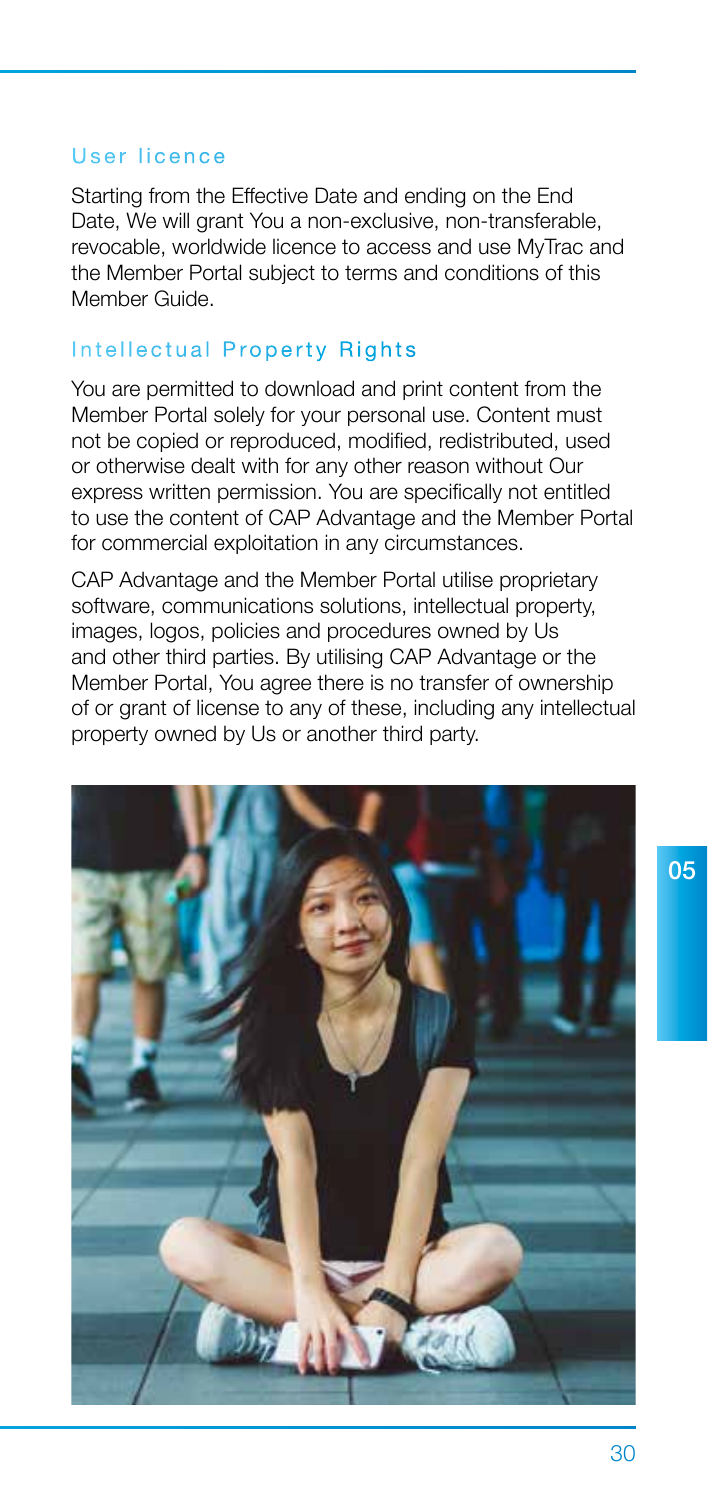# Other important information

#### Membership number

It is important to retain the membership number set out in the Membership Confirmation in a safe place, and to also share it with the Emergency Contact(s), and any other family or friends that You may rely upon to assist in a Crisis Event. The membership number may be required to confirm active membership and eligibility for response. Failure to confirm active membership status may result in a delay or denial of service.

#### Emergency Contact

The **Emergency Contact** is the person or persons identified to Us during enrolment (or after) as the primary person who will be making decisions on behalf of a Member in the event the Member becomes incapacitated.

In the event that a Member is unable to make decisions, We will attempt to contact the Emergency Contact for the purposes of making decisions for the Member in regard to any items or services set forth in this Member Guide.

If You are incapacitated, You hereby give informed consent for Us and the Emergency Contact to make decisions about the transportation and medical care We provide to, or arrange for, You. You understand, agree and accept that We may, in Our sole and absolute discretion (a) follow the decisions and wishes of the Emergency Contact whilst You are incapacitated; (b) exercise Our professional judgment to make decisions or recommendations about Your medical care, health, safety and security and/or (c) If You fail to specify an Emergency Contact or Your Emergency Contact is incapacitated or uncontactable, follow decisions about those matters that are made by a Close Relative and/or any other person holding lawful power of attorney over Your affairs.

#### Additional costs

Student Parachute is a geolocation tracking, student protection and assistance membership service and not an insurance policy. We do not provide for indemnity for loss or reimbursement of costs incurred by You or any other person acting on Your behalf.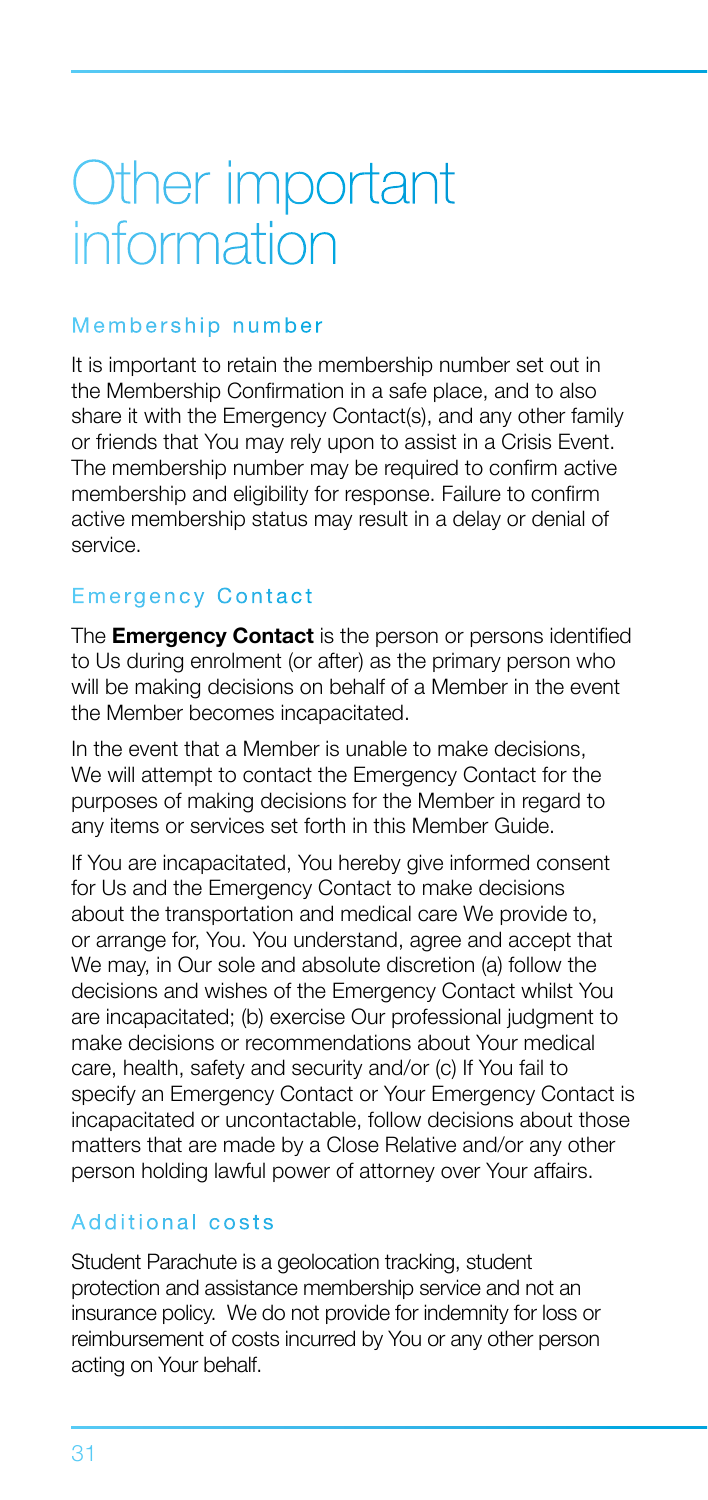In the event We deploy a Crisis Consultant, Security Personnel or Transportation Asset to You, We will pay directly to them, or reimburse them or other third parties for, certain costs incurred during the response to the Crisis Event. These costs may include:

- emergency evacuation costs:
- legal referrals and fees;
- fees and expenses of an independent interpreter;
- costs of food, travel and accommodation; and,
- expenses for emergency medical care.

Any costs associated with a Deployment to the impacted location to manage a required response are paid by Us at Our discretion.

### Requests for Services

You will be required to reimburse Us for the cost of any services, including medical transport or repatriation services, requested by You or an Emergency Contact or a Close Relative (as the case may be) that are not included in, or not provided by Us in accordance with the terms and conditions of, this Member Guide. We will provide a quote setting out the cost of an such requested services. We may, at Our discretion, require a Satisfactory Guarantee of Payment before such additional services are provided, and We are under no obligation to provide the requested services if one is not received.

#### Privacy

We collect Your personal information, and in some cases Your sensitive information (including but not limited to, financial information and protected health information (as may be defined by applicable law) such as medical records, histories, examinations and tests, medical images, photographs, x-rays, output data from medical devices and sound and video files), in order to arrange and manage Your Membership or to provide You with related services. We will only collect personal and sensitive information from You or from those authorised by You.

We may disclose Your personal and sensitive information to Our Personnel, to the product promoter and distributor Crisis Cover Pty Ltd, and other third parties involved in the provision of services to You, such as travel agents and consultants, travel insurance providers, insurers, medical and health service providers, legal and other professional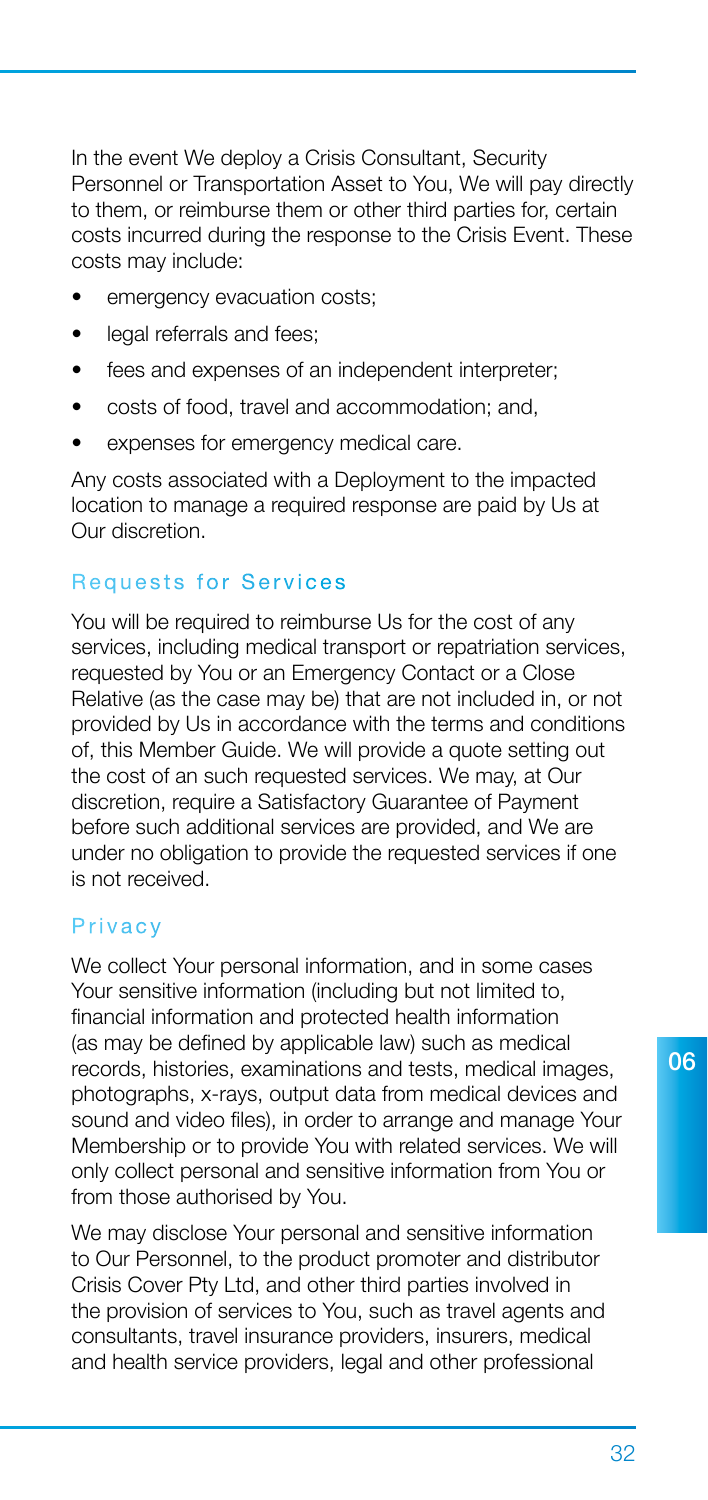advisers, Your and Our agents. We may also provide such information as required to emergency responders including details of any Assist alert triggered in CAP Advantage, your name, location and any message history. We may also provide information regarding your data transmissions to your immediate family members, provided emergency contacts, Your Consulate and/or search and rescue or emergency responders should we determine necessary. Many of these third parties will be located in foreign countries.

Our Privacy Policy details how We collect, use, store and disclose Your personal and sensitive information as well as how You can seek access to and correct Your personal information or make a complaint. You may not access or correct personal information of others unless You have been authorised by them or are authorised under law or they are a Dependent.

By providing Us with Your personal and sensitive information You consent to Us collecting, using, storing and disclosing it in accordance with Our Privacy Policy. If You don't provide all of the personal and sensitive information We have requested, We may not be able to provide You with Our services or enrol You as a member.

If You submit, upload, post or transmit any protected health information, to Us in connection with a Membership, and whether those records are about You or another Member, You represent and warrant to Us that You have the legal right and authorisation to do so and You further authorise the use of that protected health information by Us in connection with the provision of services to You or a Dependent.

Please refer to www.studentparachute.com/privacy-policy for additional information.

#### Consent to record communications

We may monitor or electronically record communications between You and Us (including Our Personnel). By enrolling as a Member, You specifically authorise Your communications with Us (including Our Personnel) to be recorded and utilised for quality control or other purposes, including for the provision of services to You.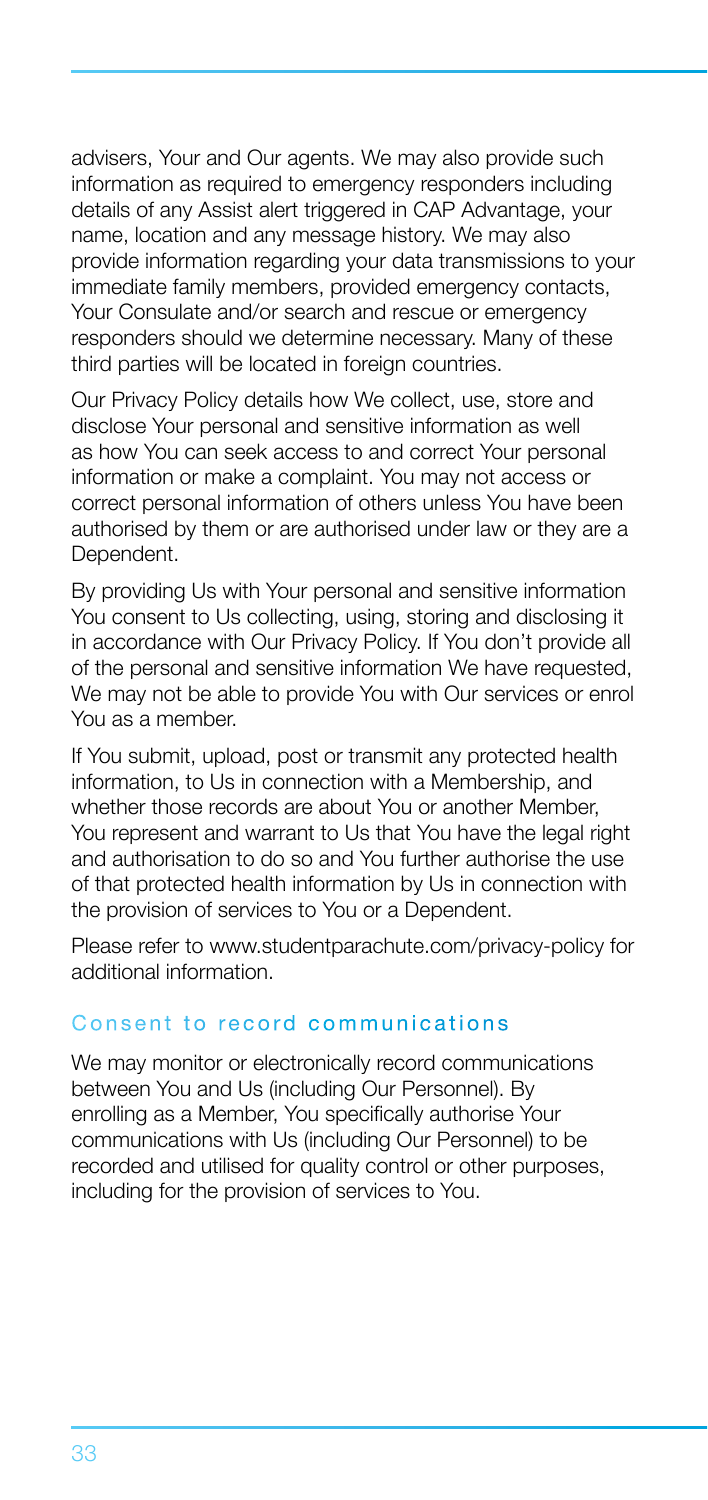#### Informed Consent for Transport and Treatment

You hereby give informed consent for any transportation and medical care We provide to, or arrange for, You. You understand and accept the benefits and risks associated with the transportation, security, medical care and telemedicine services that may be requested and/or provided pursuant to this Member Guide.

You understand and accept that medical care, including emergency care, may be initiated during transport, should such care become necessary in the professional judgment of attending medical professionals.

You agree to read and execute all forms, waivers, releases and other necessary documents We may require prior to receiving services. You understand that We shall not be obligated to provide services of any kind if all requested documents are not read and executed by You.

#### **Sanctions**

We shall not be deemed to provide services or any benefit hereunder to the extent that the provision of same would expose Us to any sanction, prohibition or restriction under United Nations resolutions or the trade or economic sanctions, laws or regulations of Australia, the European Union, United Kingdom or United States of America.

#### Interpretation / Choice of Law / Waiver of Jury Trial / Damages

The interpretation of this document is governed by the laws of the state of Ohio, USA, and any dispute between You and Us shall be finally resolved by the Courts of the State of Ohio. By purchasing Student Parachute You agree to waive Your right to trial by jury and agree to waive Your right to punitive, exemplary, non-economic and consequential damages.

Except for any rights that You are entitled to by law, We accept no responsibility for any loss or damage to You or Your property. We, Our Personnel, Our subsidiaries and Crisis Cover Pty Ltd, will not be liable for any indirect or consequential loss, including loss of income or any other expenses, or damage that arises from providing, or failing to provide, any services. You agree that Your rights to recover damages at law are limited to the reimbursement of Membership Fees paid.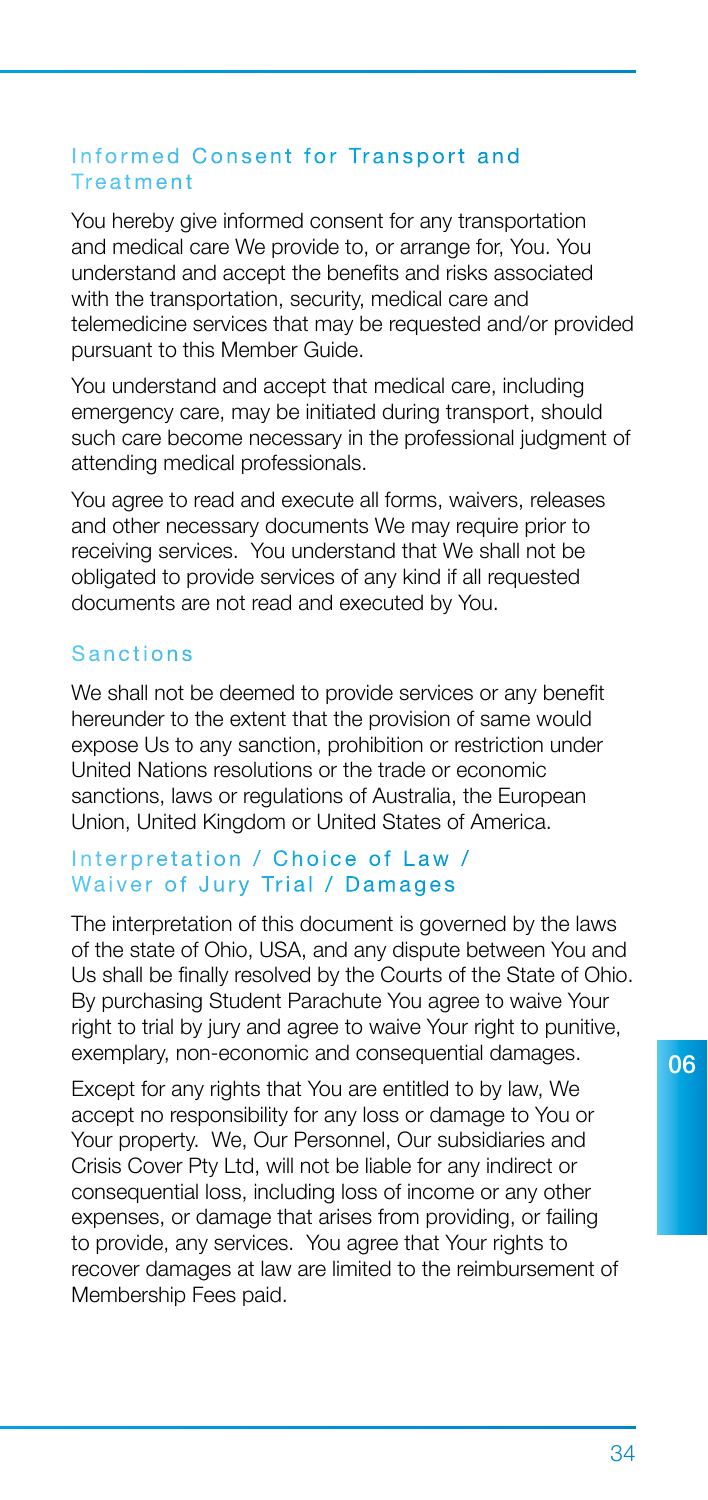There shall be no right or authority for any claims under this document to be arbitrated on a class action or consolidated basis or on bases involving claims brought in a purported representative capacity on behalf of the general public (including, but not limited to, as a private attorney general).

We recommend that all Members take out a policy of comprehensive travel insurance and / or OSHC for their Journey to provide protection against financial loss.

### Changes

We reserve the right to change or amend the terms and conditions of Membership without prior notice. We will use reasonable endeavours to notify You of any changes to the terms and conditions by placing a notice on www. studentparachute.com. We are solely responsible for the interpretation and application of the terms contained in this Member Guide. All determinations by Us shall be final and conclusive.

We can make changes or updates to CAP Advantage and its associated services in order to comply with applicable laws, to maintain or improve CAP Advantage, or for other business reasons, without notice to you and without liability for any changes in your ability to use CAP Advantage, including device compatibility issues, as a result thereof. These changes and updates may take the form of bug fixes, enhanced functions, new software modules and completely new versions. We reserve the right to require You to update to or to install the most recent CAP Advantage version in order to continue to obtain or access its services.

#### Entire Agreement

This Member Guide, the Application and the Membership Confirmation, and any amendments thereto constitute the entire agreement between Us and You with regard to the subject matter and supersede all previous understandings and agreements, whether oral or written.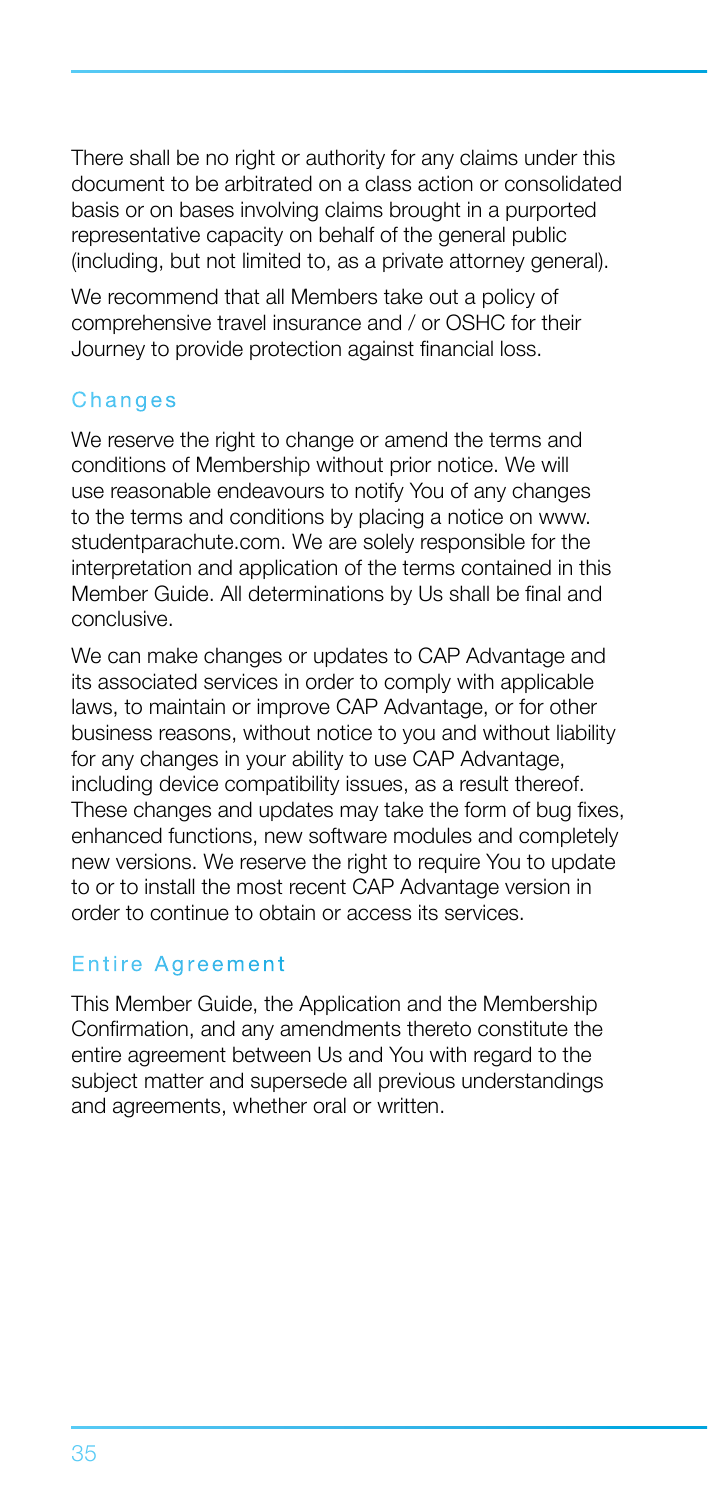# **Definitions**

The following definitions are used throughout this Member Guide and apply to a Membership. Plurals and other forms of these words shall have the same meaning.

| Term                              | <b>Definition</b>                                                                                                                                                                                                                                                                                                                                                                                                                                                                                                                                                                                         |
|-----------------------------------|-----------------------------------------------------------------------------------------------------------------------------------------------------------------------------------------------------------------------------------------------------------------------------------------------------------------------------------------------------------------------------------------------------------------------------------------------------------------------------------------------------------------------------------------------------------------------------------------------------------|
| <b>Active Shooter</b>             | acts of violence by one or more individuals<br>using firearms to kill or attempt to kill people in<br>a populated area.                                                                                                                                                                                                                                                                                                                                                                                                                                                                                   |
| Agent                             | any Educational Institution, OSHC provider,<br>study agent or education broker that<br>represents You.                                                                                                                                                                                                                                                                                                                                                                                                                                                                                                    |
| Application                       | means the membership application form and<br>all information provided by You at the time of<br>applying for and purchasing a Membership.                                                                                                                                                                                                                                                                                                                                                                                                                                                                  |
| Attending<br>Physician            | means a licensed registered medical practitioner<br>responsible for Your care at a hospital or medical<br>facility where You are located.                                                                                                                                                                                                                                                                                                                                                                                                                                                                 |
| <b>Benefits</b>                   | means the services, allowances and limits set<br>out in this Member Guide that are applicable to a<br>Membership.                                                                                                                                                                                                                                                                                                                                                                                                                                                                                         |
| <b>Blackmail or</b><br>Extortion  | the making of illegal threats specifically to: (i) kill,<br>injure or abduct a Member; (ii) damage property<br>belonging to or in the possession of a Member;<br>(iii) cause physical harm to a Close Relative of a<br>Member; (iv) disseminate, divulge or use trade<br>secrets or confidential information or images<br>belonging to or in the possession of a Member;<br>or (v) disseminate, divulge or publish confidential<br>information or images belonging to or concerning<br>a Member, by persons who then demand a<br>Ransom from a Member as a condition of not<br>carrying out such threats. |
| <b>Close Relative</b>             | means Your spouse, de facto, partner, parent,<br>parent-in-law, daughter, son, daughter-in-law,<br>son-in-law, brother, sister, brother-in-law, sister-<br>in-law, grandchild, grandparent, stepparent, step-<br>son, step-daughter, foster child, fiancé, fiancée or<br>legal guardian.                                                                                                                                                                                                                                                                                                                  |
| Commercial<br>Medical<br>Aircraft | means a commercial airline operating on a<br>normal flight route.                                                                                                                                                                                                                                                                                                                                                                                                                                                                                                                                         |
| Consulate                         | means the diplomatic mission of a Home Country<br>that is in or responsible for the Host Country.                                                                                                                                                                                                                                                                                                                                                                                                                                                                                                         |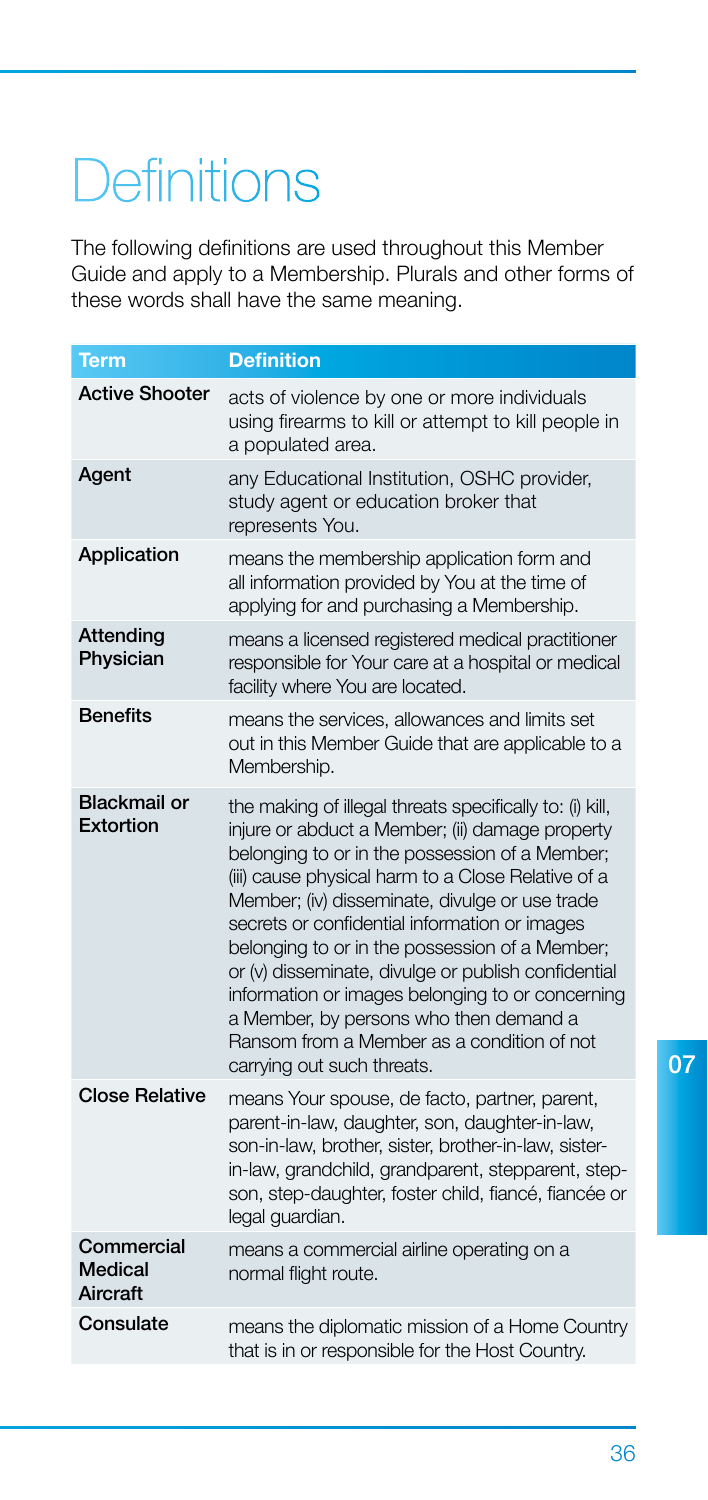| Term                             | <b>Definition</b>                                                                                                                                                                                                                                                                                                                                                                                                                 |
|----------------------------------|-----------------------------------------------------------------------------------------------------------------------------------------------------------------------------------------------------------------------------------------------------------------------------------------------------------------------------------------------------------------------------------------------------------------------------------|
| Crisis<br>Consultant             | an employee or contractor engaged by Us as<br>responsible for planning and implementing a<br>response to a Crisis Event.                                                                                                                                                                                                                                                                                                          |
| <b>Crisis Cover</b><br>Pty Ltd   | Crisis Cover Pty Ltd (ACN 632 630 187), the<br>promoter and distributor of this product. You<br>acknowledge and agree that Crisis Cover Pty Ltd<br>is not responsible for the provision of services<br>and benefits to You. "Student Parachute" is a<br>trading name and brand of Crisis Cover Pty Ltd.                                                                                                                           |
| <b>Crisis Event</b>              | means any decisive, unstable or crucial time<br>resulting from an unforeseen event, which has<br>directly caused or has the potential to cause<br>serious bodily harm, detention or death to You<br>and / or a Dependent during a Journey, but<br>excluding a Medical Emergency.<br>Any Crisis Event arising out of, based upon, or                                                                                               |
|                                  | attributable to related, continuous or repeated<br>events shall be treated as a single crisis event.                                                                                                                                                                                                                                                                                                                              |
| Dedicated<br>Medical<br>Aircraft | means a private air ambulance or aeromedical<br>service chartered by Us.                                                                                                                                                                                                                                                                                                                                                          |
| <b>Departure Date</b>            | means the date nominated by You on the<br>Application for the commencement of a Journey,<br>being the time You will leave a port, airport or<br>border crossing in Your Home Country for the<br>purpose of travelling Internationally. For a Multi-<br>Trip, the date nominated shall be the date for<br>commencement of Your first Journey within the<br>Membership Period.                                                      |
| Dependent                        | means Your children or grandchildren (including<br>foster children) not in full time employment who<br>are under the age of eighteen (18) at the Effective<br>Date, that are travelling with You on the majority<br>of the Journey and are listed on the Membership<br>Confirmation.                                                                                                                                              |
| Deployment                       | arranging and paying the cost (subject to the<br>Maximum Benefit Limits) of, and / or the use of<br>on-the-ground emergency response specialists<br>such as Crisis Consultant(s), medical personnel,<br>Security Personnel, and/or Transportation Assets<br>to assist a Member during a Crisis Event. The<br>use of multiple members of Our Personnel to<br>respond to a Crisis Event shall be treated as a<br>single Deployment. |
| Disappearance<br>of Persons      | means the complete and unexpected loss of<br>contact with a Member(s) during a Journey for a<br>period in excess of 48 hours.                                                                                                                                                                                                                                                                                                     |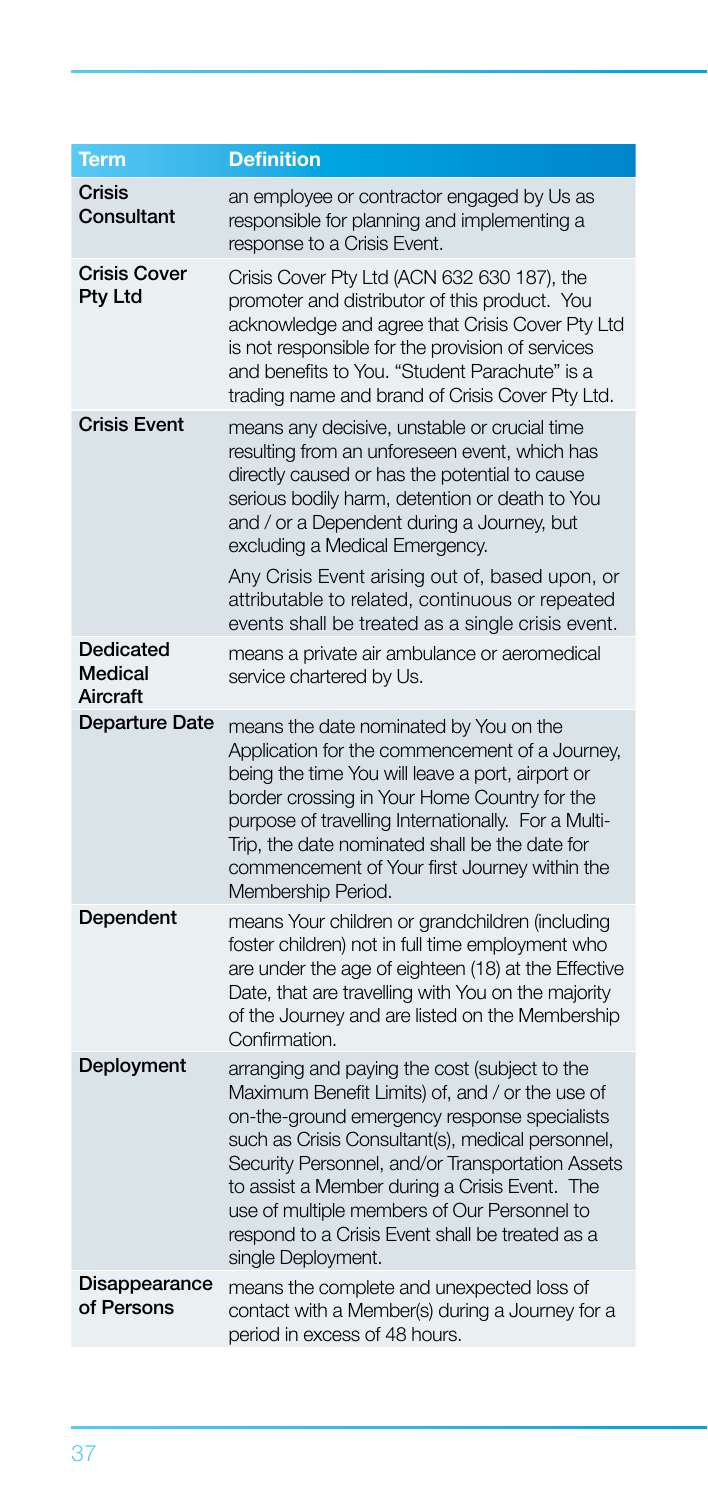| Term                                 | <b>Definition</b>                                                                                                                                                                                                                                                                                                                                                                                                                                                                                                                                                                        |
|--------------------------------------|------------------------------------------------------------------------------------------------------------------------------------------------------------------------------------------------------------------------------------------------------------------------------------------------------------------------------------------------------------------------------------------------------------------------------------------------------------------------------------------------------------------------------------------------------------------------------------------|
| Educational<br>Institution           | means the school, high school, college, language<br>centre, university or other education provider<br>attended by the Member whilst on their Journey.                                                                                                                                                                                                                                                                                                                                                                                                                                    |
| Educational<br>Institution<br>Sports | means a Member's engagement in sports<br>or athletic activities, contests, competition<br>or exhibitions that are sanctioned, called,<br>or arranged by the Member's Educational<br>Institution or any other college or university.                                                                                                                                                                                                                                                                                                                                                      |
| <b>Effective Date</b>                | has the meaning given on page 5.                                                                                                                                                                                                                                                                                                                                                                                                                                                                                                                                                         |
| Emergency<br>Contact                 | has the meaning given on page 29.                                                                                                                                                                                                                                                                                                                                                                                                                                                                                                                                                        |
| <b>End Date</b>                      | means 11:59pm on the last day of the<br>Membership Period, as specified on the<br>Membership Confirmation.                                                                                                                                                                                                                                                                                                                                                                                                                                                                               |
| <b>Evacuation or</b><br>Evacuated    | means the transportation of a Member from the<br>Host Country to the nearest place of safety, as<br>determined by Us, and then if necessary (at Our<br>discretion) to their Home Country.                                                                                                                                                                                                                                                                                                                                                                                                |
| Hazardous<br>Occupations             | means any logging, fishers and related fishing<br>workers, airline pilots and flight engineers,<br>construction labour, structural iron and steel<br>workers, mining, refuse and recyclable material<br>collection, electrical and telecommunication power/<br>transmission line and tower installers and repairers,<br>truck driving, farming and ranching labour, public<br>sector first/emergency response (Police, Fire,<br>Ambulance), and correctional facility labour.                                                                                                            |
| Hazardous<br>Summer<br><b>Sports</b> | means hang gliding; parachuting; bungee or BASE<br>jumping or wing suiting; water skiing; spelunking,<br>scuba diving: whether with a certified instructor or<br>not, to depths in excess of 30m; mountaineering;<br>rock climbing of any type; mountain climbing<br>to heights above 3,000m above sea level; and<br>any other sport undertaken in non-commercial<br>areas that have no care, custody, or control from<br>a commercial operator and/or for thrill/profit/<br>notoriety/publicity/endorsement/social media<br>attention-seeking versus standard recreational<br>purposes. |

07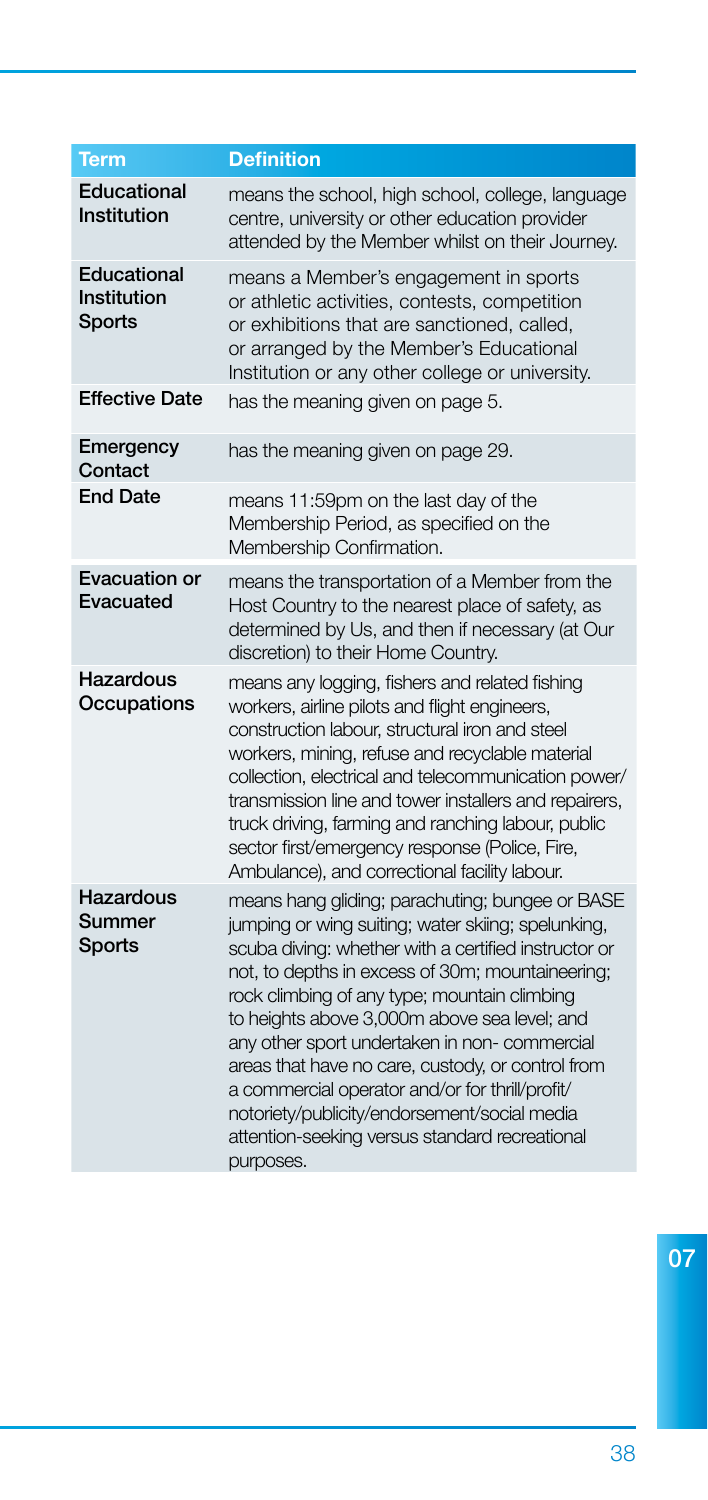| Term                              | <b>Definition</b>                                                                                                                                                                                                                                                                                                                                                                                                                                                                                                                                                                                                                         |
|-----------------------------------|-------------------------------------------------------------------------------------------------------------------------------------------------------------------------------------------------------------------------------------------------------------------------------------------------------------------------------------------------------------------------------------------------------------------------------------------------------------------------------------------------------------------------------------------------------------------------------------------------------------------------------------------|
| Hazardous<br><b>Winter Sports</b> | means skiing, cross-country skiing, snowboarding,<br>ice skating; snowshoeing; or any other sport<br>undertaken in non-commercial areas that have<br>no care, custody, or control from a commercial<br>operator and/or for thrill/profit/notoriety/ publicity/<br>endorsement/social media attention-seeking<br>versus standard recreational purposes. However, if<br>the activities are undertaken within the authorised<br>trails or confines of a commercial and supervised<br>ski resort area or winter sports gymnasium these<br>activities are the not considered hazardous winter<br>sports for the purposes of this Member Guide. |
| Hijack                            | means the illegal holding under duress for a<br>period in excess of three (3) hours of a Member<br>while travelling on any aircraft, motor vehicle,<br>train, waterborne vessel or any other form of<br>public or private transport.                                                                                                                                                                                                                                                                                                                                                                                                      |
| Home                              | means a Member's principal and usual place<br>of residence in their Home Country. It is Your<br>responsibility to inform Us of Your correct<br>residential address. Proof of this may be required<br>at the time of requesting Benefits, and details<br>may affect a Member's access to services.                                                                                                                                                                                                                                                                                                                                         |
| <b>Home Country</b>               | means a Member's country of citizenship as<br>advised to Us. In the event of dual nationality,<br>a Member must elect one nationality to be the<br>Home Country.                                                                                                                                                                                                                                                                                                                                                                                                                                                                          |
| Home Hospital                     | means a hospital located in the Home Country<br>that is in immediate proximity to Your Home,<br>capable of providing the level of care required by<br>Your condition, and that is nominated by Us, You,<br>or, if You are incapacitated by the Emergency<br>Contact or Close Relative (as the case may<br>require and at Our discretion).                                                                                                                                                                                                                                                                                                 |
| <b>Host Country</b>               | means the country or territory where a Member<br>has travelled, or is studying, working, living<br>or deployed but which is not their Home<br>Country, and which is listed on the Membership<br>Confirmation as covered.                                                                                                                                                                                                                                                                                                                                                                                                                  |
| Internationally                   | outside the borders of Your Home Country.                                                                                                                                                                                                                                                                                                                                                                                                                                                                                                                                                                                                 |
| Injury                            | A physical injury (or related injuries) suffered by a<br>Member as a direct result of a Crisis Event.                                                                                                                                                                                                                                                                                                                                                                                                                                                                                                                                     |
| Journey                           | has the meaning given on page 5.                                                                                                                                                                                                                                                                                                                                                                                                                                                                                                                                                                                                          |
| Kidnap                            | means any event or connected series of events<br>of seizing, detaining or carrying away by force<br>or subterfuge of one or more Members by any<br>third party usually for the purpose of demanding<br>a Ransom.                                                                                                                                                                                                                                                                                                                                                                                                                          |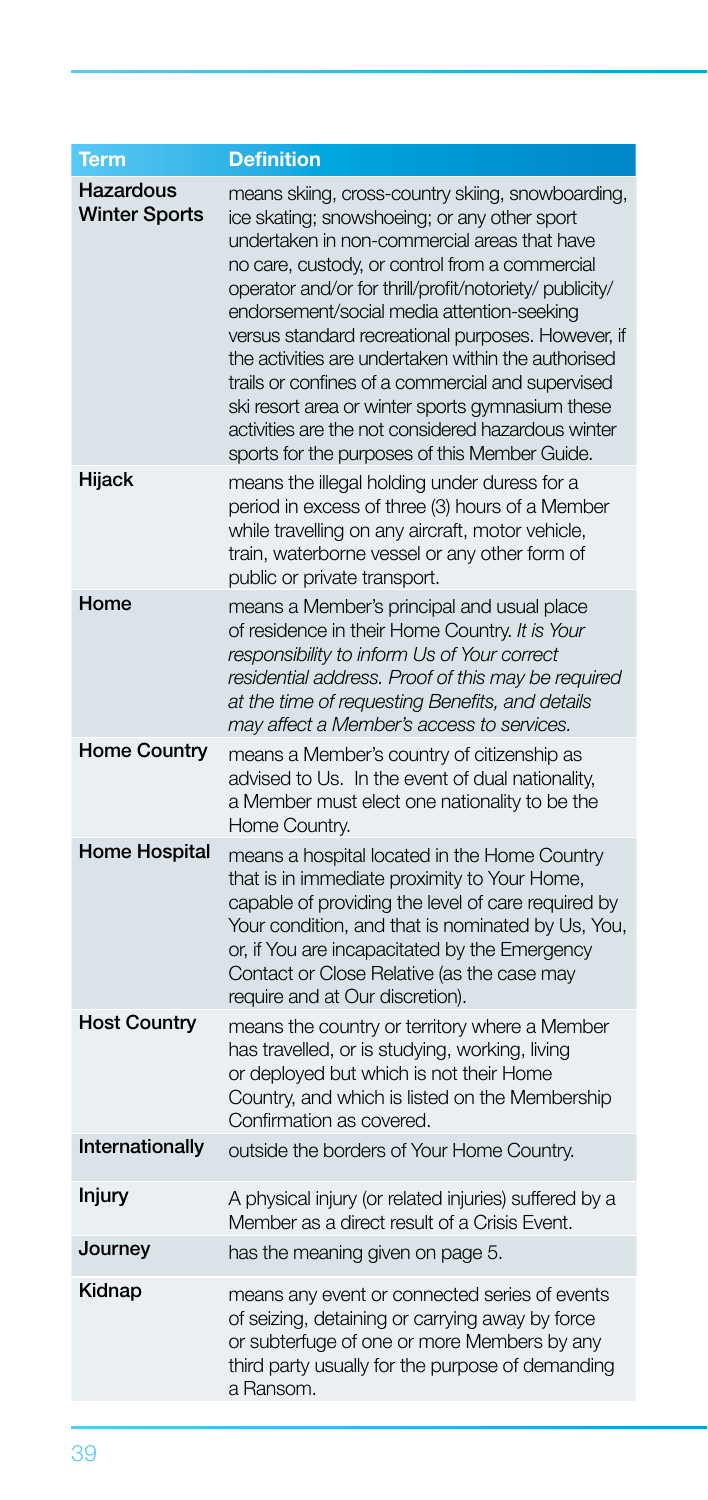| <b>Term</b>                     | <b>Definition</b>                                                                                                                                                                                                                                                                                                                                                                                                                                                                                                                                                                                                                      |
|---------------------------------|----------------------------------------------------------------------------------------------------------------------------------------------------------------------------------------------------------------------------------------------------------------------------------------------------------------------------------------------------------------------------------------------------------------------------------------------------------------------------------------------------------------------------------------------------------------------------------------------------------------------------------------|
| Maximum<br><b>Benefit Limit</b> | is the maximum number of responses, such<br>as Evacuations or Deployments, for each<br>Option that We may we provide to a Member in<br>response to a Crisis Event or over a given period<br>as stated on page 25.                                                                                                                                                                                                                                                                                                                                                                                                                      |
| Member                          | the person or people named in the Membership<br>Confirmation as covered, and who are entitled<br>to access Benefits subject to the terms and<br>conditions of this Member Guide.                                                                                                                                                                                                                                                                                                                                                                                                                                                       |
| Membership                      | a membership in Student Parachute in<br>accordance with the terms and conditions set<br>out in this Member Guide and the Membership<br>Confirmation, which provides access to Benefits<br>up to the limits of a selected Option.                                                                                                                                                                                                                                                                                                                                                                                                       |
| Membership<br>Confirmation      | the electronic document marked "Membership<br>Confirmation" sent by Us to You which sets out<br>details of the Membership, Membership Period,<br>Members and Membership Fee.                                                                                                                                                                                                                                                                                                                                                                                                                                                           |
| Membership<br>Fee               | the fee paid for a Membership by You or another<br>person to enrol You as a Member.                                                                                                                                                                                                                                                                                                                                                                                                                                                                                                                                                    |
| Membership<br>Period            | the period of time for which a Membership Fee<br>has been paid, commencing on the Effective<br>Date and ending on the End Date, as stated in a<br>Membership Confirmation.                                                                                                                                                                                                                                                                                                                                                                                                                                                             |
| Medical<br>Emergency            | means a medical condition which occurs or<br>arises on a Journey during a Travel Period,<br>outside of a Home Country, and which<br>necessitates treatment by a licensed registered<br>medical practitioner.                                                                                                                                                                                                                                                                                                                                                                                                                           |
|                                 | Any Medical Emergency arising out of, based<br>upon, or attributable to related or a series of<br>medical conditions shall be treated as a single<br>medical emergency.                                                                                                                                                                                                                                                                                                                                                                                                                                                                |
| <b>Medically</b><br>Necessary   | Treatment, medical services and supplies<br>determined by Our Personnel, in consultation<br>with an Attending Physician, to be: (i) required to<br>diagnose or treat an Injury; (ii) Orthodox, and in<br>accordance with generally accepted standards of<br>medical practice; (iii) clinically appropriate in terms<br>of type, frequency, extent, site and duration of<br>Injury; (iv) not primarily for the convenience of the<br>Member, a physician, hospital, clinic or medical<br>practitioner; and (v) rendered in the least intensive<br>setting that is appropriate for the delivery of the<br>medical services and supplies. |
| Medical<br>Repatriation         | means the transportation of a Member from a<br>medical facility in the Host Country to a medical<br>facility in Home Country by way of air and/or<br>ground based medical transportation services.                                                                                                                                                                                                                                                                                                                                                                                                                                     |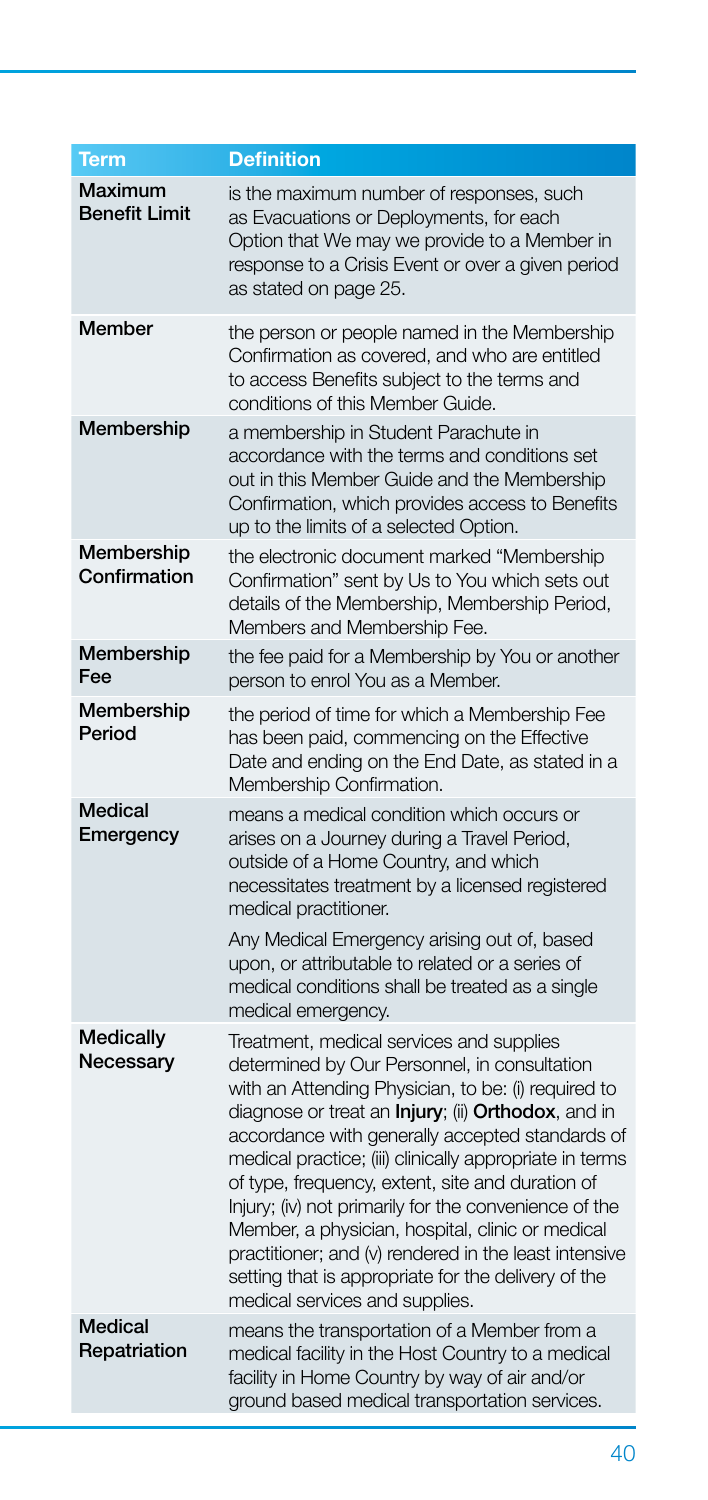| Term                                                         | <b>Definition</b>                                                                                                                                                                                                                                                                                                                                                                                                                                                                                                                 |
|--------------------------------------------------------------|-----------------------------------------------------------------------------------------------------------------------------------------------------------------------------------------------------------------------------------------------------------------------------------------------------------------------------------------------------------------------------------------------------------------------------------------------------------------------------------------------------------------------------------|
| Multi-Trip                                                   | means a Membership providing access to<br>Benefits for more than one Journey within a<br>Membership Period. Multi-trip is applicable to<br>students studying for extended periods who may<br>wish to travel between their Home Country and<br>the Host Country during the Membership Period<br>(for example a student making a trip home to see<br>family in-between school terms).                                                                                                                                               |
| Natural<br><b>Disasters</b>                                  | any event or force of nature that has catastrophic<br>consequences and causes great damage to<br>property and infrastructure and has the potential<br>to cause harm to a Member, including but not<br>limited to an avalanche, landslide, earthquake,<br>flood, forest or bush fire, cyclone, hurricane,<br>tornado, tsunami, volcanic eruption or other<br>similar natural events or acts of God.                                                                                                                                |
| Option                                                       | the selected Membership type being either<br>Student Defend or Student Secure and as<br>specified in the Membership Confirmation.                                                                                                                                                                                                                                                                                                                                                                                                 |
| Orthodox                                                     | When used in relation to a Treatment, 'orthodox'<br>means that the procedure or treatment in<br>question is medically accepted in the country<br>where it takes place at the time of the<br>commencement of the procedure or treatment,<br>that complies with respectable, responsible, and<br>substantial body of medical opinion, held and<br>expressed by medical practitioners experienced<br>in the particular field of medicine in question.                                                                                |
| <b>Our Personnel</b>                                         | means employees, contractors, representatives<br>or agents engaged by Us including but not<br>limited to Transportation Assets, Security<br>Personnel and Crisis Consultants.                                                                                                                                                                                                                                                                                                                                                     |
| Overseas<br><b>Student</b><br><b>Health Cover</b><br>or OSHC | means an insurance product that provides an<br>international student with health and hospital<br>cover whilst studying overseas.                                                                                                                                                                                                                                                                                                                                                                                                  |
| Pandemic                                                     | any sudden outbreak of one or more causative<br>organism(s) belonging to the same genus or<br>species that is infectious or contagious, to which<br>a Member is or may likely be exposed outside<br>of their Home Country, which would threaten<br>the life or long-term health of a Member, and<br>becomes widespread affecting a whole region, a<br>continent or the world, including but not limited to<br>any outbreak of infectious or contagious disease<br>designated as a 'pandemic' by the World Health<br>Organisation. |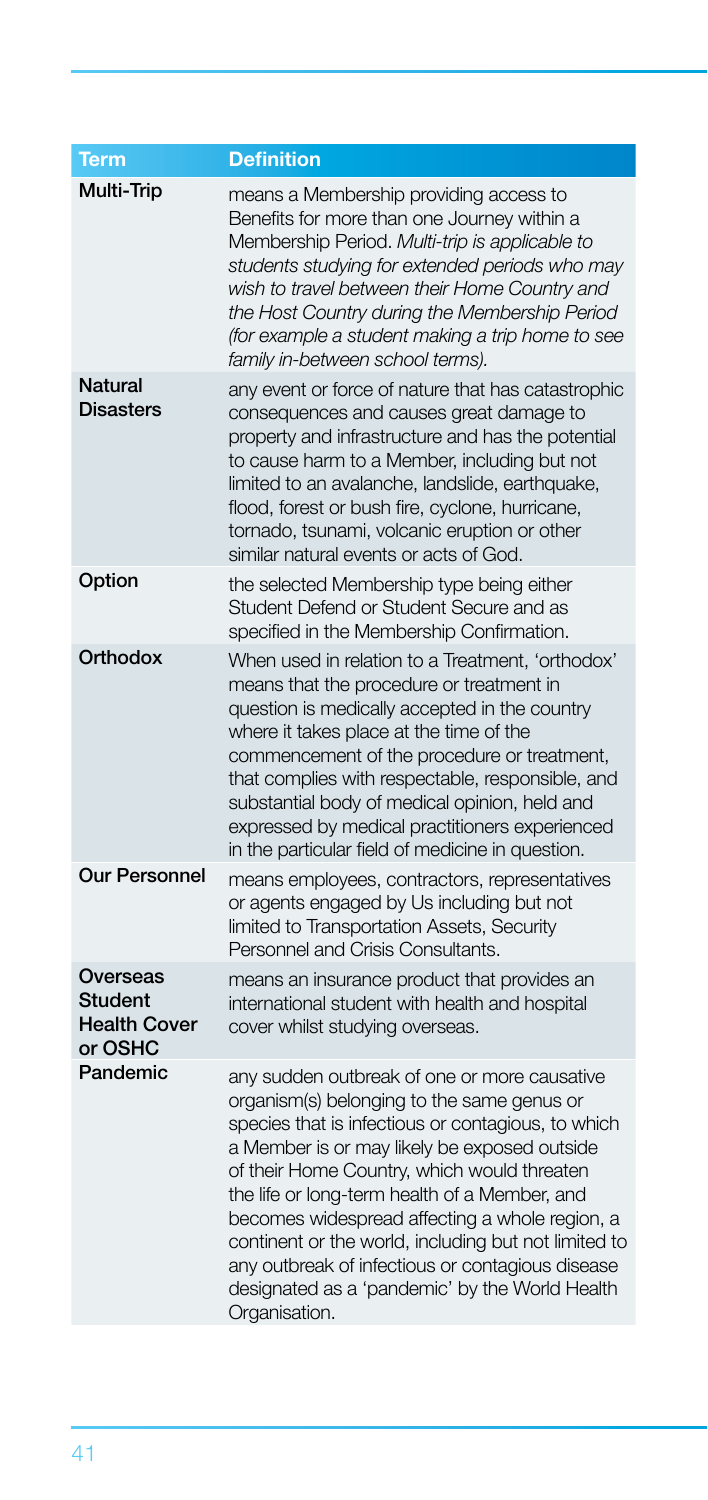| <b>Term</b>                             | <b>Definition</b>                                                                                                                                                                                                                                                                                                                                                                                                                                                               |
|-----------------------------------------|---------------------------------------------------------------------------------------------------------------------------------------------------------------------------------------------------------------------------------------------------------------------------------------------------------------------------------------------------------------------------------------------------------------------------------------------------------------------------------|
| <b>Political Threat</b>                 | a threat or action designed to influence a<br>Host Country government or governmental<br>organisation, or to intimidate the public, or<br>a section of the public of the Host Country;<br>made for the purposes of advancing a political,<br>religious, racial or ideological cause. This<br>includes civil threats caused by serious riots,<br>strikes or civil commotion, a coup d'état, military<br>uprising, rebellion, revolution, or insurrection in<br>the Host Country. |
| Ransom                                  | means money or other valuables, including cash,<br>monetary instruments, bullion, or the fair market<br>value of any securities or property.                                                                                                                                                                                                                                                                                                                                    |
| Repatriation                            | means, as the context requires, either or both of<br>a Medical Repatriation or a Repatriation of Mortal<br>Remains.                                                                                                                                                                                                                                                                                                                                                             |
| Repatriation<br>of Mortal<br>Remains    | has the meaning given on page 20.                                                                                                                                                                                                                                                                                                                                                                                                                                               |
| Satisfactory<br>Guarantee of<br>Payment | means the confirmed ability for Us to be<br>reimbursed for the cost of a service by: (a) Your<br>medical or travel insurer; or (b) by direct debit of<br>Your Employer's, Your, or Your friend or relative's<br>valid credit, debit card or other financial account.                                                                                                                                                                                                            |
| Security<br>Personnel                   | an employee or contractor engaged by Us to<br>provide personal security and protection against<br>physical threats to the wellbeing of a Member.                                                                                                                                                                                                                                                                                                                                |
| Service<br>Provider                     | means any contractor, sub-contractor, or<br>other outsourced provider engaged by Us to<br>provide services for a Member pursuant to this<br>Member Guide, including but not limited to<br>Transportation Assets, Security Personnel and<br>Crisis Consultants.                                                                                                                                                                                                                  |
| Single-Trip                             | means a Membership providing Benefits for one<br>(1) Journey within a Membership Period. Single-<br>Trip is applicable to students travelling for a single<br>international excursion or expecting to study<br>for a defined period in a Host Country, without<br>returning to their Home Country until completion<br>of their study or excursion.                                                                                                                              |
| Service<br>Provider                     | means any contractor, sub-contractor, or<br>other outsourced provider engaged by Us to<br>provide services for a Member pursuant to this<br>Member Guide, including but not limited to<br>Transportation Assets, Security Personnel and<br>Crisis Consultants.                                                                                                                                                                                                                  |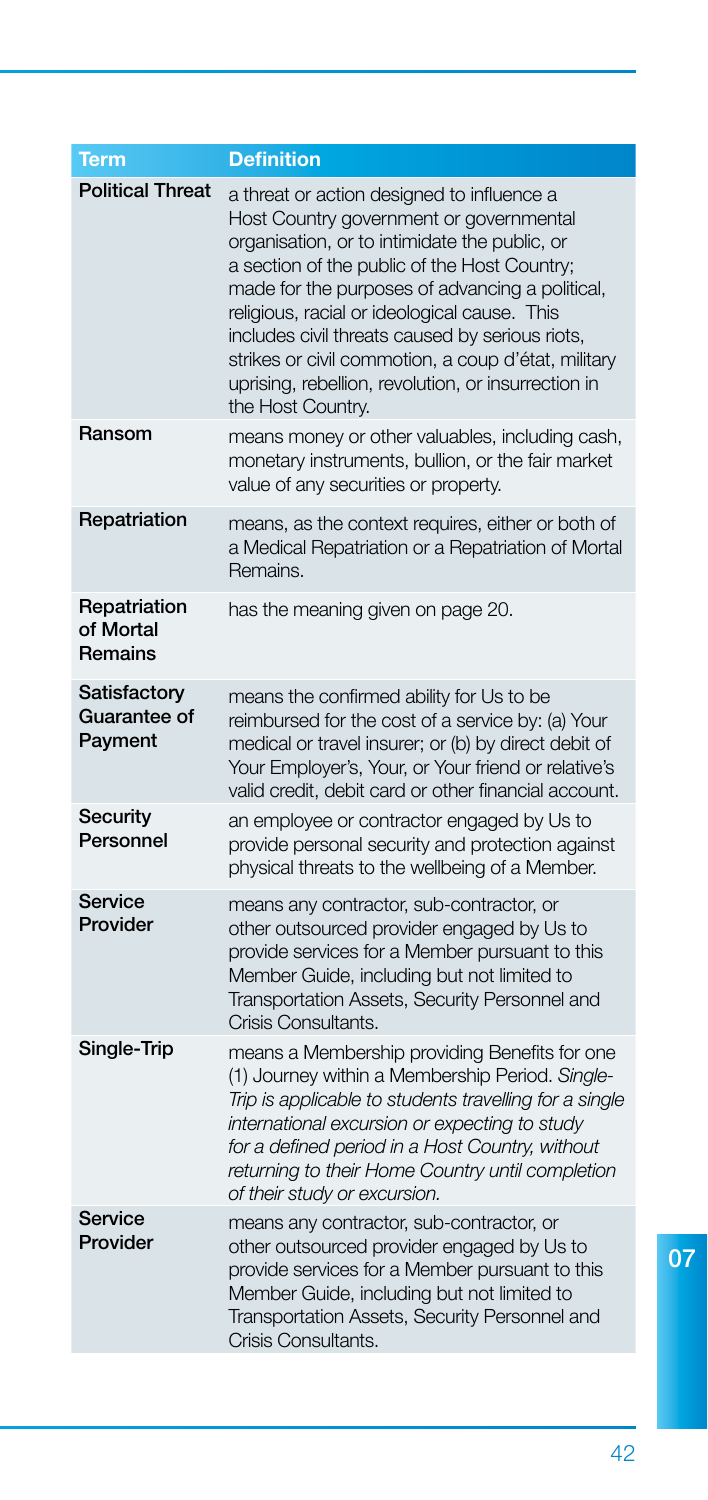| Term                    | <b>Definition</b>                                                                                                                                                                                                                                                                                                                                                                                                                                    |
|-------------------------|------------------------------------------------------------------------------------------------------------------------------------------------------------------------------------------------------------------------------------------------------------------------------------------------------------------------------------------------------------------------------------------------------------------------------------------------------|
| Single-Trip             | means a Membership providing Benefits for one<br>(1) Journey within a Membership Period. Single-<br>Trip is applicable to students travelling for a single<br>international excursion or expecting to study<br>for a defined period in a Host Country, without<br>returning to their Home Country until completion<br>of their study or excursion.                                                                                                   |
| Transportation<br>Asset | an employee, contractor or other operator that is<br>engaged by Us to transport a Member by aircraft,<br>vehicle, train, vessel or other form of public<br>transportation.                                                                                                                                                                                                                                                                           |
| <b>Travel Period</b>    | for a Single-Trip membership means: the period<br>of time nominated on the Application for a single<br>Journey that commences on the Departure Date<br>of that Journey and finishes on the End Date.<br>for a Multi-Trip Membership means: the period<br>of time nominated on the Application which<br>commences on the Departure Date of Your<br>first Journey during a Membership Period and<br>finishes on the End Date.                          |
| <b>Treatment</b>        | Any Orthodox medical treatment delivered at<br>an emergency room facility controlled by a<br>medical practitioner that is medically necessary to<br>diagnose, cure or substantially relieve Injury.                                                                                                                                                                                                                                                  |
| Terrorism               | an act, including but not limited to the use of<br>force or violence and/or the threat thereof, of any<br>person or group(s) of persons, whether acting<br>alone or on behalf of or in connection with any<br>organisation(s) or government(s), committed<br>for political, religious, ideological or similar<br>purposes including the intention to influence<br>any government and/or to put the public, or any<br>section of the public, in fear. |
| <b>Violent Crime</b>    | any act or threat of violence to a Member, which<br>causes, or is likely to cause, death or serious<br>bodily injury.                                                                                                                                                                                                                                                                                                                                |
| We, Our, Us             | means FocusPoint International Inc, an Ohio USA<br>company.                                                                                                                                                                                                                                                                                                                                                                                          |
| Wrongful<br>Detention   | means the involuntary confinement of a<br>Member by any person(s) acting as agents of<br>or with the tacit approval of any government or<br>governmental entity or acting or purporting to act<br>on behalf of any insurgent party, organisation or<br>group.                                                                                                                                                                                        |
| Year                    | means any consecutive 12-month calendar<br>period.                                                                                                                                                                                                                                                                                                                                                                                                   |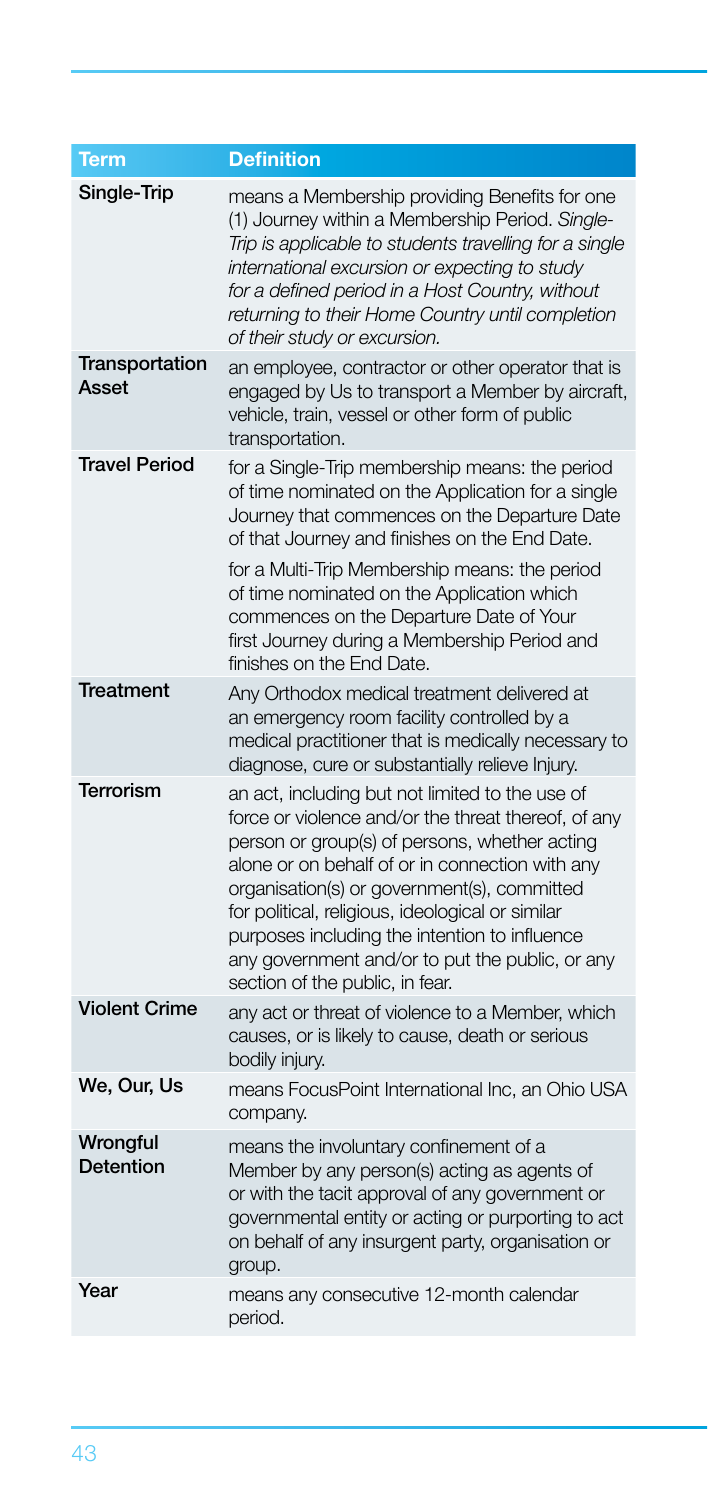| <b>Term</b> | <b>Definition</b>                                                                                                                                              |
|-------------|----------------------------------------------------------------------------------------------------------------------------------------------------------------|
| You, Your   | means the person or people named in the<br>Membership Confirmation as Member(s) and<br>their accompanying Dependents listed on the<br>Membership Confirmation. |